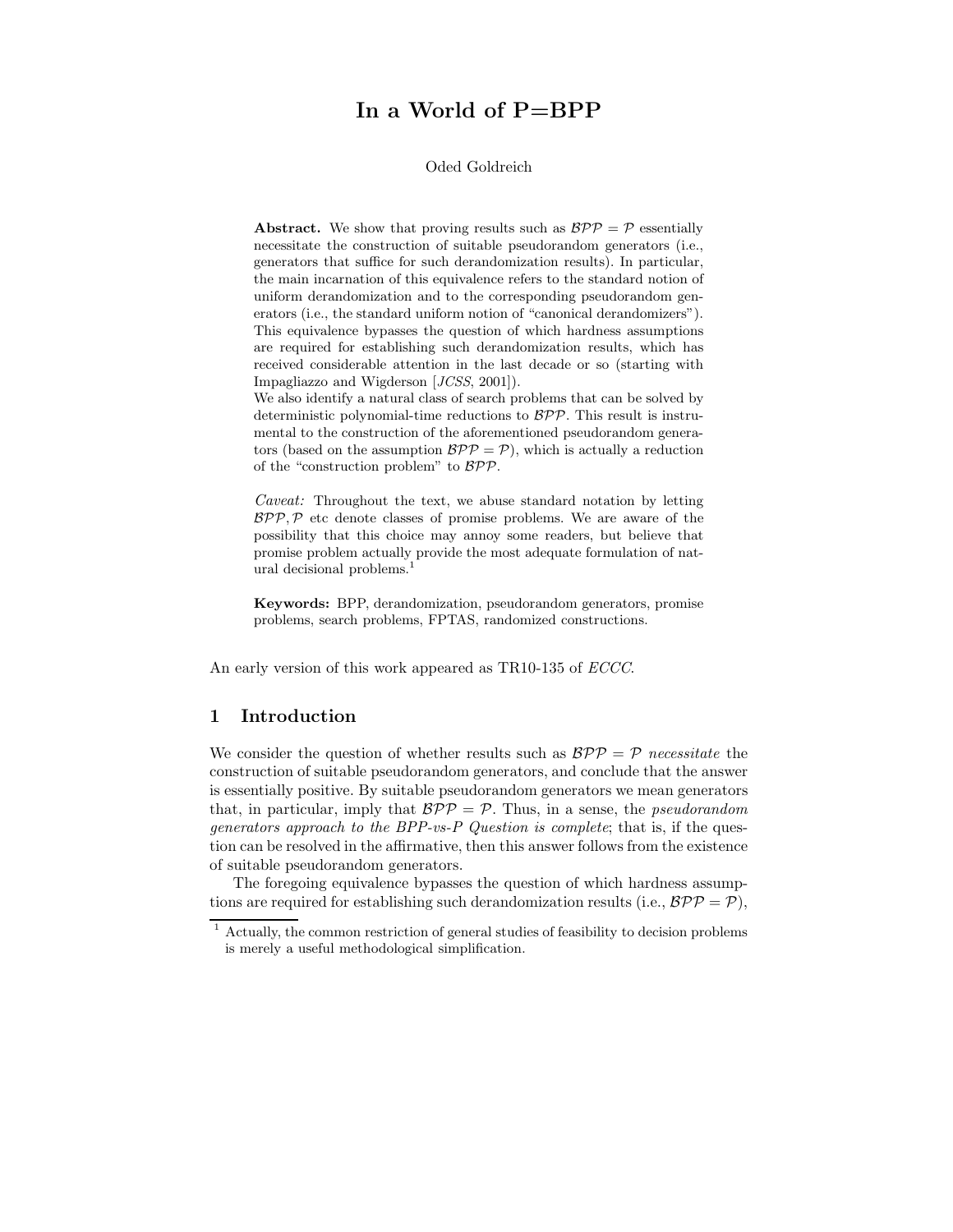which is a question that has received considerable attention in the last decade or so (see, e.g., [16, 14, 18]). Indeed, the current work would have been obsolete if it were the case that the known answers were tight in the sense that the hardness assumptions required for derandomization would suffice for the construction of the aforementioned pseudorandom generators.

#### 1.1 What is meant by suitable pseudorandom generators?

The term pseudorandom generator is actually a general paradigm spanning vastly different notions that range from general-purpose pseudorandom generator (a la Blum, Micali, and Yao [1, 26]) to special-purpose generators (e.g., pairwise-independence ones [2]). The common theme is that the generators are deterministic devices that stretch short random seeds into longer sequences that look random in some sense, and that their operation is relatively efficient. The specific incarnations of this general paradigm differ with respect to the specific formulation of the three aforementioned terms; that is, they differ with respect to the requirements regarding (1) the amount of stretching, (2) the sense in which the output "looks random" (i.e., the "pseudorandomness" property), and (3) the complexity of the generation (or rather the stretching) process.

Recall that general-purpose pseudorandom generators operate in (some fixed) polynomial-time while producing outputs that look random to any polynomialtime observers. Thus, the observer is more powerful (i.e., runs for more time) than the generator itself. One key observation of Nisan and Wigderson [19] is that using such general-purpose pseudorandom generators is an over-kill when the goal is to derandomize complexity classes such as  $BPP$ . In the latter case (i.e., for derandomizing  $\mathcal{BPP}$ ) it suffices to have a generator that runs in exponential time (i.e., time exponential in its seed's length), since our deterministic emulation of the resulting randomized algorithm is going to incur such a factor in its runningtime anyhow.<sup>2</sup> This leads to the notion of a canonical derandomizer, which fools observers of fixed complexity, while taking more time to produce such fooling sequences.

Indeed, the aforementioned "suitable pseudorandom generators" are (various (standard) forms of) canonical derandomizers. Our starting point is the nonuniform notion of canonical derandomizers used by Nisan and Wigderson [19], but since we aim at "completeness results" (as stated up-front), we seek uniformcomplexity versions of it. Three such versions are considered in our work, and two are shown to be sufficient and necessary for suitable derandomizations of BPP.

The last assertion raises the question of what is meant by a suitable derandomization of BPP. The first observation is that any reasonable notion of a canonical derandomizer is also applicable to promise problems (as defined in [3]),

<sup>2</sup> Recall that the resulting (randomized) algorithm uses the generator for producing the randomness consumed by the original (randomized) algorithm, which it emulates, and that our deterministic emulation consists of invoking the resulting (randomized) algorithm on all possible random-pads.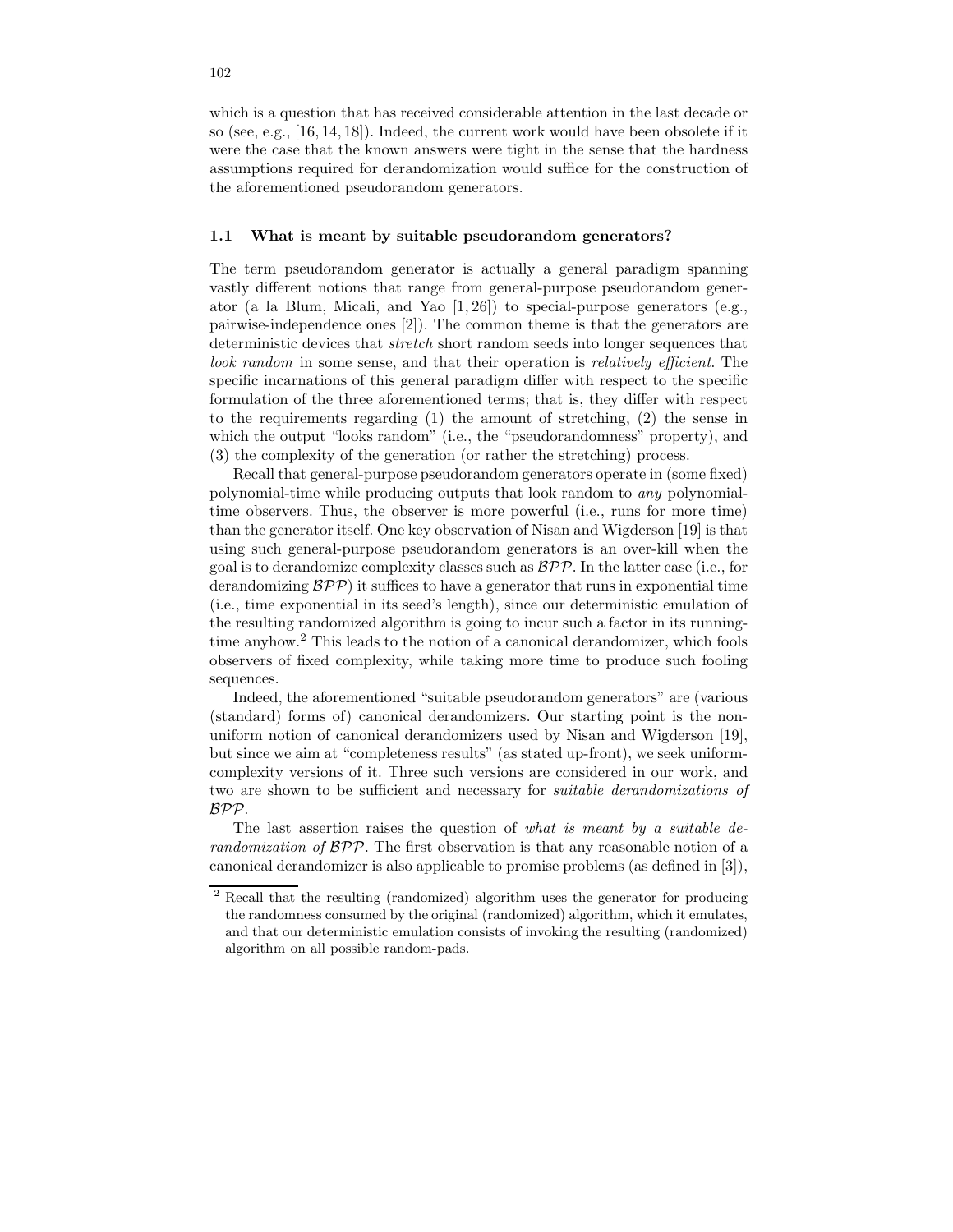and so our entire discussion refers to  $BPP$  as a class of promise problems (rather than a class of standard decision problems).<sup>3</sup>

The second observation is that standard uniform-complexity notions of canonical derandomizers would not allow to place  $BPP$  in  $P$ , because rare instances that are hard to find may not lead to a violation of the pseudorandomness guarantee. The known fix, used by Impagliazzo and Wigderson in [16], is to consider "effective derandomization" in the sense that each problem  $\Pi \in \mathcal{BPP}$  is approximated by some problem  $\Pi' \in \mathcal{P}$  such that it is hard to find instances in the symmetric difference of  $\Pi$  and  $\Pi'$ . Our main result refers to this notion (see Sections 4.2–4.3): Loosely speaking, it asserts that canonical derandomizers (of exponential stretch) exist if and only if  $\mathcal{BPP}$  is effectively in P. We stress that this result refers to the standard notion of uniform derandomization and to the corresponding canonical derandomizers (as in [16] and subsequent works  $(e.g. |23|)$ .

We also consider a seemingly novel notion of canonical derandomizers, which is akin to notions of auxiliary-input one-way functions and pseudorandom generators considered by Vadhan [25]. Here the generator is given a target string and the distribution that it produces need only be pseudorandom with respect to efficient (uniform) observers that are given this very string as an auxiliary input. We show that such canonical derandomizers (of exponential stretch) exist if and only if  $BPP = P$ ; for details, see Section 4.4.

## 1.2 Techniques

Our starting point is the work of Goldreich and Wigderson [9], which studied pseudorandomness with respect to (uniform) deterministic observers. In particular, they show how to construct, for every polynomial  $p$ , a generator of exponential stretch that works in time polynomial in its output and fools all deterministic p-time tests of the next-bit type (a la [1]). They observe that an analogous construction with respect to general tests (i.e., deterministic p-time distinguishers) would yield some non-trivial derandomization results (e.g., any unary set in  $BPP$ would be placed in  $\mathcal{P}$ ). Thus, they concluded that there is a fundamental gap between probabilistic and deterministic polynomial-time observers.<sup>4</sup>

Our key observation is that the gap between probabilistic observers and deterministic ones essentially disappears if  $BPP = P$ . Actually, the gap disappeared with respect to certain ways of constructing pseudorandom generators, and the construction of [9] can be shown to fall into this category. We actually

<sup>&</sup>lt;sup>3</sup> Indeed, as stated upfront, we believe that, in general, promise problem actually provide the most adequate formulation of natural decisional problems (cf. [8, Sec. 2.4.1]). Furthermore, promise problems were considered in the study of derandomization when converse results were in focus (cf. [14]). An added benefit of the use of classes of promise problems is that  $BPP = P$  implies  $\mathcal{MA} = \mathcal{NP}$ .

<sup>&</sup>lt;sup>4</sup> In particular, they concluded that Yao's result (by which fooling next-bit tests implies pseudorandomness) may not hold in the (uniform) deterministic setting. Indeed, recall that the next-bit tests derived (in Yao's argument) from general tests (i.e., distinguishers) are probabilistic.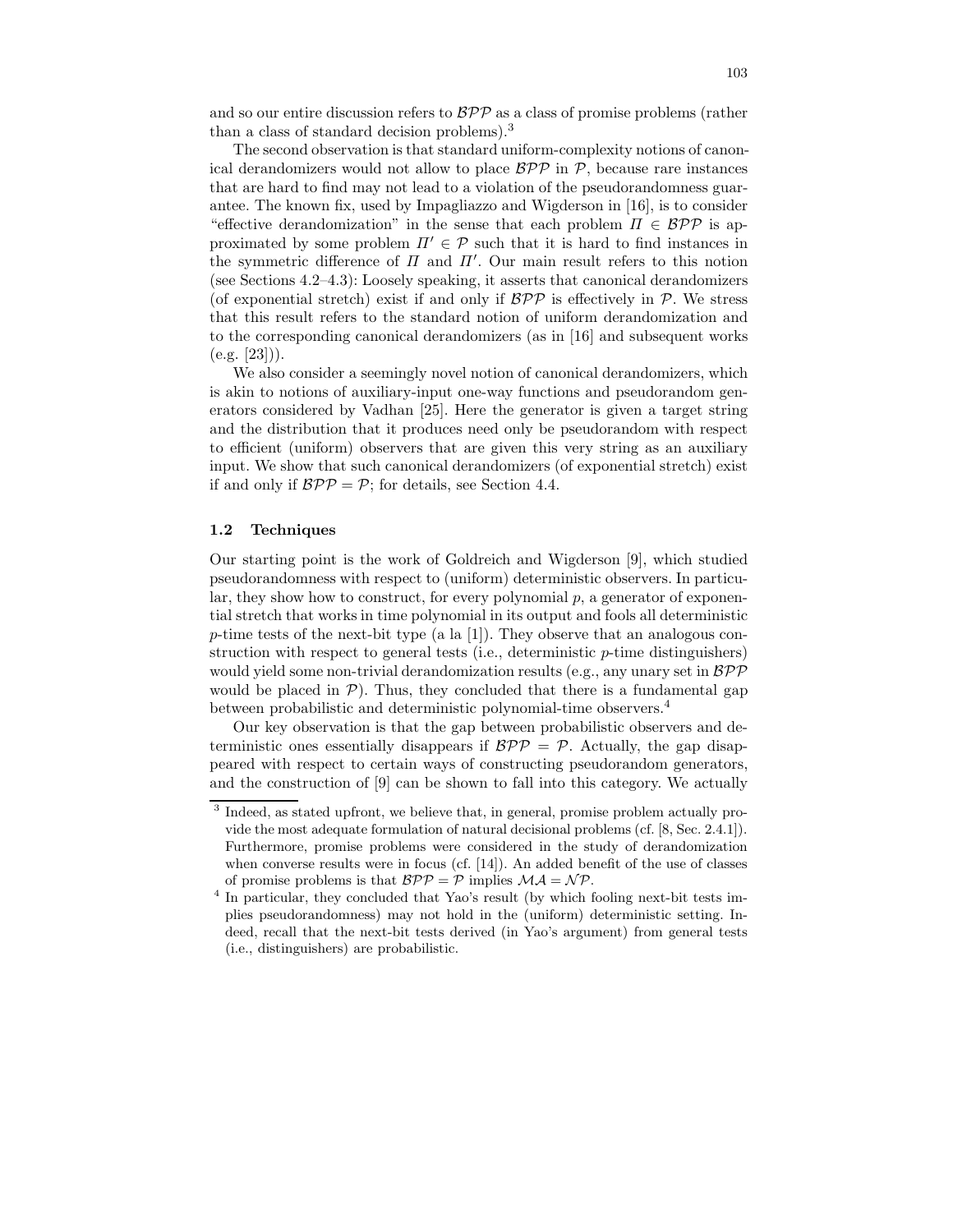prefer a more direct approach, which is more transparent and amenable to variations. Specifically, we consider a straightforward probabilistic polynomial-time construction of a pseudorandom generator; that is, we observe that a random function (with exponential stretch) enjoys the desired pseudorandomness property, but of course the problem is that it cannot be constructed deterministically.

At this point, we define a search problem that consists of finding a suitable function (or rather its image), and observe that this problem is solvable in probabilistic polynomial-time. Using the fact that the suitability of candidate functions can be checked in probabilistic polynomial-time, we are able to deterministically reduce (in polynomial-time) this search problem to a (decisional) problem in  $BPP$ . Finally, using the hypothesis (i.e.,  $BPP = P$ ), we obtain the desired (deterministic) construction.

#### 1.3 Additional results

The foregoing description alluded to the possibility that  $BPP = P$  (which refers to promise problems of decisional nature) extends to search problems; that is, that  $BPP = P$  implies that a certain class of probabilistic polynomial-time solvable search problems can be emulated deterministically. This fact, which is used in our construction of canonical derandomizers, is proven as part of our study of "BPP-search problems" (and their relation to decisional BPP problems), which seems of independent interest and importance. Other corollaries include the conditional (on  $BPP = P$ ) transformation of any probabilistic FPTAS into a deterministic one, and ditto for any probabilistic polynomial-time method of contructing and verifying objects of a predetermined property. (For details see Section 3.)

Also begging are extensions of our study to general "stretch vs derandomization time" trade-off (akin to the general "hardness vs randomness" trade-off) and to the derandomization of classes such as  $AM$ . The first extension goes through easily (see Section 5), whereas we were not able to pull off the second (see Section 6).

## 1.4 Reflection

Recalling that canonical derandomizers run for more time than the distinguishers that they are intended to fool, it is tempting to say that the existence of such derandomizers may follow by diagonalization-type arguments. Specifically, for every polynomial  $p$ , it should be possible to construct in (larger) polynomial time, a set of (poly(n) many) strings  $S_n \subset \{0,1\}^n$  such that a string selected uniformly in  $S_n$  is  $p(n)$ -time indistinguishable from a totally random *n*-bit string.

The problem with the foregoing prophecy is that it is not clear how to carry out such a diagonalization. However, it was observed in a couple of related works (i.e., [16, 9]) that a random choice will do. The problem, of course, is that we need our construction to be deterministic; that is, a deterministic construction should be able to achieve this "random looking" fooling effect. Furthermore, it is not a priori clear that the hypothesis  $\mathcal{BPP} = \mathcal{P}$  may help us here, since  $\mathcal{BPP} = \mathcal{P}$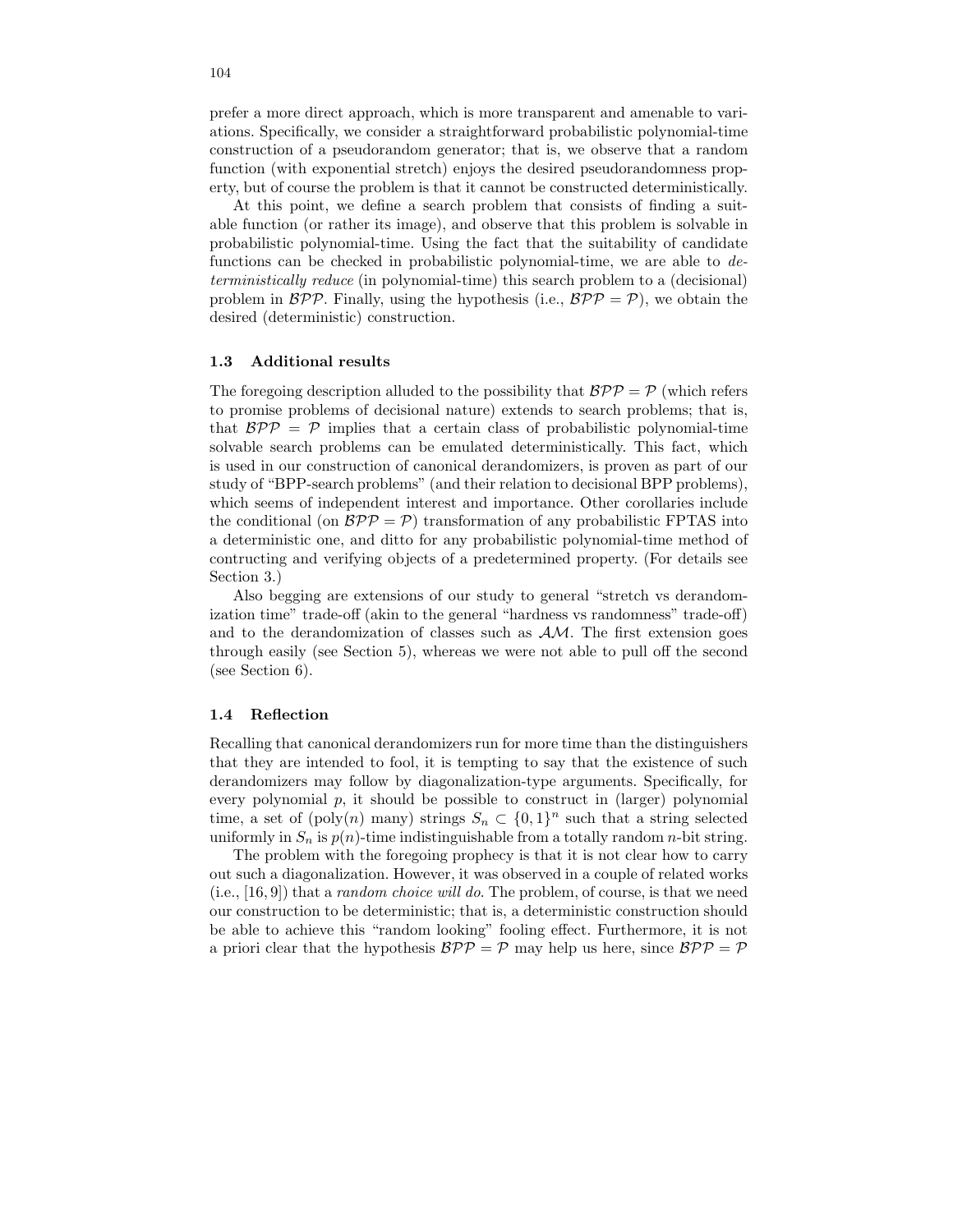refers to decisional problems.<sup>5</sup> Indeed, it seems that the interesting question of determining the class of problems (e.g., search problems) that can be solved by deterministic polynomial-time reductions to  $BPP$  was not addressed before. Still, as stated above, we show that the aforemention "construction problem" belongs to this class, and thus the hypothesis  $BPP = P$  allows us to derandomize the foregoing arguement.

In any case, the point is that  $BPP = P$  enables the construction of the aforementioned type of (suitable) pseudorandom generators; that is, the very pseudorandom generators that imply  $BPP = P$ . Thus, our main result asserts that these pseudorandom generators exist if and only if  $BPP = P$ , which in our opinion is not a priori obvious. Furthermore, our proof uncovers a very toight connection between the construction of such pseudorandom generators and  $BPP = P$ . In particular,  $BPP = P$  yields a very simple construction of such pseudorandom generators, which in turn can be as fulfillining the foregoing (diagonalization) prophecy.

#### 1.5 Related work

This work takes for granted the "hardness versus randomness" paradigm, pioneered by Blum and Micali [1], and its application to the derandomization of complexity classes such as  $\mathcal{BPP}$ , as pioneered by Yao [26] and revised by Nisan and Wigderson [19]. The latter work suggests that a suitable notion of a pseudorandom generator – indeed, the aforementioned notion of a canonical derandomizer – provides the "King's (high)way" to derandomization of BPP. This view was further supported by subsequent work such as [15, 16, 24], and the current work seems to suggest that this King's way is essentially the only way.

As stated up-front, this work does not address the question of which hardness assumptions are required for establishing such derandomization results (i.e.,  $BPP = P$ ). Recall that this question has received considerable attention in the last decade or so, starting with the aforementioned work of Impagliazzo and Wigderson in [16], and culminating in the works of Impagliazzo, Kabanets, and Wigderson [14, 18]. We refer the interested reader to [22, Sec. 1.1-1.3] for an excellent (and quite updated) overview of this line of work.

<sup>&</sup>lt;sup>5</sup> For example, obviously, even if  $BPP = P$ , there exist no deterministic algorithms for uniformly selecting a random solution to a search problem (or just tossing a coin). Interestingly, while problems of uniform generation cannot be solved deterministically, the corresponding problems of approximating the number of solutions can be solved deterministically (sometimes in polynomial-time, especially when assuming  $BPP = P$ ). This seems to contradict the celebrated equivalence between these two types of problems [17] (cf. [8, §6.4.2.1]), except that the relevant direction of this equivalence is established via probabilistic polynomial-time reductions (which are inherently non-derandomizable). Going beyond the strict boundaries of complexity, we note that  $BPP = P$  would not eliminate the essential role of randomness in cryptography (e.g., in the context of zero-knowledge (cf. [7, Sec. 4.5.1]) and secure encryption (cf. [10])).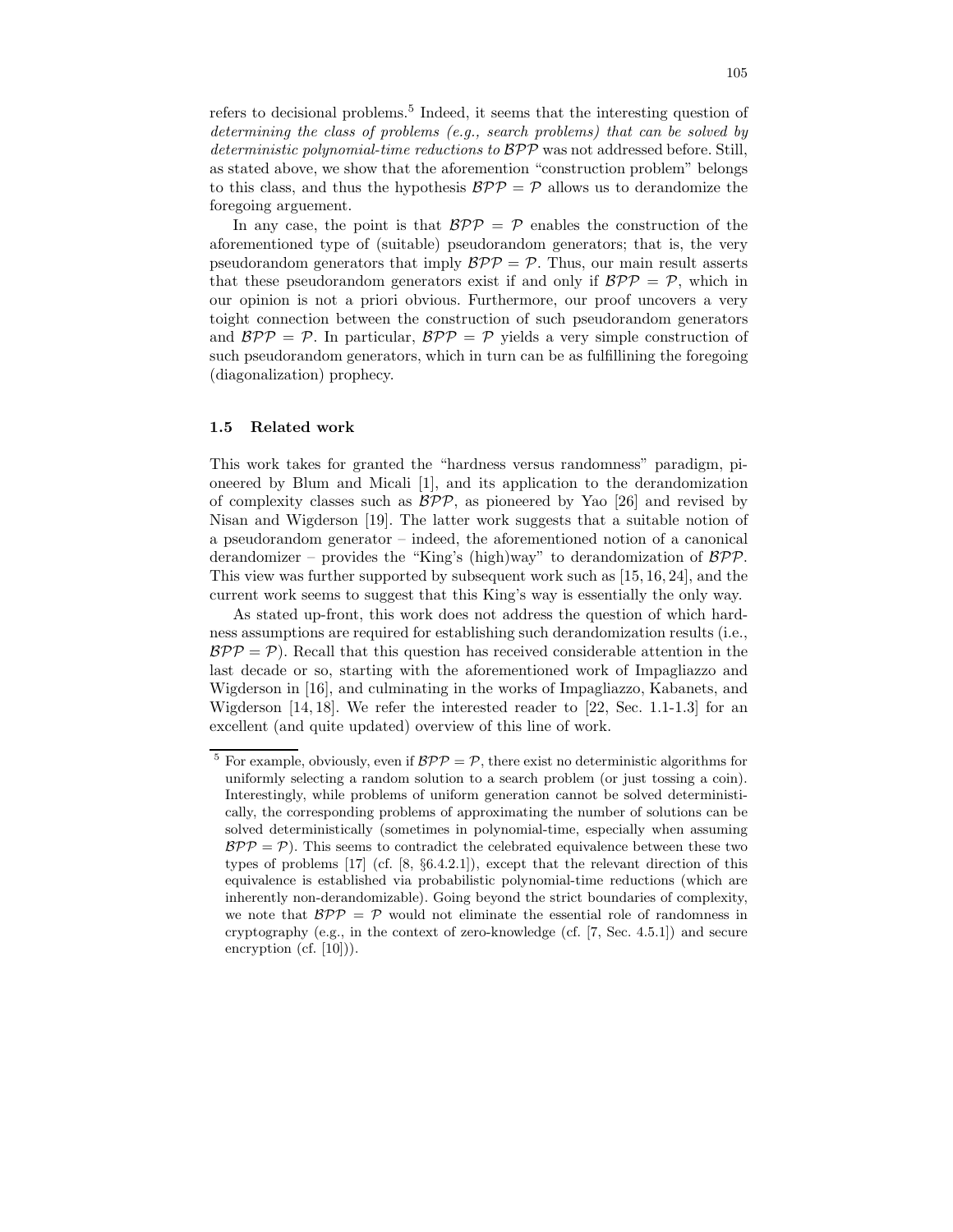Actually, both the aforementioned works [16, 14] imply results that are in the spirit of our main result, but these results refer to weak notions of derandomization, and their proofs are fundamentally different. The work of Impagliazzo and Wigderson [16] refers to the "effective infinitely often" containment of  $B\mathcal{PP}$ in  $\mathcal{SUBEXP}$ , whereas the work of Impagliazzo, Kabanets, and Wigderson [14] refers to the (standard) containment of  $BPP$  in  $NSUBEXP/n<sup>\epsilon</sup>$ . In both cases, the derandomization hypotheses are shown to imply corresponding hardness results (i.e., functions in  $\mathcal{EXP}$  that are not in  $\mathcal{BPP}$  or functions in  $\mathcal{NEXP}$  having no polynomial size circuits, resp.), which in turn yield "correspondingly canonical" derandomizers (i.e., canonical w.r.t effectively placing  $BPP$  in  $\mathcal{SUBEXP}$ infinitely often or placing  $BPP$  in  $NSUBEXP$ , resp.).<sup>6</sup> Thus, in both cases, the construction of these generators (based on the relevant derandomization hypothesis) follows the "hardness versus randomness" paradigm (and, specifically, the Nisan–Wigderson framework [19]). In contrast, our constructions bypass the "hardness versus randomness" paradigm.

We also mention that the possibility of reversing the pseudorandomness-toderandomization transformation was studied by Fortnow [4]. In terms of his work, our result indicates that in some sense Hypothesis III implies Hypothesis II.

Finally, we mention that the relation between derandomizing probabilistic search and decision classes was briefly mentioned by Reingold, Trevisan, and Vadhan in the context of  $\mathcal{RL}$ ; see [21, Prop. 2.7].

#### 1.6 Organization

The rather standard conventions used in this work are presented in Section 2. In Section 3 we take a close look at "BPP search problems" and their relation to BPP. The relation between derandomizations of BPP and various forms of pseudorandom generators is studied in Section 4, and ramified in Section 5. A few open problems that arise naturally from this work are discussed in Section 6. The appendix presents two prior proofs of our main result, which may be of interest.

# 2 Preliminaries

We assume a sufficiently strong model of computation (e.g., a 2-tape Turing machine), which allows to do various simple operations very efficiently. Exact complexity classes such as  $DTIME(t)$  and  $BPTIME(t)$  refer to such a fixed model. We shall say that a problem  $\Pi$  is in  $DTIME(t)$  (resp., in  $BPTIME(t)$ ) if there exists a deterministic (resp., probabilistic)  $t$ -time algorithm that solves the problem on all but finitely many inputs.

 $6$  Note that in case of  $[16]$  the generators are pseudorandom only infinitely often, whereas in the case of  $[14]$  the generators are computable in *non-deterministic* polynomial-time (with short advice), In both cases, the generators have polynomial strecth.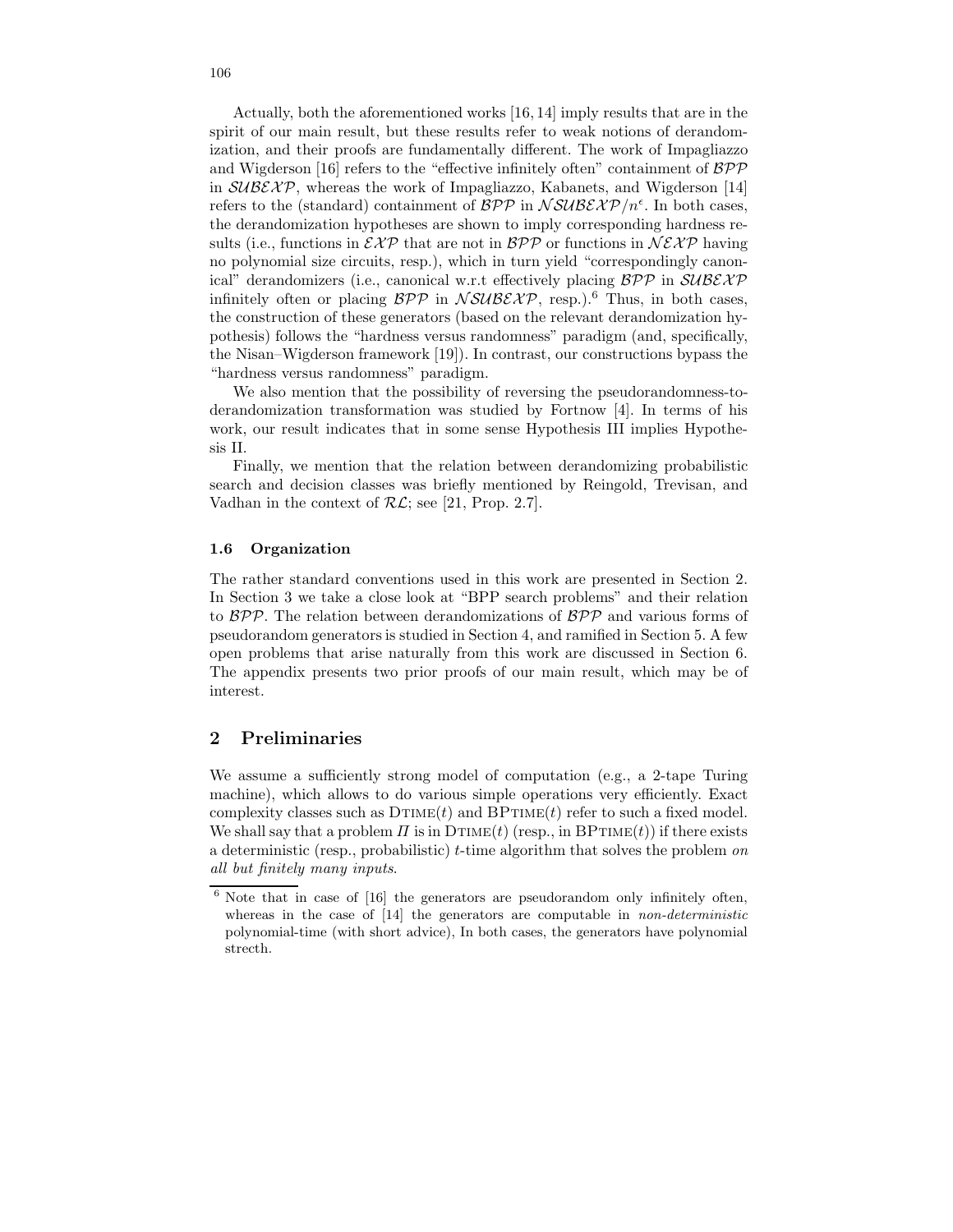We assume that all polynomials, time bounds, and stretch functions are monotonically increasing functions from  $\mathbb N$  to  $\mathbb N$ , which means, in particular, that they are injective. Furthermore, we assume that all these functions are time-constructible (i.e., the mapping  $n \mapsto f(n)$  can be computed in less than  $f(n)$  steps).

Promise problems. We rely heavily on the formulation of promise problems (introduced in [3]). We believe that, in general, the formulation of promise problems is far more suitable for any discussion of feasibility results. The original formulation of [3] refers to decision problems, but we shall also extend it to search problem. In the original setting, a promise problem, denoted  $\langle P, Q \rangle$ , consists of a promise (set), denoted  $P$ , and a question (set), denoted  $Q$ , such that the problem  $\langle P, Q \rangle$  is defined as given an instance  $x \in P$ , determine whether or not  $x \in Q$ . That is, the solver is required to distinguish inputs in  $P \cap Q$  from inputs in  $P \setminus Q$ , and nothing is required in case the input is outside P. Indeed, an equivalent formulation refers to two disjoint sets, denoted  $\Pi_{\text{YES}}$  and  $\Pi_{\text{NO}}$ , of YES- and no-instances, respectively. We shall actually prefer to present promise problems in these terms; that is, as pairs  $(\Pi_{\text{YES}}, \Pi_{\text{NO}})$  of disjoint sets. Indeed, standard decision problems appear as special cases in which  $\Pi_{\text{YES}} \cup \Pi_{\text{NO}} = \{0, 1\}^*$ . In the general case, inputs outside of  $\Pi_{\text{YES}} \cup \Pi_{\text{NO}}$  are said to violate the promise.

Unless explicitly stated otherwise, all "decisional problems" discussed in this work are actually promise problems, and  $P$ ,  $BPP$  etc denote the corresponding classes of promise problems. For example,  $(\Pi_{\text{YES}}, \Pi_{\text{NO}}) \in \mathcal{BPP}$  if there exists a probabilistic polynomial-time algorithm A such that for every  $x \in \Pi_{\text{YES}}$  it holds that  $Pr[A(x)=1] \geq 2/3$ , and for every  $x \in \Pi_{NQ}$  it holds that  $Pr[A(x)=0] \geq 2/3$ .

*Standard notation*. For a natural number *n*, we let  $[n] \stackrel{\text{def}}{=} \{1, 2, ..., n\}$  and denote by  $U_n$  a random variable that is uniformly distributed over  $\{0,1\}^n$ . When referring to the probability that a uniformly distributed  $n$ -bit long string hits a set S, we shall use notation such as  $Pr[U_n \in S]$  or  $Pr_{r \in \{0,1\}^n}[r \in S]$ .

Negligible, noticeable, and overwhelmingly high probabilities. A function  $f : \mathbb{N} \rightarrow$  $[0, 1]$  is called negligible if is decreases faster than the reciprocal of any positive polynomial (i.e., for every positive polynomial  $p$  and all sufficiently large  $n$  it holds that  $f(n) < 1/p(n)$ . A function  $f : \mathbb{N} \to [0, 1]$  is called noticeable if it is lower bound by the reciprocal of some positive polynomial (i.e., for some positive polynomial p and all sufficiently large n it holds that  $f(n) > 1/p(n)$ . We say that the probability of an event is overwhelmingly high if the probability of the complement event is negligible (in the relevant parameter).

# 3 Search Problems

Typically, search problems are captured by binary relations that determine the set of valid instance-solution pairs. For a binary relation  $R \subseteq \{0,1\}^* \times \{0,1\}^*$ , we denote by  $R(x) \stackrel{\text{def}}{=} \{y : (x, y) \in R\}$  the set of valid solutions for the instance x,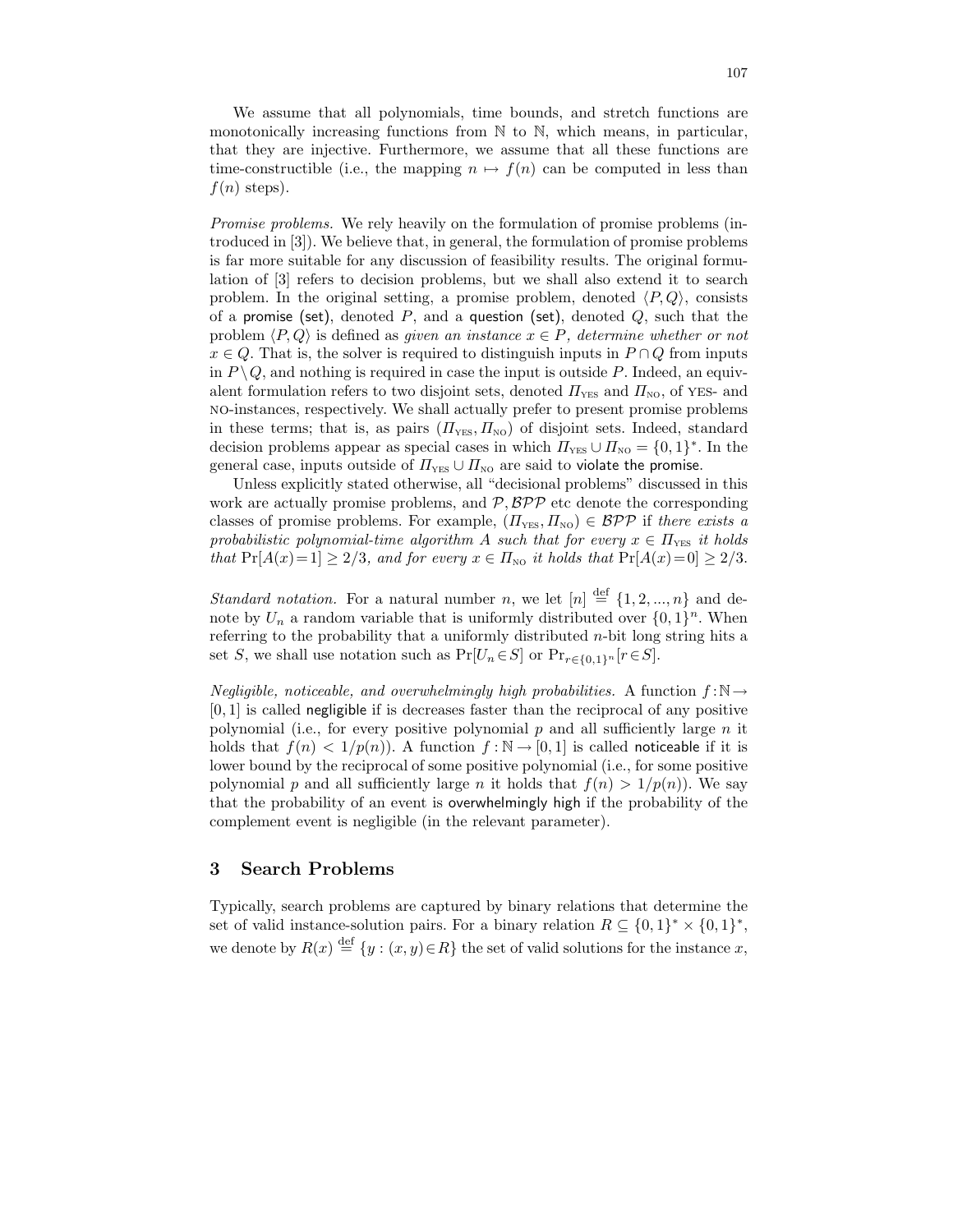and by  $S_R \stackrel{\text{def}}{=} \{x : R(x) \neq \emptyset\}$  the set of instances having valid solutions. Solving a search problem R means that given any  $x \in S_R$ , we should find an element of  $R(x)$  (whereas, possibly, we should indicate that no solution exists if  $x \notin S_R$ ).

#### 3.1 The definition

The definition of "BPP search problems" is supposed to capture search problems that can be solved efficiently, when random steps are allowed. Intuitively, we do not expect randomization to make up for more than an exponential blow-up, and so the naive formulation that merely asserts that solutions can be found in probabilistic polynomial-time is not good enough. Consider, for example, the relation R such that  $(x, y) \in R$  if  $|y| = |x|$  and for every  $i < |x|$  it holds that  $M_i(x) \neq y$ , where  $M_i$  is the i<sup>th</sup> deterministic machine (in some fixed enumeration of such machines). Then, the search problem  $R$  can be solved by a probabilistic polynomial-time algorithm (which, on input x, outputs a uniformly distributed  $|x|$ -bit long string), but cannot be solved by any deterministic algorithm (regardless of its running time).

What is missing in the naive formulation is any reference to the "complexity" of the solutions found by the solver, let alone to the complexity of the set of all valid solutions. The first idea that comes to mind is to just postulate the latter; that is, confine ourselves to the class of search problems for which valid instancesolution pairs can be efficiently recognized (i.e.,  $R$ , as a set of pairs, is in  $\mathcal{BPP}$ ).

Definition 3.1 (BPP search problems, first attempt): A BPP-search problem is a binary relation R that satisfies the following two conditions.

- 1. Membership in R is decidable in probabilistic polynomial-time.
- 2. There exists a probabilistic polynomial-time algorithm A such that, for every  $x \in S_R$ , it holds that  $Pr[A(x) \in R(x)] \geq 2/3$ .

We may assume, without loss of generality, that, for every  $x \notin S_R$ , it holds that  $Pr[A(x) = \perp] > 2/3$ . Note that Definition 3.1 is robust in the sense that it allows for error reduction, which may not be the case if Condition 1 were to be avoided. A special case in which Condition 1 holds is when  $R$  is an NP-witness relation; in that case, the algorithm in Condition 1 is actually deterministic.

In view of our general interest in promise problems, and of the greater flexibility they offer, it makes sense to extend the treatment to promise problems. The following generalization allows a promise set not only at the level of instances, but also at the level of instance-solution pairs. Specifically, we consider disjoint sets of valid and invalid instance-solution pairs, require this promise problem to be efficiently decidable, and of course require that valid solutions be found whenever they exist.

**Definition 3.2** (BPP search problems, revisited): Let  $R_{\text{YES}}$  and  $R_{\text{NO}}$  be two disjoint binary relations. We say that  $(R_{\text{YES}}, R_{\text{NO}})$  is a BPP-search problem if the following two conditions hold.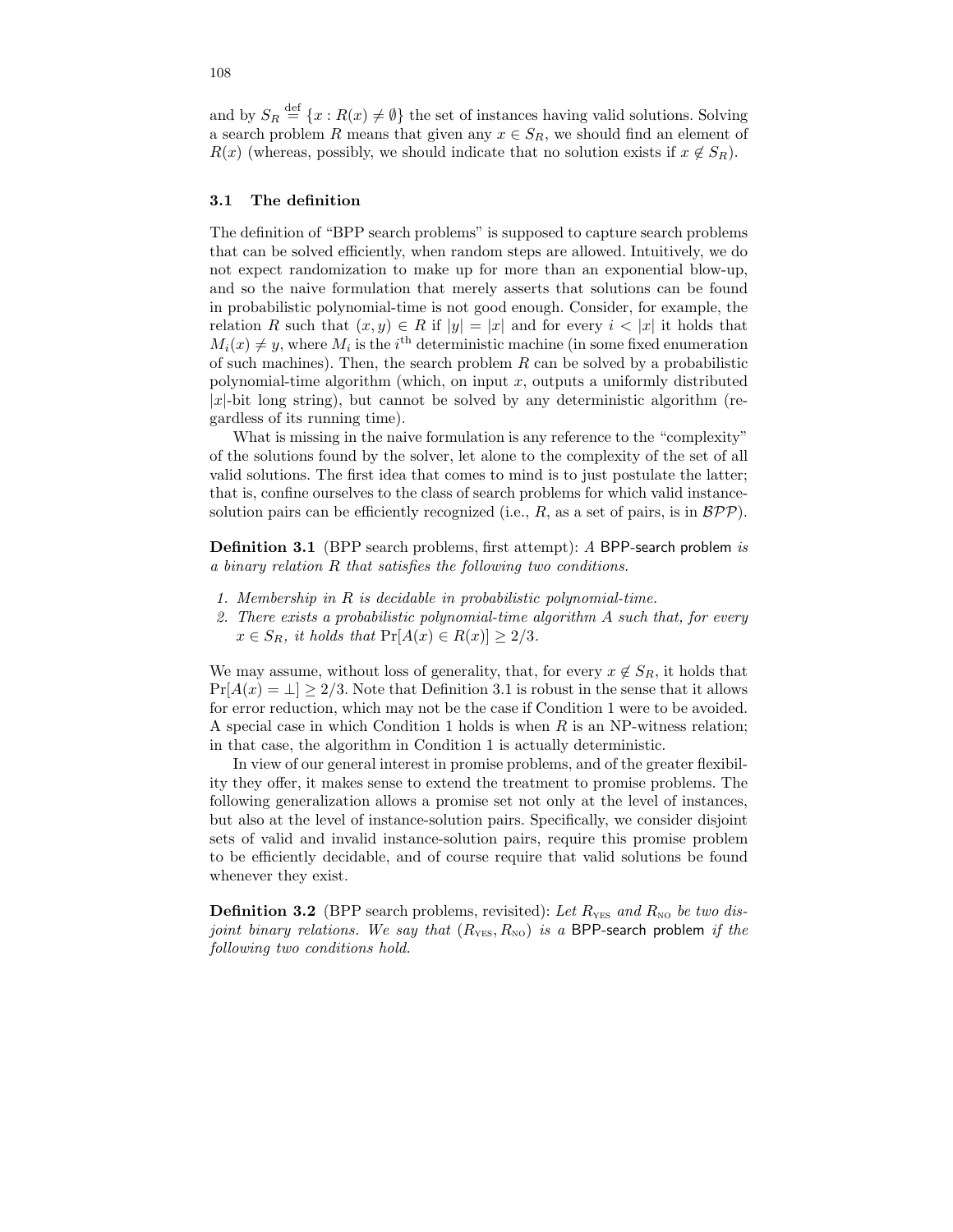- 1. The decisional problem represented by  $(R_{\text{YES}}, R_{\text{NO}})$  is solvable in probabilistic polynomial-time; that is, there exists a probabilistic polynomial-time algorithm V such that for every  $(x, y) \in R_{\text{YES}}$  it holds that  $\Pr[V(x, y)=1] \geq 2/3$ , and for every  $(x, y) \in R_{\text{NO}}$  it holds that  $Pr[V(x, y)=1] \leq 1/3$ .
- 2. There exists a probabilistic polynomial-time algorithm A such that, for every  $x \in S_{R_{\text{YES}}},$  it holds that  $\Pr[A(x) \in R_{\text{YES}}(x)] \geq 2/3$ , where  $R_{\text{YES}}(x) = \{y :$  $(x, y) \in R_{\text{YES}}$  and  $S_{R_{\text{YES}}} = \{x : R_{\text{YES}}(x) \neq \emptyset\}.$

We may assume, without loss of generality, that, for every  $x \in S_{R_{NQ}}$ , it holds that  $Pr[A(x) = \perp] \geq 2/3$ . Note that the algorithms postulated in Definition 3.2 allow to find valid solutions as well as distinguish valid solutions from invalid ones (while guaranteeing nothing for solutions that are neither valid nor invalid).

The promise problem formulation (of Definition 3.2) captures many natural "BPP search" problems that are hard to fit into the more strict formulation of Definition 3.1. Typically, this can be done by narrowing the set of valid solutions (and possibly extending the set of invalid solutions) such that the resulting (decisional) promise problem becomes tractable. Consider for example, a search problem  $R$  (as in Definition 3.1) for which the following stronger version of Condition 2 holds.

(2') There exists a noticeable function  $\texttt{ntc}: \mathbb{N} \to [0, 1]$  such that, for every  $x \in S_R$ there exists  $y \in R(x)$  such that  $Pr[A(x) = y] > \text{ntc}(|x|)$ , whereas for every  $(x, y) \notin R$  it holds that  $Pr[A(x) = y] < \texttt{ntc}(|x|)/2$ .

Then, we can define  $R'_{\text{YES}} = \{(x, y) : \Pr[A(x) = y] > \text{ntc}(|x|)\}\$  and  $R'_{\text{NO}} =$  ${(x,y) : Pr[A(x) = y] < \texttt{ntc}(|x|)/2},$  and conclude that  $R' = (R'_{\text{YES}}, R'_{\text{NO}})$  is a BPP-search problem (by using A also for Condition 1), which captures the original problem just as well. Specifically, solving the search problem  $R$  is trivially reducible to solving the search problem  $R'$ , whereas we can distinguish between valid solutions to  $R'$  (which are valid for  $R$ ) and invalid solutions for  $R$  (which are also invalid for  $R'$ ). This is a special case of the following observation.

**Observation 3.3** (companions) Let  $\Pi = (R_{\text{YES}}, R_{\text{NO}})$  and  $\Pi' = (R'_{\text{YES}}, R'_{\text{NO}})$  be two search problems such that  $S_{R'_{\text{YES}}} = S_{R_{\text{YES}}}$  and  $R'_{\text{NO}} \supseteq (\{0,1\}^* \times \{0,1\}^*)$  $R_{\text{YES}}$ . Then, solving the search problem  $(R_{\text{YES}}, R_{\text{NO}})$  is trivially reducible to solving the search problem  $(R'_{\text{YES}}, R'_{\text{NO}})$ , whereas deciding membership in  $(R'_{\text{YES}}, R_{\text{NO}})$  is trivially reducible to deciding membership in  $(R'_{\text{YES}}, R'_{\text{NO}})$ . We call  $\Pi'$  a companion of  $\Pi$ , and note that in general this notion is not symmetric.<sup>7</sup>

The point of these reductions is that they allow using algorithms associated with  $\Pi'$  for handling  $\Pi$ . Specifically, we can search solutions with respect to  $\Pi'$  and test validity of solutions with respect to  $\Pi'$ , while being guaranteed that nothing was lost (since we still find valid solutions for any  $x \in S_{R_{\text{VFS}}}$ , any solution in

<sup>&</sup>lt;sup>7</sup> Indeed, if  $(R_{\text{YES}}, R_{\text{NO}})$  and  $(R'_{\text{YES}}, R'_{\text{NO}})$  are companions of one another, then  $R_{\text{NO}} =$  $({0,1}^* \times {0,1}^*) \setminus R_{\text{YES}}$ , which means that  $R'_{\text{NO}} = R_{\text{NO}}$ . It follows that  $R'_{\text{YES}} = R_{\text{YES}}$ , which means that the two problems are identical.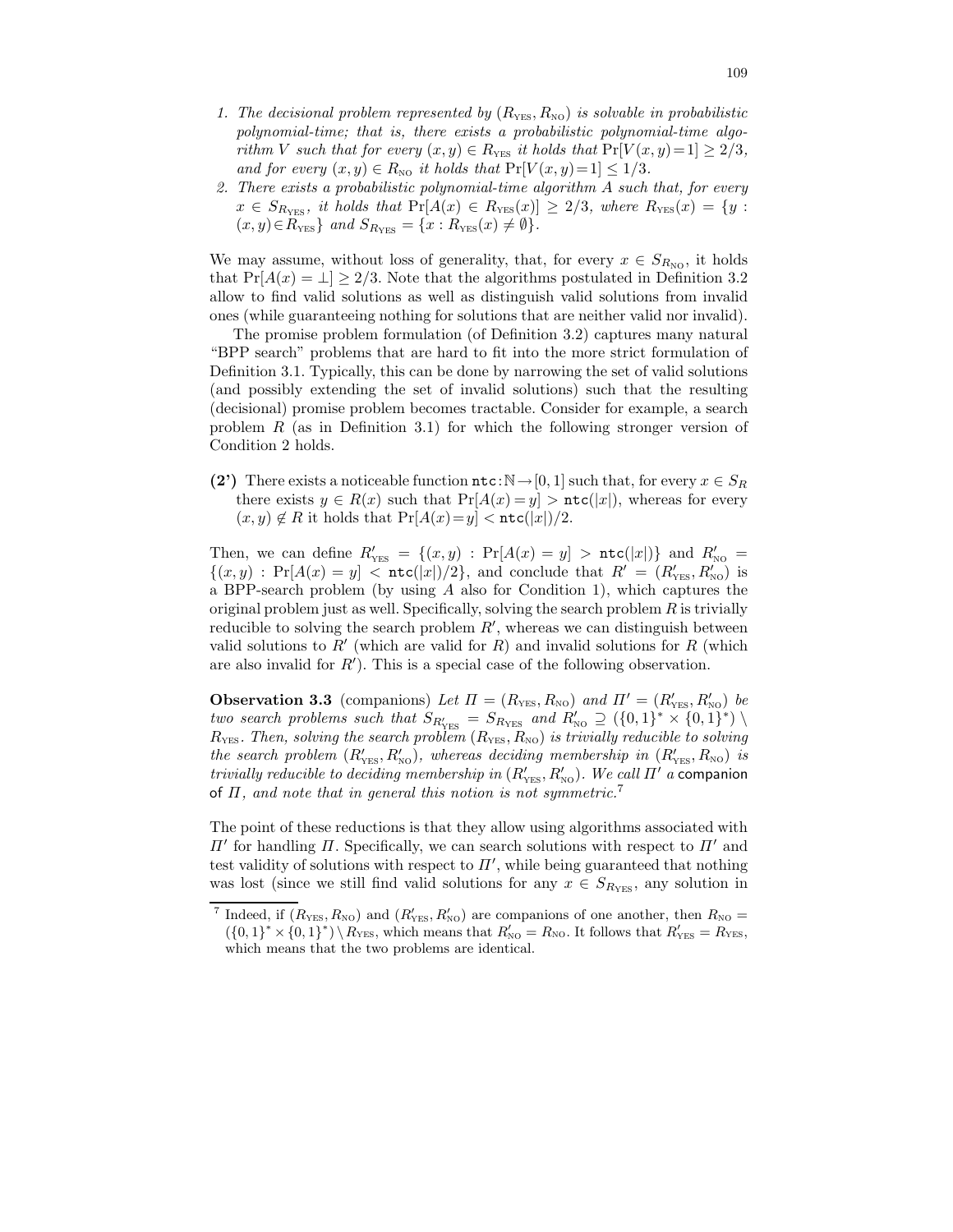$R'_{\text{YES}}(x) \subseteq R_{\text{YES}}(x)$  is recognized by us as valid, and any candidate solution in  $R_{\text{NO}}(x) \subseteq R'_{\text{NO}}(x)$  is rejected as invalid). Furthermore, candidate solutions that are not valid with respect to  $\Pi$  are also rejected (since they are invalid w.r.t  $\Pi'$ ); that is, if  $(x, y) \notin R_{\text{YES}}$  (although it needs not be in  $R_{\text{NO}}$ ), then  $(x, y) \in R'_{\text{NO}}$ (since  $R'_{\text{NO}} \supseteq (\{0, 1\}^* \times \{0, 1\}^*) \setminus R_{\text{YES}}).$ 

The methodology alluded to above is demonstrated next in casting any probabilistic fully polynomial-time approximation scheme (i.e., FPTAS, cf. [12]) as a search-BPP problem. A (probabilistic) FPTAS for a quantity  $q: \{0, 1\}^* \to \mathbb{R}^+$ is an algorithm that on input x and  $\epsilon > 0$  runs for  $poly(n/\epsilon)$  steps and, with probability at least 2/3, outputs a value in the interval  $[(1 \pm \epsilon) \cdot q(x)]$ . A straightforward casting of this approximation problem as a search problem refers to the binary relation Q such that  $Q \stackrel{\text{def}}{=} \{(\langle x, 1^m \rangle, v) \in \mathbb{R}^+ : |v - q(x)| \leq q(x)/m\}$ . In general, however, this does not yield a BPP-search problem, since Q may not be probabilistic polynomial-time recognizable. Instead, we consider the BPP-search problem  $(R_{\text{YES}}, R_{\text{NO}})$  such that  $(\langle x, 1^m \rangle, v) \in R_{\text{YES}}$  if  $|v - q(x)| \leq q(x)/3m$  and  $(\langle x, 1^m \rangle, v) \in R_{\text{NO}}$  if  $|v - q(x)| > q(x)/m$ . Indeed, on input  $\langle x, 1^m \rangle$  we find a solution in  $R_{\text{YES}}(\langle x, 1^m \rangle)$  by invoking the FPTAS on input x and  $\epsilon = 1/3m$ , and deciding the validity of a pair  $(\langle x, 1^m \rangle, v)$  w.r.t  $(R_{\text{YES}}, R_{\text{NO}})$  is done by obtaining a good approximation of  $q(x)$  (and deciding accordingly).<sup>8</sup> (Indeed,  $(R_{\text{YES}}, R_{\text{NO}})$ ) is a companion of  $(Q, \overline{Q})$ , where  $\overline{Q} = (\{0,1\}^* \times \{0,1\}^*) \setminus Q$ .) Thus, we obtain.

**Observation 3.4** (FPTAS as BPP-search problems): Let  $q: \{0, 1\}^* \to \mathbb{R}^+$  and suppose that there exists a probabilistic FPTAS for approximating q; that is, suppose that there exists a probabilistic polynomial-time algorithm A such that  $Pr[|A(x,1^m)-q(x)| \leq q(x)/m] \geq 2/3$ . Then, this approximation task is trivially reducible to some search-BPP problem (i.e., the foregoing one). Furthermore, the probabilistic time-complexity of the latter search problem is linearly related to the probabilistic time-complexity of the original approximation problem. Moreover, this search-BPP problem is a companion of the original approximation problem.

#### 3.2 The reduction

One may expect that any BPP-search problem be deterministically reducible to some BPP decision problem. Indeed, this holds for the restricted definition of BPP-search problems as in Definition 3.1, but for the revised formulation of Definition 3.2 we only present a weaker result. Specifically, for every BPP-search problem  $(R_{\text{YES}}, R_{\text{NO}})$ , there exists  $R \supseteq R_{\text{YES}}$  such that  $R \cap R_{\text{NO}} = \emptyset$  and solving

<sup>&</sup>lt;sup>8</sup> That is, we invoke the FPTAS on input x and  $\epsilon = 1/3m$ , obtain a value  $q'(x)$ , which with probability at least  $2/3$  is in  $(1 \pm \epsilon) \cdot q(x)$ , and accept if and only if  $|v-q'(x)| \leq 2q(x)/3m$ . Indeed, if  $v \in R_{\text{YES}}(\langle x, 1^m \rangle)$ , then with probability at least 2/3 it holds that  $|v - q'(x)| \le |v - q(x)| + |q(x) - q'(x)| \le 2q(x)/3m$ , whereas if  $v \in R_{\text{NO}}(\langle x, 1^m \rangle)$ , then with probability at least 2/3 it holds that  $|v - q'(x)| \ge$  $|v - q(x)| - |q(x) - q'(x)| > 2q(x)/3m.$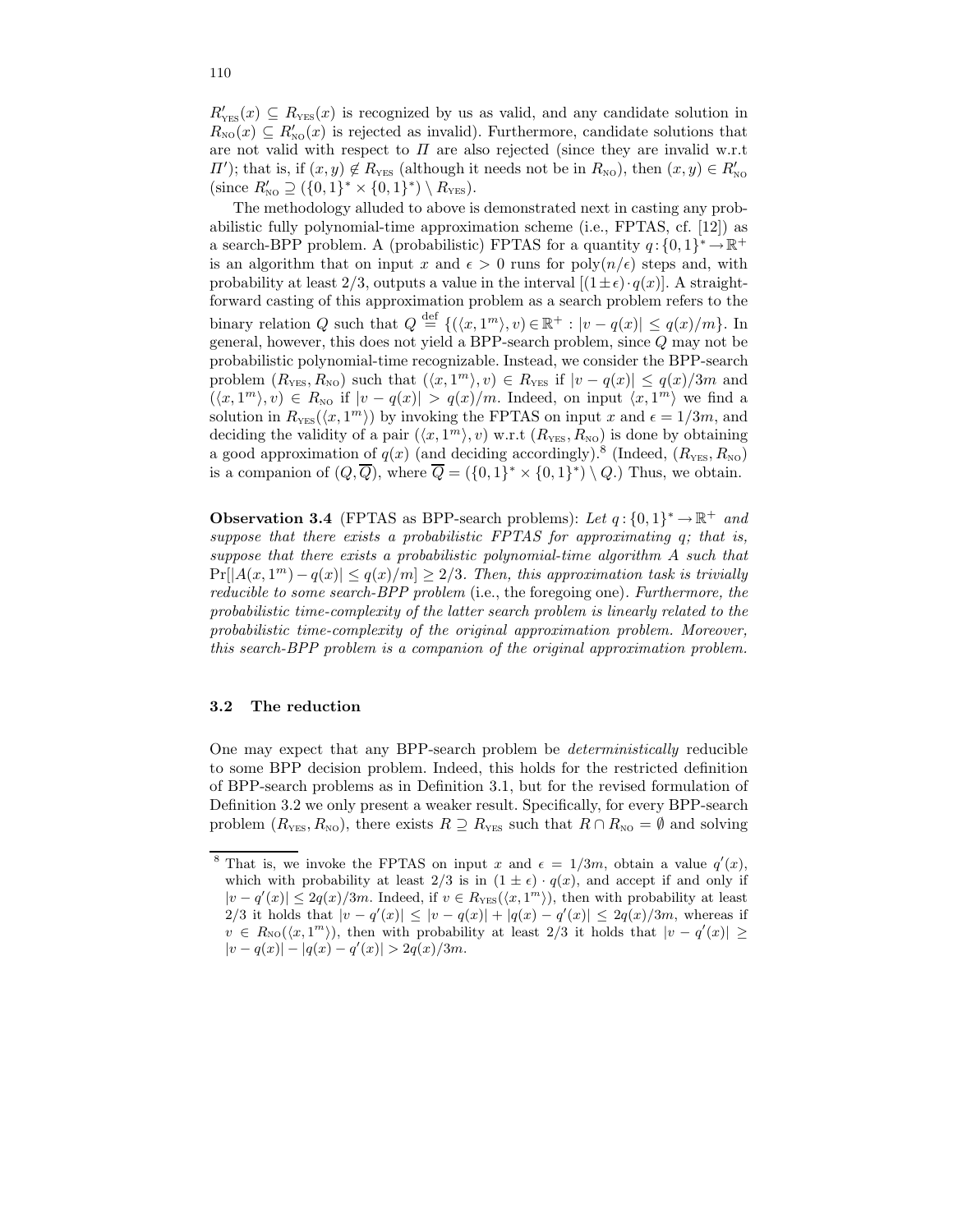the search problem of  $R$  is deterministically reducible to some BPP decision problem.<sup>9</sup>

Theorem 3.5 (reducing search to decision): For every BPP-search problem  $(R_{\text{YES}}, R_{\text{NO}})$ , there exists a binary relation R such that  $R_{\text{YES}} \subseteq R \subseteq \{0, 1\}^* \times$  $\{0,1\}^*\setminus R_{\text{NO}}$  and solving the search problem of R is deterministically reducible to some decisional problem in  $BPP$ , denoted  $\Pi$ . Furthermore, the time-complexity of the reduction is linear in the probabilistic time-complexity of finding solutions for  $(R_{\text{YES}}, R_{\text{NO}})$ , whereas the probabilistic time-complexity of  $\Pi$  is the product of a quadratic polynomial and the probabilistic time-complexity of the decision procedure guaranteed for  $(R_{\text{YES}}, R_{\text{NO}})$ .

Applying Theorem 3.5 to a BPP-search problem  $(R_{\text{YES}}, R_{\text{NO}})$  that is a companion of some search problem  $(\Psi_{\text{YES}}, \Psi_{\text{NO}})$ , we obtain a deterministic reduction of solving the search problem  $(\varPsi_{\text{YES}}, \varPsi_{\text{NO}})$  to some promise problem in  $\mathcal{BPP}$ , because  $S_{\Psi_{\text{YES}}} = S_{R_{\text{YES}}} \subseteq S_R$  whereas  $R \subseteq (\{0,1\}^* \times \{0,1\}^*) \setminus R_{\text{NO}} \subseteq \Psi_{\text{YES}}$ . The argument in depicted in Figure 1.



Fig. 1. The reduction applied to a companion of  $\Psi$ .

**Proof:** Let A and V be the two probabilistic polynomial-time algorithms associated (by Definition 3.2) with the BPP-search problem  $(R_{\text{YES}}, R_{\text{NO}})$ , and let  $t_A$  and  $t_V$  denote their (probabilistic) time-complexities. Specifically, A is the solution-finding algorithm guaranteed by Condition 2, and  $V$  is the decision procedure guaranteed by Condition 1. Denote by  $A(x, r)$  the output of algorithm A on input x and internal coins  $r \in \{0,1\}^{t_A(|x|)}$ , and let  $V((x,y),\omega)$  denote the decision of V on input  $(x, y)$  when using coins  $\omega \in \{0, 1\}^{tv(|x|+|y|)}$ . Now, define

$$
R \stackrel{\text{def}}{=} \left\{ (x, y) : \Pr_{\omega \in \{0, 1\}^t V^{(|x| + |y|)}} [V((x, y), \omega) = 1] \ge 0.4 \right\},\tag{1}
$$

and note that  $R_{\text{YES}} \subseteq R$  and  $R_{\text{NO}} \cap R = \emptyset$ .

We now consider an auxiliary algorithm  $A''$  such that  $A''(x, r, \omega) \stackrel{\text{def}}{=} V((x, A(x, r)), \omega)$ . Note that, for every x and r such that  $(x, A(x, r)) \in R_{\text{YES}}$ , it holds that  $Pr_{\omega}[A''(x, r, \omega)]$  $1] \geq 2/3$ , and thus, for every  $x \in S_{R_{\text{YES}}}$ , it holds that  $\Pr_{r,\omega}[A''(x,r,\omega) = 1] \geq$ 4/9.

Given x, our strategy is to try to find r such that  $A(x, r) \in R(x)$ , by determining the bits of r one by one. We thus start with an empty prefix of  $r$ ,

<sup>9</sup> Indeed, in the special case of Definition 3.1 (where  $(R_{\text{YES}}, R_{\text{NO}})$  is a partition of the set of all pairs), it holds that  $R = R_{\text{YES}}$ .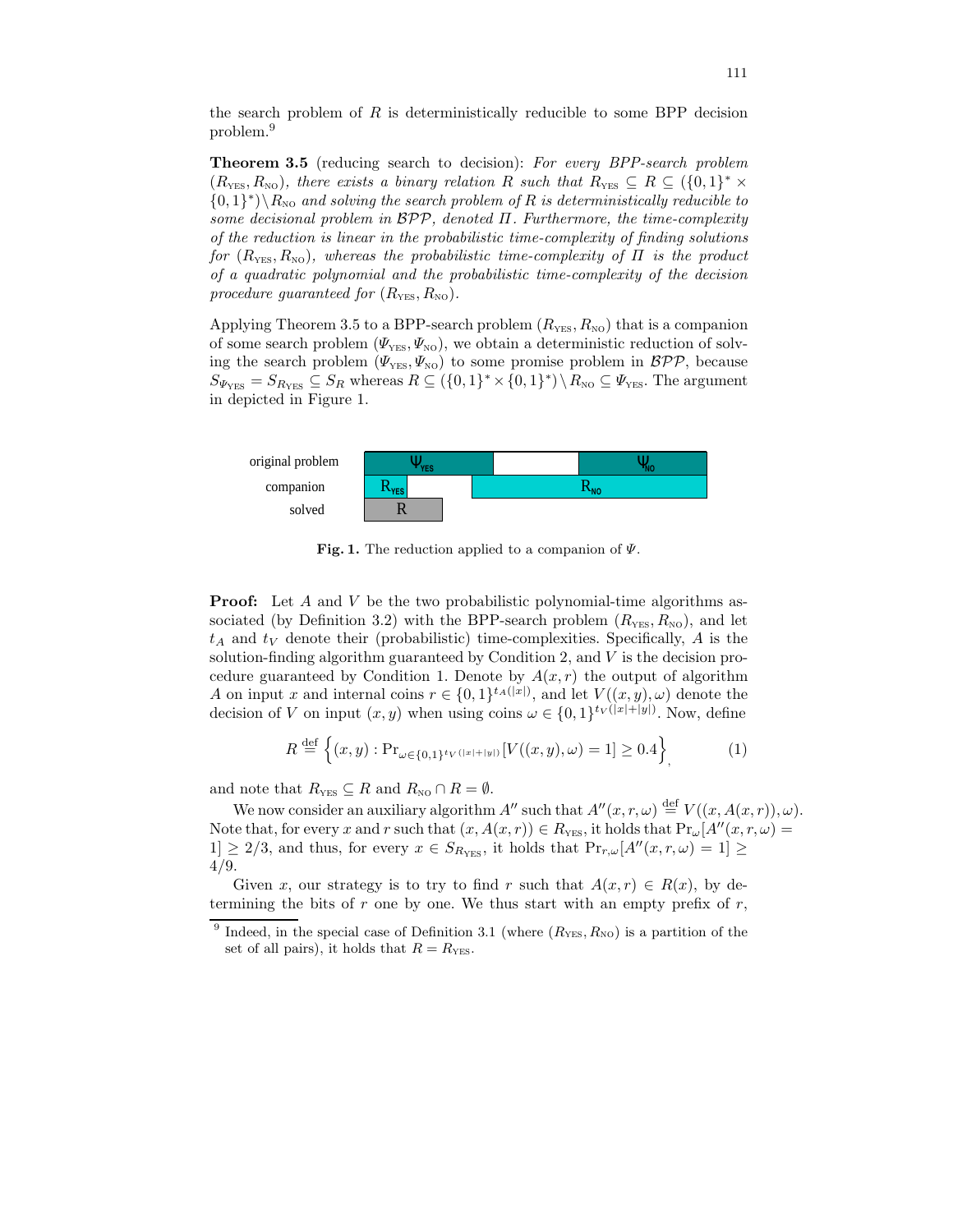denoted  $r'$ , and in each iteration we try to extend  $r'$  by one bit. Assuming that  $x \in S_{R_{\text{YES}}}$  (which can be verified by a single BPP-query),<sup>10</sup> we try to *maintain* the invariant

$$
\Pr_{r'' \in \{0,1\}^{m-|r'|}, \omega \in \{0,1\}^{\ell}}[A''(x, r'r'', \omega) = 1] \ge \frac{4}{9} - \frac{|r'|}{25m},\tag{2}
$$

where  $m = t_A(|x|)$  and  $\ell = t_V(|x| + m)$ . Note that this invariant holds initially (for the empty r'), and that if it holds for  $r' \in \{0,1\}^m$ , then necessarily  $y \stackrel{\text{def}}{=}$  $A(x, r) \in R(x)$  (since in this case Eq. (2) implies that  $Pr_{\omega}[V((x, y), \omega) = 1] \ge$  $\frac{4}{9} - 0.04 > 0.4$ ).

In view of the foregoing, we focus on the design of a single iteration. Our strategy is to rely on an oracle for the promise problem  $\Pi_{A^{\prime\prime}}$  that consists of YES-instances  $(x, 1^m, r')$  such that  $Pr_{r'', \omega}[A''(x, r'r'', \omega) = 1] \ge \frac{4}{9} - \frac{|r'| - 1}{25m}$  and NO-instances  $(x, 1^m, r')$  such that  $Pr_{r'', \omega}[A''(x, r'r'', \omega)] = 1 < \frac{4}{9} - \frac{|r'|}{25m}$ , where in both cases the probability is taken uniformly over  $r'' \in \{0,1\}^{m-|r'|}$  (and  $\omega \in \{0,1\}^{\ell}$ ). The oracle  $\Pi_{A''}$  is clearly in  $\mathcal{BPP}$  (e.g., consider a probabilistic polynomial-time algorithm that on input  $(x, 1^m, r')$  estimates  $Pr_{r'', \omega}[A''(x, r'r'', \omega)]$ 1] up to an additive term of  $1/50m$  with error probability at most  $1/3$ , by taking a sample of  $O(m^2)$  random pairs  $(r'', \omega)$ ).

In each iteration, which starts with some prefix  $r'$  that satisfies Eq. (2), we make a single query to the oracle  $\Pi_{A''}$ ; specifically, we query  $\Pi_{A''}$  on  $(x, 1^m, r'0)$ . If the oracle answers positively, then we extend the current prefix  $r'$  with 0 (i.e., we set  $r' \leftarrow r'0$ , and otherwise we set  $r' \leftarrow r'1$ .

The point is that if  $Pr_{r'' \in \{0,1\}^{m-|r'|},\omega}[A''(x,r'r'',\omega) = 1] \ge \frac{4}{9} - \frac{|r'|}{25m}$ , then there exists  $\sigma \in \{0,1\}$  such that  $Pr_{r''' \in \{0,1\}^{m-|r'|-1},\omega}[A''(x,r'\sigma r''',\omega)] = 1 \geq$  $\frac{4}{9} - \frac{|r'|}{25m} = \frac{4}{9} - \frac{|r' \sigma| - 1}{25m}$ , which means that  $(x, 1^m, r' \sigma)$  is a YES-instance. Thus, if  $\Pi$  answers negatively to the query  $(x, 1^m, r^{\prime}0)$ , then  $(x, 1^m, r^{\prime}0)$  cannot be a YES-instance, which implies that  $(x, 1^m, r'1)$  is a YES-instance, and the invariance of Eq. (2) holds for the extended prefix  $r'$ 1. On the other hand, if  $\Pi = \Pi_{A''}$ answers positively to the query  $(x, 1^m, r'0)$ , then  $(x, 1^m, r'0)$  cannot be a NOinstance, and the invariance of Eq.  $(2)$  holds for the extended prefix  $r'0$ . We conclude that each iteration of our reduction preserves the said invariance.

To verify the furthermore-part, we note that the reduction consists of  $t_A(|x|)$ iterations, where in each iteration a query is made to  $\Pi$  and some very simple steps are taken. In particular, each query made is simply related to the previous one (i.e., can be obtained from it in constant time), and so the entire reduction has time complexity  $O(t_A)$ . The time complexity of  $\Pi$  on inputs of the form  $\underline{y} = (x, 1^m, r')$  is  $O(m^2) \cdot O(t_V(|x|+m)) = O(|y|^2 \cdot t_V(|y|))$ . The theorem follows.

<sup>&</sup>lt;sup>10</sup> Note that we do not care what happens when x violates the promise, whereas distinguishing  $S_{R_{\text{YES}}}$  from  $S_{R_{\text{NO}}}$  can be done in  $\mathcal{BPP}$  (since  $\Pr_{r,\omega}[A''(x,r,\omega)=1]$  is at least  $4/9$  in the former case and at most  $1/3$  in the latter).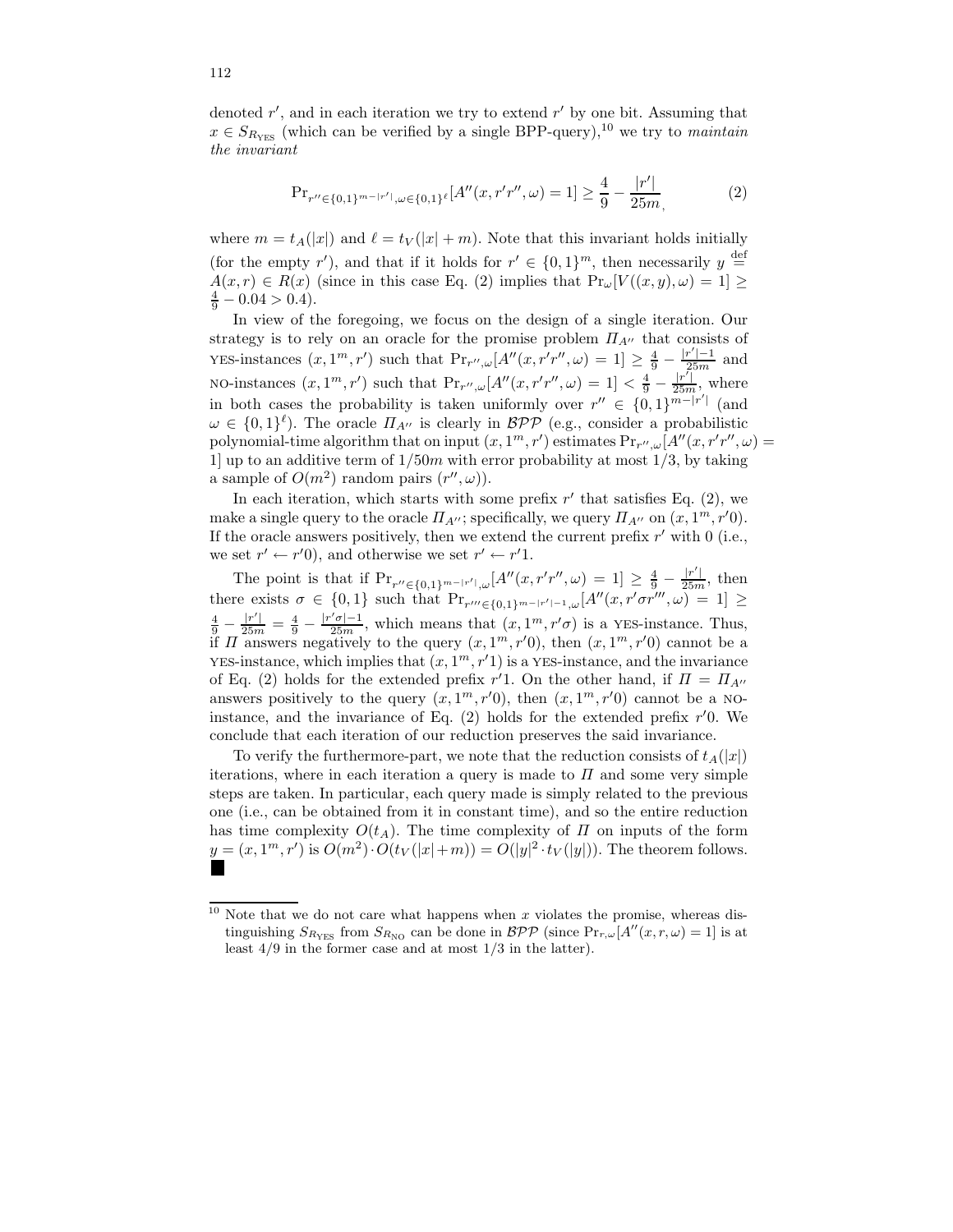Digest. The proof of Theorem 3.5 follows the strategy of reducing NP-search problems to  $\mathcal{NP}$ , except that more care is required in the process. This is reflected in the invariance stated in Eq. (2) as well as in the fact that we make an essential use of promise problems (in the oracle).

Approximations. In light of the foregoing discussion (i.e., Observation 3.4), every approximation problem that has a probabilistic FPTAS can be deterministically reduced to BPP. Thus:

**Corollary 3.6** (implication for FPTAS): If  $BPP = P$ , then every function that has a probabilistic fully polynomial-time approximation scheme (FPTAS) also has such a deterministic scheme. Furthermore, for every polynomial p, there exists a polynomial p' such that if the probabilistic scheme runs in time p, then the deterministic one runs in time  $p'$ .

The furthermore part is proved by using the furthermore parts of Observation 3.3 and Theorem 3.5 as well as a completeness feature of  $BPTIME(\cdot)$ . Specifically, by combining the aforementioned reductions, we infer that the approximation problem (which refers to instances of the form  $\langle x, 1^m \rangle$ ) is (deterministically)  $p_1$ time reducible to a problem in BPTIME $(p_2)$ , where  $p_1(n) = O(p(n))$  and  $p_2(n) =$  $O(n^2 \cdot p(n))$ . Next, we use the fact that BPTIME $(p_2)$  has a complete problem, where completeness holds under quadratic-time reductions (which prepend the input by the original problem's description and pad it with a quadratic number of zeros).<sup>11</sup> The point is that this complete problem only depends on  $p_2$ , which in turn is uniquely determined by p. The hypothesis (i.e.,  $BPP = P$ ) implies that this BPTIME( $p_2$ )-complete problem is in DTIME( $p_3$ ) for some polynomial  $p_3$ , which is solely determined by  $p_2$ , and the claim follows for  $p' = p_3 \circ p_1^2$ . Indeed, we have also established *en passant* the following result, which is of independent interest.

**Proposition 3.7** If  $BPP = P$ , then, for every polynomial p, there exists a polynomial  $p'$  such that  $\text{BPTIME}(p) \subseteq \text{DTIME}(p')$ .

Indeed, by the DTIME Hierarchy Theorem, it follows that, if  $BPP = P$ , then, for every polynomial p, there exists a polynomial  $p''$  such that  $DTIME(p'')$  contains problems that are not in  $BPTIME(p)$ .

Constructions of varying quality. While the foregoing discussion of approximation schemes is related to our previous proofs of the main result (see the Appendix), the following discussion is more related to the current proof (as presented in Section 4.2). We consider general construction problems, which are defined in terms of a quality function  $q: \{0, 1\}^* \to [0, 1]$ , when for a given n we need to construct an object  $y \in \{0,1\}^n$  such that  $q(y) = 1$ . Specifically, we consider

<sup>&</sup>lt;sup>11</sup> The quadratic padding of x allows  $p_2(|x|)$  steps of  $M(x)$  to be emulated in time  $\widetilde{O}(|M| \cdot p_2(|x|))$ , which is upper-bounded by  $p_2((|M|+|x|)^2)$ , assuming that  $p_2$  is (say) at least quadratic.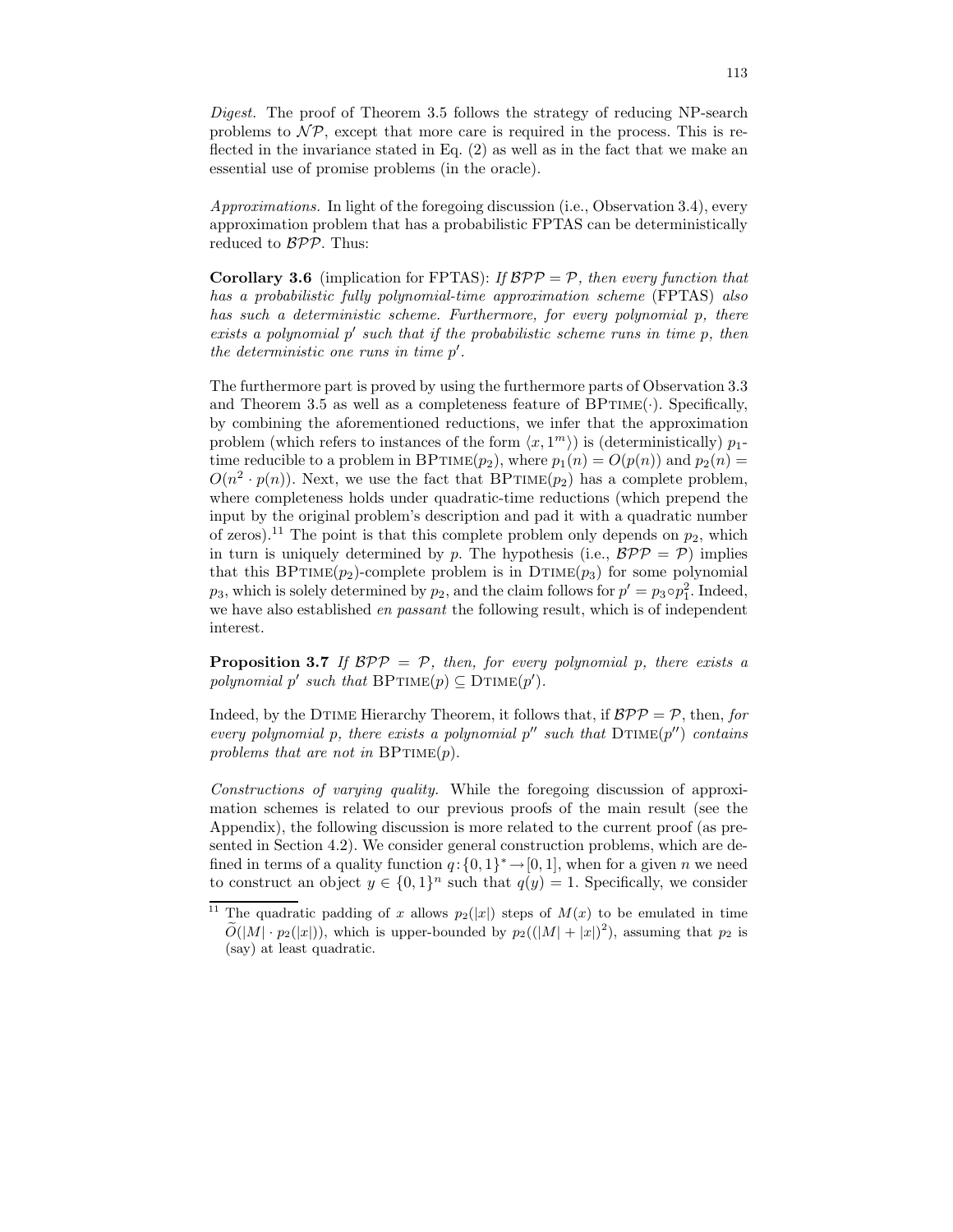such construction problems that can be solved in probabilistic polynomial-time and have a FPTAS for evaluating the quality of candidate constructions. One interesting special case corresponds to rigid construction problems in which the function q is Boolean (i.e., candidate constructions have either value 0 or 1). In this special case (e.g., generating an *n*-bit long prime) the requirement that  $q$ has a FPTAS is replaced by requiring that the set  $q^{-1}(1)$  is in  $BPP$ .

Proposition 3.8 (derandomizing some constructions): Consider a generalized construction defined via a quality function q that has a FPTAS, and let  $R_q \stackrel{\text{def}}{=}$  ${((1^n, 1^m), y) : y \in {0, 1}^n \wedge q(y) > 1 - (1/m)}$ . Suppose that there exists a probabilistic polynomial-time algorithm that solves the search problem of  $R_q$ . Then, if  $BPP = P$ , then there exists a deterministic polynomial-time algorithm that solves the search problem of  $R_q$ .

For example, if  $BPP = P$ , then *n*-bit long primes can be found in deterministic  $poly(n)$ -time. On the other hand, the treatment can be generalized to constructions that need to satisfy some auxiliary specification, captured by an auxiliary input x (e.g., on input a prime  $x = P$  find a quadratic non-residue mod P). In this formulation,  $R_q \stackrel{\text{def}}{=} \{((x,1^m), y) : q(x,y) > 1 - (1/m)\}\,$ , where  $q: \{0,1\}^* \times \{0,1\}^* \to [0,1]$  can also impose length restrictions on the desired construct.

**Proof:** Consider the BPP-search problem  $(\Pi_{\text{YES}}, \Pi_{\text{NO}})$ , where  $\Pi_{\text{YES}} = \{((1^n, 1^m), y) :$  $y \in \{0,1\}^n \wedge q(y) > 1 - (1/2m)\}\$ and  $\Pi_{\text{NO}} = \{((1^n, 1^m), y) : y \in \{0,1\}^n \wedge q(y) \leq$  $1-(1/m)$ . Note that  $(\Pi_{\text{YES}}, \Pi_{\text{NO}})$  is a companion of the search problem  $R_q$ , and apply Theorem 3.5.

**Corollary 3.9** (a few examples): If  $BPP = P$ , then there exist deterministic polynomial-time algorithms for solving the following construction problems.

- 1. For any fixed  $c > 7/12$ , on input N, find a prime in the interval  $[N, N+N<sup>c</sup>]$ .
- 2. On input a prime  $P$  and  $1<sup>d</sup>$ , find an irreducible polynomial of degree d over  $GF(P)$ .

Recall that finding a quadratic non-residue modulo  $P$  is a special case.<sup>12</sup>.

3. For any fixed  $\epsilon > 0$  and integer  $d > 2$ , on input  $1^n$ , find a d-regular n-vertex graph with second eigenvalue having absolute value at most  $2\sqrt{d-1} + \epsilon$ .

The foregoing items are based on the density of the corresponding objects in a natural (easily sampleable) set. Specifically, for Item 1 we rely on the density of prime numbers in this interval [13], for Item 2 we rely on the density of irreducible polynomials [6], and for Item 3 we rely on the density of "almost Ramanujan" graphs [5].<sup>13</sup> In all cases there exist deterministic polynomial-time algorithms for recognizing the desired objects.

<sup>&</sup>lt;sup>12</sup> Since if  $X^2 + bX + c$  is irreducible, then so is  $(X + (b/2))^2 + (c - (b/2)^2)$ , and it follows that  $(c - (b/2)^2)$  is a non-residue

<sup>&</sup>lt;sup>13</sup> Recall that Ramanujan graphs are known to be constructable only for specific values of d and of n.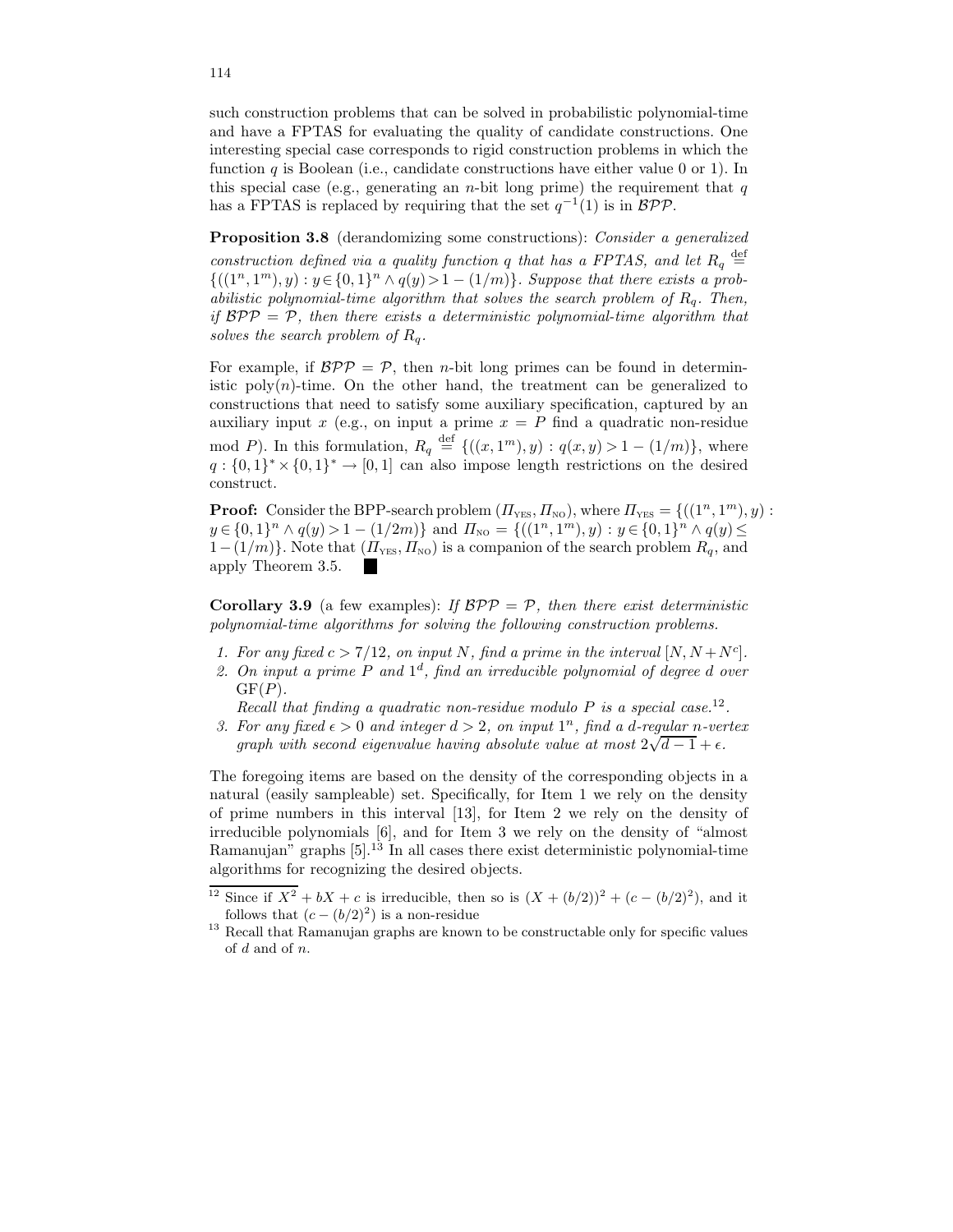# 4 Canonical Derandomizers

In Section 4.1 we present and motivate the rather standard notion of a canonical derandomizer, which is the notion to which most of this work refers to. Our main result, the reversing of the pseudorandomness-to-derandomization transformation is presented in Section 4.2. One tightening, which allows to derive an equivalence, is presented in Section 4.3, which again refers to a rather standard notion (i.e., of "effectively placing  $BPP$  in  $\mathcal{P}$ "). An alternative equivalence is derived in Section 4.4, which refers to a (seemingly new) notion of a targeted canonical derandomizer.

# 4.1 The definition

We start by reviewing the most standard definition of canonical derandomizers (cf., e.g., [8, Sec. 8.3.1]). Recall that in order to "derandomize" a probabilistic polynomial-time algorithm  $A$ , we first obtain a functionally equivalent algorithm  $A_G$  that uses a pseudorandom generator G in order to reduce the randomnesscomplexity of A, and then take the majority vote on all possible executions of  $A_G$  (on the given input). That is, we scan all possible outcomes of the coin tosses of  $A_G(x)$ , which means that the deterministic algorithm will run in time that is exponential in the randomness complexity of  $A_G$ . Thus, it suffices to have a pseudorandom generator that can be evaluated in time that is exponential in its seed length (and polynomial in its output length).

In the standard setting, algorithm  $A_G$  has to maintain A's input-output behavior on all (but finitely many) inputs, and so the pseudorandomness property of G should hold with respect to distinguishers that receive non-uniform advice (which models a potentially exceptional input on which  $A(x)$  and  $A_G(x)$ are sufficiently different). Without loss of generality, we may assume that A's running-time is linearly related to its randomness complexity, and so the relevant distinguishers may be confined to linear time. Similarly, for simplicity (and by possibly padding the input  $x$ ), we may assume that both complexities are linear in the input length,  $|x|$ . (Actually, for simplicity we shall assume that both complexities just equal  $|x|$ , although some constant slackness seems essential.) Finally, since we are going to scan all possible random-pads of  $A_G$  and rule by majority (and since  $A$ 's error probability is at most  $1/3$ ), it suffices to require that for every x it holds that  $|\Pr[A(x) = 1] - \Pr[A_G(x) = 1]| < 1/6$ . This leads to the pseudorandomness requirement stated in the following definition.

**Definition 4.1** (canonical derandomizers, standard version  $[8,$  Def,  $8.14]$ )<sup>14</sup>: Let  $\ell : \mathbb{N} \to \mathbb{N}$  be a function such that  $\ell(n) > n$  for all n. A canonical derandomizer of stretch  $\ell$  is a deterministic algorithm G that satisfies the following two conditions.

 $\frac{14}{14}$  To streamline our exposition, we preferred to avoid the standard additional step of replacing  $D(x, \cdot)$  by an arbitrary (non-uniform) Boolean circuit of quadratic size.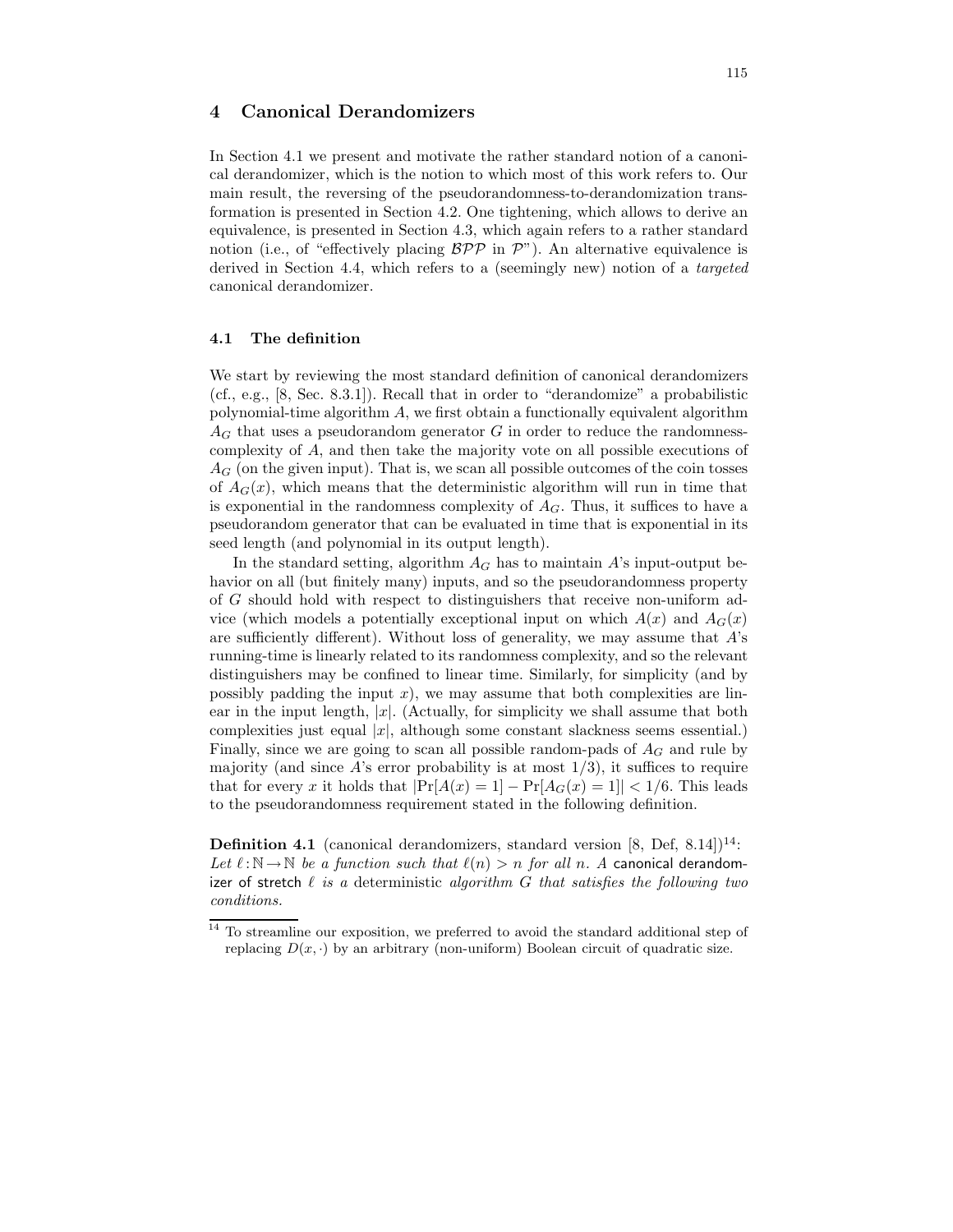(generation time): On input a k-bit long seed, G makes at most  $\text{poly}(2^k \cdot \ell(k))$ steps and outputs a string of length  $\ell(k)$ .

(pseudorandomness): For every (deterministic) linear-time algorithm D, all sufficiently large k and all  $x \in \{0,1\}^{\ell(k)}$ , it holds that

$$
|\Pr[D(x, G(U_k)) = 1] - \Pr[D(x, U_{\ell(k)}) = 1]| < \frac{1}{6}.
$$
 (3)

The algorithm D represents a potential distinguisher, which is given two  $\ell(k)$ -bit long strings as input, where the first string  $(i.e., x)$  represents a (non-uniform) auxiliary input and the second string is sampled either from  $G(U_k)$  or from  $U_{\ell(k)}$ . When seeking to derandomize a linear-time algorithm  $A$ , the first string (i.e.,  $x$ ) represents a potential main input for A, whereas the second string represents a possible sequence of coin tosses of A (when invoked on a generic (primary) input x of length  $\ell(k)$ ).

Towards a uniform-complexity variant. Seeking a uniform-complexity analogue of Definition 4.1, the first thing that comes to mind is the following definition.

**Definition 4.2** (canonical derandomizers, a uniform version): As Definition 4.1, except that the original pseudorandomness condition is replaced by

(pseudorandomness, revised): For every (deterministic) linear-time algorithm D, it is infeasible, given  $1^{\ell(k)}$ , to find a string  $x \in \{0,1\}^{\ell(k)}$  such that Eq. (3) does not hold. That is, for every probabilistic polynomial-time algorithm F such that  $|F(1^{\ell(k)})| = \ell(k)$ , there exists a negligible function negl such that if  $x \leftarrow F(1^{\ell(k)})$ , then Eq. (3) holds with probability at least  $1 - \text{negl}(\ell(k))$ .

When seeking to derandomize a probabilistic (linear-time) algorithm  $A$ , the auxiliary algorithm F represents an attempt to find a string  $x \in \{0,1\}^{\ell(k)}$  on which  $A(x)$  behaves differently depending on whether it is fed with random bits (i.e.,  $U_{\ell(k)}$ ) or with pseudorandom ones produced by  $G(U_k)$ .

Note that if there exists a canonical derandomizer of exponential stretch (i.e.,  $\ell(k) = \exp(\Omega(k))$ , then  $\mathcal{BPP}$  is "effectively" in P in the sense that for every problem in  $BPP$  there exists a deterministic polynomial-time algorithm A such that it is infeasible to find inputs on which A errs. We hoped to prove that  $BPP = P$  implies the existence of such derandomizers, but do not quite prove this. Instead, we prove a closely related assertion that refers to the following revised notion of a canonical derandomizer, which is implicit in [16]. In this definition, the finder  $F$  is incorporated in the distinguisher  $D$ , which in turn is an arbitrary probabilistic algorithm that is allowed some fixed polynomial-time (rather than being deterministic and linear-time).<sup>15</sup> (In light of the central role of this definition in the current work, we spell it out rather than use a modification on Definition 4.1 (as done in Definition 4.2).)

<sup>&</sup>lt;sup>15</sup> Thus, Definition 4.2 and Definition 4.3 are incomparable (when the time bound t is a fixed polynomial). On the one hand, Definition 4.3 seems weaker because we effectively fix the polynomial time bound of  $F$  (which is incorporated in  $D$ ). On the other hand, Definition 4.3 seems stronger because D itself is allowed to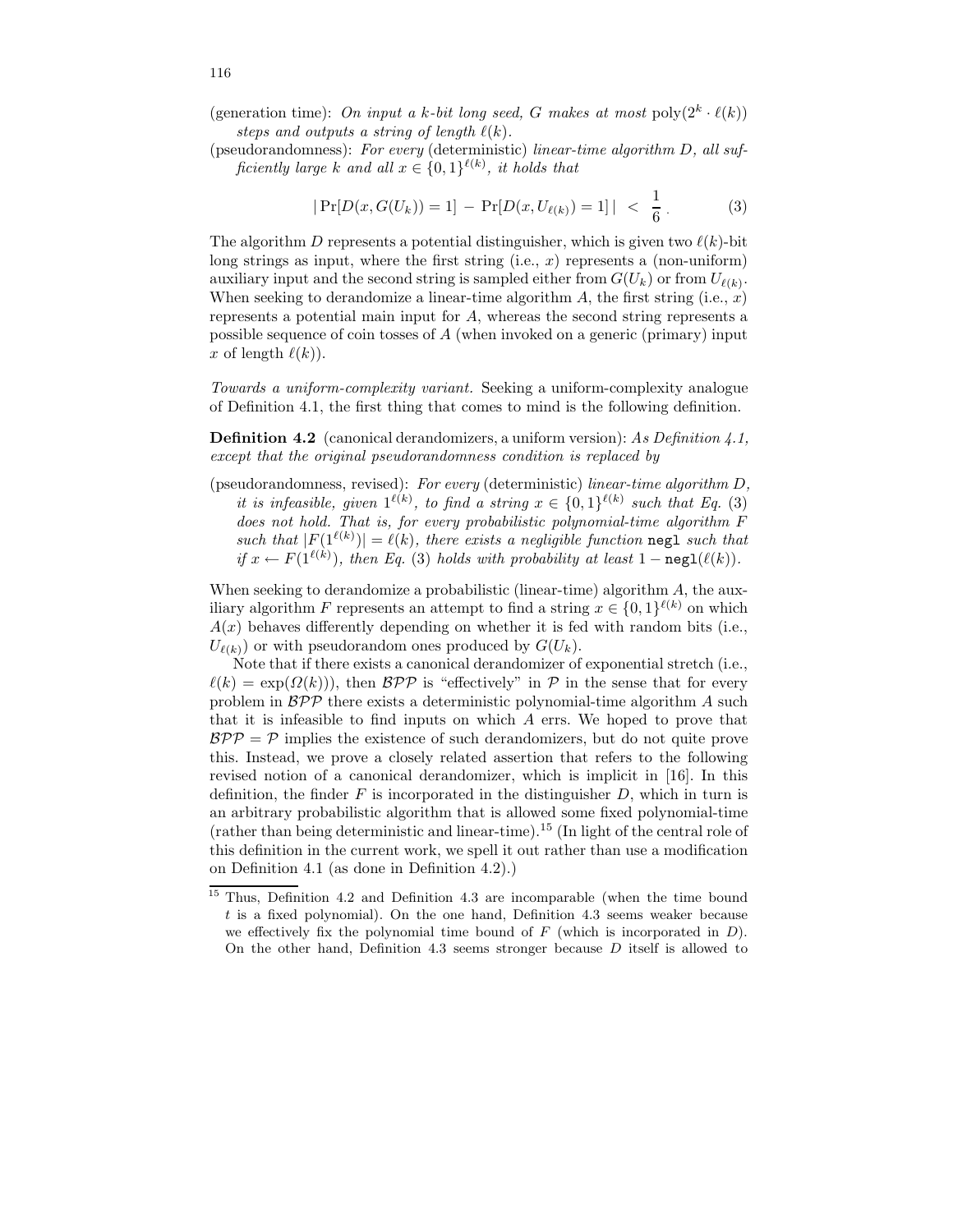**Definition 4.3** (canonical derandomizers, a revised uniform version): Let  $\ell$ , t:  $\mathbb{N} \to \mathbb{N}$  be functions such that  $\ell(n) > n$  for all n. A t-robust canonical derandomizer of stretch  $\ell$  is a deterministic algorithm G that satisfies the following two conditions.

(generation time (as in Definition 4.1)): On input a k-bit long seed, G makes at most poly $(2^k \cdot \ell(k))$  steps and outputs a string of length  $\ell(k)$ .

(pseudorandomness, revised again): For every probabilistic t-time algorithm D and all sufficiently large k, it holds that

$$
|\Pr[D(G(U_k)) = 1] - \Pr[D(U_{\ell(k)}) = 1]| < \frac{1}{t(\ell(k))} \,. \tag{4}
$$

Note that, on input an  $\ell(k)$ -bit string, the algorithm D runs for at most  $t(\ell(k))$  steps.

The pseudorandomness condition implies that, for every linear-time  $D'$  and every probabilistic *t*-time algorithm  $F$  (such that  $|F(1^n)| = n$  for every *n*), it holds that

$$
|\Pr[D'(F(1^{\ell(k)}), G(U_k)) = 1] - \Pr[D'(F(1^{\ell(k)}), U_{\ell(k)}) = 1]| < \frac{1}{t(\ell(k))} \tag{5}
$$

Note that if, for every x, there exists a  $\sigma$  such that  $Pr[D'(x, U_{|x|}) = \sigma] \ge 1 (1/3t(|x|))$  (as is the case when D' arises from an "amplified" BPP decision procedure), then the probability that  $F(1^{\ell(k)})$  finds an instance  $x \in \{0,1\}^{\ell(k)}$ on which  $D'(x, G(U_k))$  leans in the opposite direction (i.e.,  $Pr[D'(x, U_{|x|}) \neq$  $\sigma$  > 1/2) is smaller than  $3/t(\ell(k))$ . A more general (albeit quantatively weaker) statement is proved next.

**Proposition 4.4** (on the effect of canonical derandomizers): For  $t:\mathbb{N} \to \mathbb{N}$  such that  $t(n) > (n \log n)^3$ , let G be a t-robust canonical derandomizer of stretch  $\ell$ . Let A be a probabilistic linear-time algorithm, and let  $A_G$  be as in the foregoing discussions (i.e.,  $A_G(x, s) = A(x, G(s))$ ). Then, for every probabilistic (t/2)-time algorithm F and all sufficiently large k, the probability that  $F(1^{\ell(k)})$  hits the set  $\nabla_{A,G}(k) \setminus B_A(k)$  is at most  $40/t(\ell(k))^{1/3}$ , where

$$
\nabla_{A,G}(k) \stackrel{\text{def}}{=} \left\{ x \in \{0,1\}^{\ell(k)} : \left| \Pr[A_G(x, U_k) = 1] - \Pr[A(x, U_{\ell(k)}) = 1] \right| > \frac{1}{3} \right\} (6)
$$
  

$$
B_A(k) \stackrel{\text{def}}{=} \left\{ x \in \{0,1\}^{\ell(k)} : \frac{1}{t(\ell(k))^{1/3}} < \Pr[A(x, U_{\ell(k)}) = 1] < 1 - \frac{1}{t(\ell(k))^{1/3}} \right\}
$$

be probabilistic and run in time  $t$  (whereas in Definition 4.2 these privileges are only allowed to F, which may be viewed as a preprocessing step). Indeed, if  $\mathcal E$ requires exponential size circuits, then there exist pseudorandom generators that satisfy one definition but not the other: On the one hand, this assumption yields the existence of a non-uniformly strong canonical pseudorandom generator (i.e., satisfying Definition 4.1) of exponential stretch  $[15]$  that is not p-robust (i.e., fails Definition 4.3), for some sufficiently large polynomial  $p$ . On the other hand, the assumption implies  $BPP = P$ , which leads to the opposite separation described at the end of Section 4.2.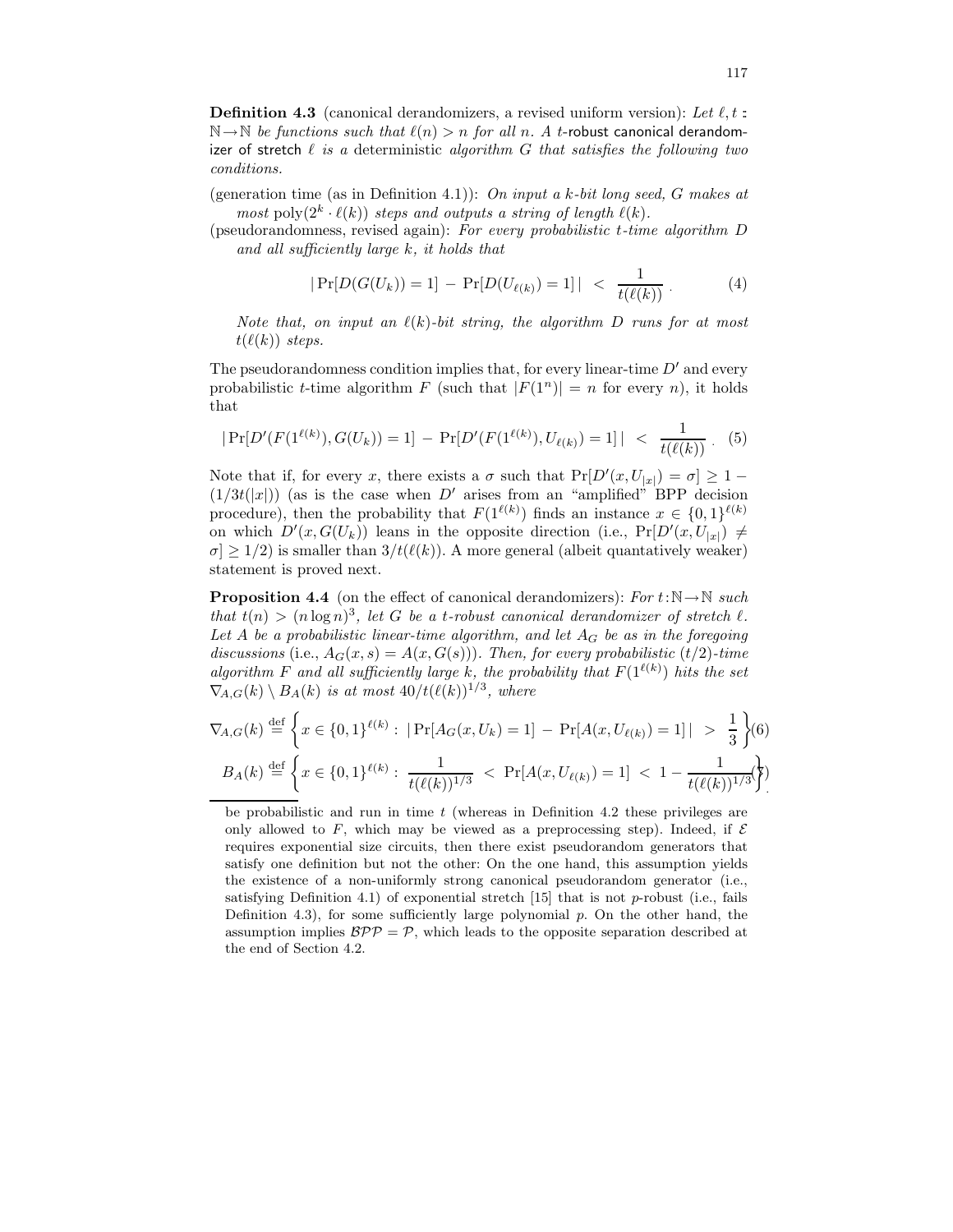That is,  $B_A(\cdot)$  denotes the set of inputs x on which  $A(x) = A(x, U_{|x|})$  is not "almost determined" and  $\nabla_{A,G}(\cdot)$  denotes the set of inputs x on which there is a significant discrepancy between the distributions  $A(x)$  and  $A_G(x)$ .

The forgoing discussion refers to the special case in which  $B_A(k) = \emptyset$ . In general, if A is a decision procedure of negligible error probability (for some promise problem),<sup>16</sup> then  $A_G$  is essentially as good as A, since it is hard to find an instance  $x$  that matters (i.e., one on which  $A$ 's error probability is negligible) on which  $A_G$  errs (with probability greater than, say, 0.4). This leads to "effectively good" derandomization of  $BPP$ . In particular, if G has exponential stretch, then  $BPP$  is "effectively" in  $P$ .

**Proof:** Suppose towards the contradiction that there exist algorithms  $A$  and  $F$ that violate the claim. For each  $\sigma \in \{0,1\}$ , we consider the following probabilistic t-time distinguisher, denoted  $D_{\sigma}$ . On input r (which is drawn from either  $U_{\ell(k)}$ ) or  $G(U_k)$ , the distinguisher  $D_{\sigma}$  behaves as follows.

- 1. Obtains  $x \leftarrow F(1^{|r|})$ .
- 2. Approximates  $p(x) \stackrel{\text{def}}{=} \Pr[A(x, U_{|x|}) = \sigma]$ , obtaining an estimate, denoted  $\tilde{p}(x)$ , such that  $\Pr[|\tilde{p}(x) - p(x)| \le t(|x|)^{-1/3}] = 1 - \texttt{negl}(|x|).$
- 3. If  $\tilde{p}(x) < 1 2t(|x|)^{-1/3}$ , then  $D_{\sigma}$  halts with output 0.
- 4. Otherwise (i.e.,  $\tilde{p}(x) \ge 1-2t(|x|)^{-1/3}$ ),  $D_{\sigma}$  invokes A on  $(x, r)$ , and outputs 1 if and only if  $A(x, r) = \sigma$ . (Indeed, the actual input r is only used in this step.)

We stress that  $D_{\sigma}$  only approximate the value of  $p(x) = Pr[A(x, U_{|x|}) = \sigma]$  (i.e., it does not approximate the value of  $Pr[A(x, G(U_{\ell^{-1}(|x|)})) = \sigma]$ , which would have required invoking G). Observe that  $D_{\sigma}$  runs for at most  $t(|r|)$  steps, because the approximation of  $p(x)$  amounts to  $O(t(|r|)^{2/3})$  invocations of  $A(x)$ , whereas each invocation costs  $O(|r|)$  time (including the generation of truly random coins for A).

Let  $q_{\sigma}(k)$  denote the probability that, on an  $\ell(k)$ -bit long input, algorithm  $D_{\sigma}$  moves to the final (input dependent) step, and note that  $q_{\sigma}(k)$  is independent of the specific input  $r \in \{0,1\}^{\ell(k)}$ . Assuming that  $|\tilde{p}(x) - p(x)| \le t(|x|)^{-1/3}$  (for the string  $x$  selected at the first step), if the algorithm moves to the final step, then  $p(x) > 1-3t(|x|)^{-1/3}$ . Similarly, if  $p(x) > 1-t(|x|)^{-1/3}$ , then the algorithm moves to the final step. Thus, the probability that  $D_{\sigma}(U_{\ell(k)}))$  outputs 1 is at least  $(1-\text{negl}(\ell(k))) \cdot q_{\sigma}(k) \cdot (1-3t(|x|)^{-1/3})$ , which is greater than  $q_{\sigma}(k)$  –  $4t(|x|)^{-1/3}$ . On the other hand, by the contradiction hypothesis, there exists a  $\sigma$ such that with probability at least  $20t(\ell(k))^{-1/3}$ , it holds that  $F(1^{\ell(k)})$  hits the set  $\nabla_{A,G}(k) \cap S_{\sigma,A}(k)$ , where

$$
S_{\sigma,A}(k) \stackrel{\text{def}}{=} \left\{ x \in \{0,1\}^{\ell(k)} : \Pr[A(x, U_{\ell(k)}) = \sigma] \ge 1 - \frac{1}{t(\ell(k))^{1/3}} \right\} \tag{8}
$$

<sup>&</sup>lt;sup>16</sup> That is,  $B_A(\cdot)$  contains only instances that violate the promise.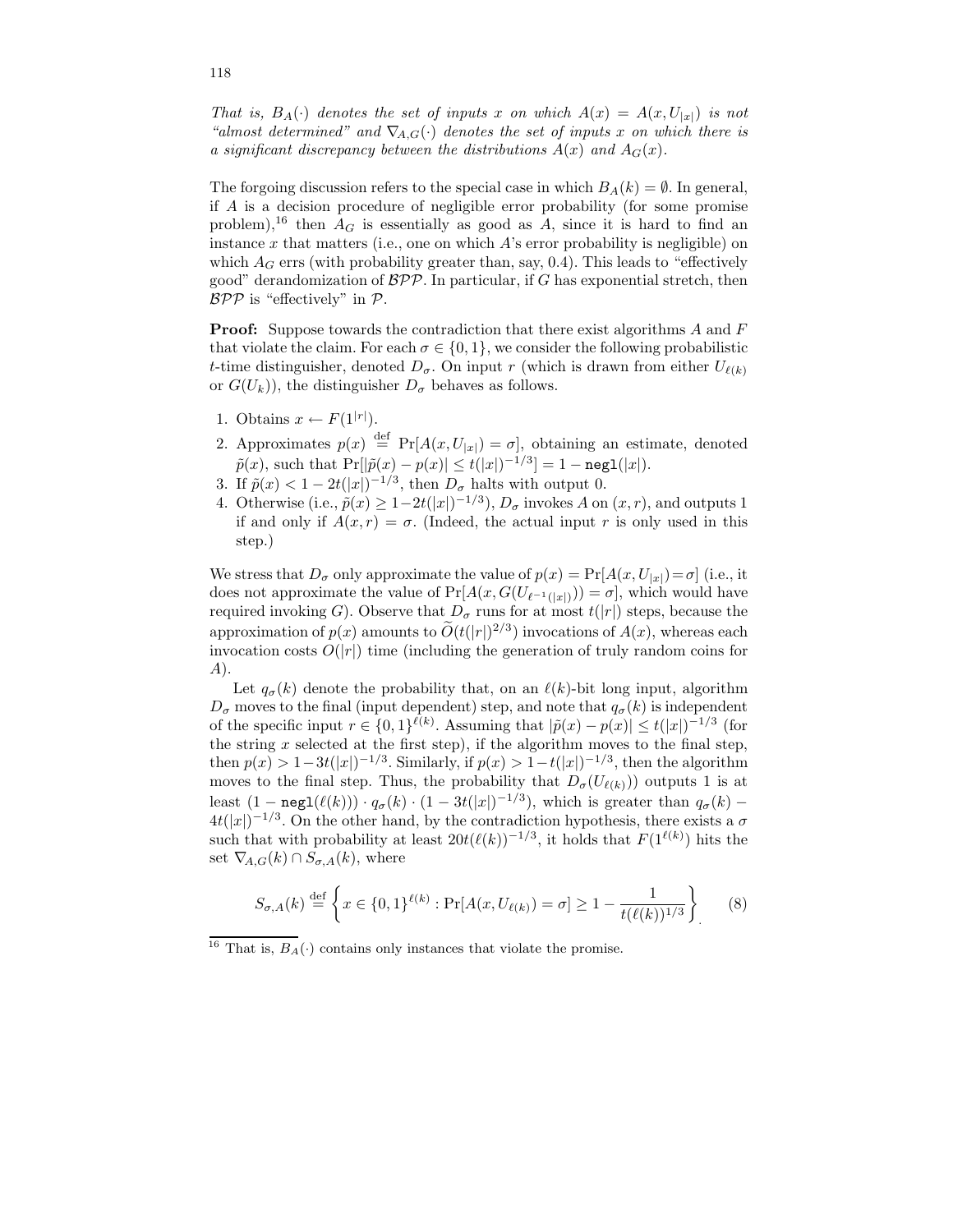In this case (i.e., when  $x \in \nabla_{A,G}(k) \cap S_{\sigma,A}(k)$ ) it holds that  $p(x) > 1-t(|x|)^{-1/3}$ (since  $x \in S_{\sigma,A}(k)$ ) and  $Pr[A(x, G(U_{\ell^{-1}(|x|)})) = \sigma] < 2/3$  (since  $x \in \nabla_{A,G}(k)$ ) and  $p(x) > 1 - t(|x|)^{-1/3}$ . It follows that the probability that  $D_{\sigma}(G(U_k))$  outputs 1 is at most  $(q_{\sigma}(k) - 20t(|x|)^{-1/3}) \cdot 1 + 20t(|x|)^{-1/3}) \cdot (2/3) + \text{negl}(\ell(k)),$  which is smaller than  $q_{\sigma}(k) - 5t(|x|)^{-1/3}$ . Thus, we derive a contradiction to the trobustness of G, and the claim follows.

#### 4.2 The main result

Our main result is that  $BPP = P$  implies the existence of canonical derandomizers of exponential stretch (in the sense of Definition 4.3). We conclude that seeking canonical derandomizers of exponential stretch is "complete" with respect to placing  $BPP$  in  $P$  (at least in the "effective" sense captured by Proposition 4.4).

**Theorem 4.5** (on the completeness of canonical derandomization): If  $BPP =$  $P$ , then, for every polynomial  $p$ , there exists a  $p$ -robust canonical derandomizer of exponential stretch.

The proof of Theorem 4.5 is inspired by the study of pseudorandomness with respect to deterministic (uniform  $p$ -time) observers, which was carried out by Goldreich and Wigderson [9]. Specifically, for every polynomial  $p$ , they presented a polynomial-time construction of a sample space that fools any  $p$ -time deterministic next-bit test. They observed that an analogous construction with respect to general (deterministic p-time) tests (i.e., distinguishers) would yield some nontrivial derandomization results (e.g., any unary set in  $BPP$  would be placed in  $P$ ). Thus, they concluded that there is a fundamental gap between probabilistic and deterministic polynomial-time observers. Our key observation is that this gap may disappear if  $BPP = P$ . Specifically, the hypothesis  $BPP = P$  allows us to derandomize a trivial "probabilistic polynomial-time construction" of a canonical derandomizer.

**Proof:** Our starting point is the fact that, for some exponential function  $\ell$ , with very high probability, a random function  $G: \{0,1\}^k \to \{0,1\}^{\ell(k)}$  satisfies the pseudorandomness requirement associated with 2p-robust canonical derandomizers. Furthermore, given the explicit description of any function  $G: \{0,1\}^k \to$  $\{0,1\}^{\ell(k)}$ , we can efficiently distinguish between the case that G is 2p-robust and the case that G is not p-robust.<sup>17</sup> Thus, the construction of a suitable pseudorandom generator is essentially a BPP-search problem. Next, applying Theorem 3.5, we can deterministically reduce this construction problem to  $BPP$ . Finally, using the hypothesis  $\mathcal{BPP} = \mathcal{P}$ , we obtain a deterministic construction. Details follow.

 $17$  Formally, the asymptotic terminology of p-robustness is not adequate for discussing finite functions mapping k-bit long strings to  $\ell(k)$ -bit strings. However, as detailed below, what we mean is distinguishing (in probabilistic polynomial-time) between the case that G is "2p-robust" with respect to a given list of p-time machines and the case that  $G$  is not "p-robust" with respect to this list.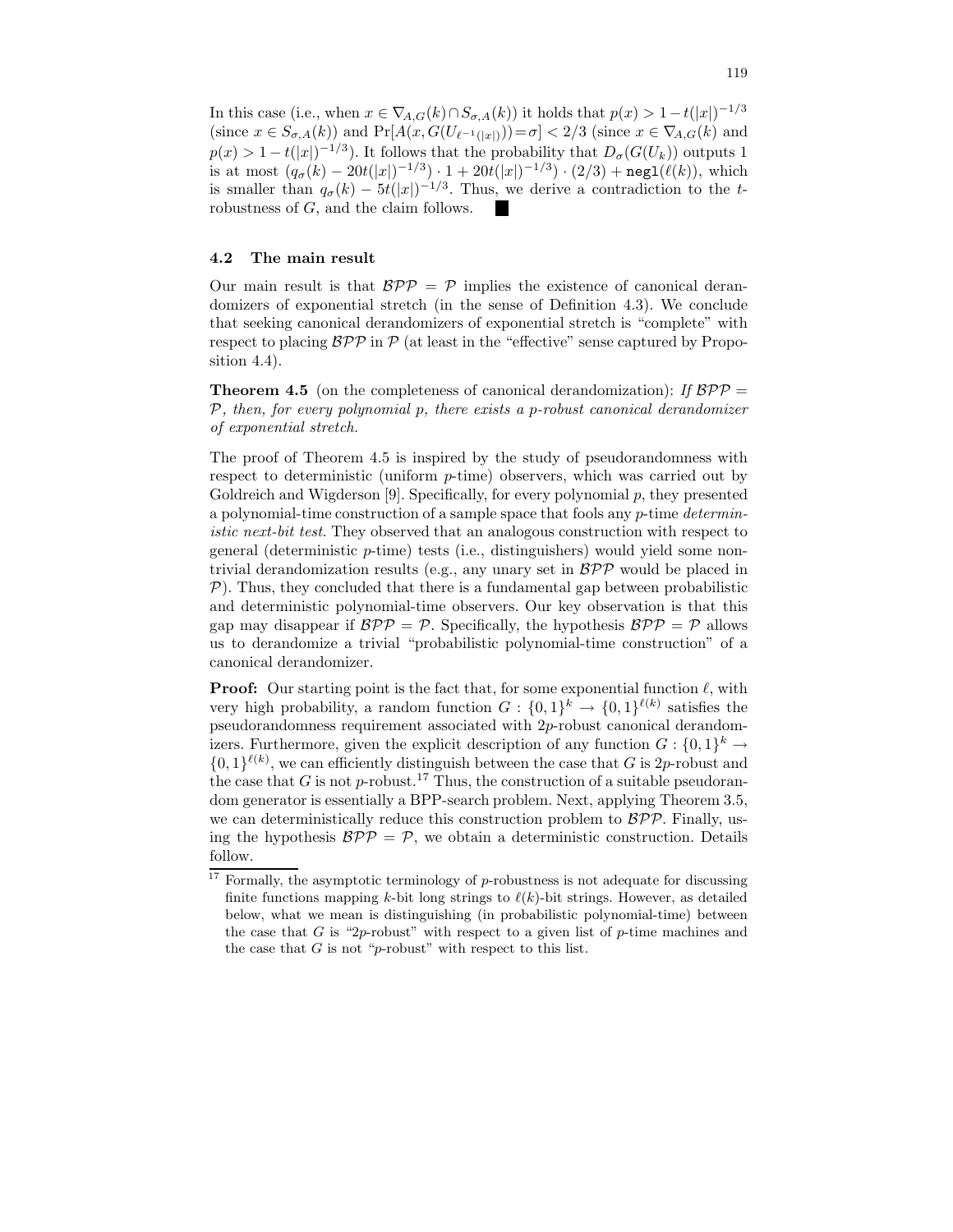Let us fix an arbitrary polynomial  $p$ , and consider a suitable exponential function  $\ell$  (to be determined later). Our aim is to construct a sequence of mappings  $G: \{0,1\}^k \to \{0,1\}^{\ell(k)}$ , for arbitrary  $k \in \mathbb{N}$ , that meets the requirements of a p-robust canonical derandomizer. It will be more convenient to construct a sequence of sets  $S = \bigcup_{k \in \mathbb{N}} S_{\ell(k)}$  such that  $S_n \subseteq \{0,1\}^n$ , and let  $G(i)$  be the  $i^{\text{th}}$ string in  $S_{\ell(k)}$ , where  $i \in [2^k] \equiv \{0,1\}^k$ . (Thus, the stretch function  $\ell : \mathbb{N} \to \mathbb{N}$ satisfies  $\ell(\log_2 |S_n|) = n$ , whereas we shall have  $|S_n| = \text{poly}(n)$ , which implies  $\ell(O(\log n)) = n$  and  $\ell(k) = \exp(\Omega(k))$ .) The set  $S_n$  should be constructed in  $poly(n)$ -time (so that G is computable in  $poly(2<sup>k</sup>·\ell(k))$ -time), and the pseudorandomness requirement of G coincides with requiring that, for every probabilistic p-time algorithm D, and all sufficiently large n, it holds that  $18$ 

$$
\left| \Pr[D(U_n) = 1] - \frac{1}{|S_n|} \cdot \sum_{s \in S_n} \Pr[D(s) = 1] \right| < \frac{1}{p(n)} \tag{9}
$$

Specifically, we consider an enumeration of  $(modified)^{19}$  probabilistic p-time machines, and focus on fooling (for each n) the  $p(n)$  first machines, where fooling a machine D means that Eq.  $(9)$  is satisfied (w.r.t this D). Note that, with overwhelmingly high probability, a random set  $S_n$  of size  $K = \tilde{O}(p(n)^2)$  satisfies Eq. (9) (w.r.t the  $p(n)$  first machines). Thus, the following search problem, denoted  $CON^{(p)}$ , is solvable in probabilistic  $O(p(n)^2 \cdot n)$ -time: On input 1<sup>n</sup>, find a  $K$ -subset  $S_n$  of  $\{0,1\}^n$  such that Eq. (9) holds for each of the  $p(n)$  first machines.

Next, consider the following promise problem  $CC^{(p)}$  (which is a companion of CON<sup>(p)</sup>). The valid instance-solution pairs of CC<sup>(p)</sup> are pairs  $(1^n, S_n)$  such that for each of the first  $p(n)$  machines Eq. (9) holds with  $p(n)$  replaced by  $2p(n)$ , and its invalid instance-solution pairs are pairs  $(1^n, S_n)$  such that for at least one of the first  $p(n)$  machines Eq. (9) does not hold. Note that  $CC^{(p)}$  is a BPP-search problem (as per Definition 3.2), and that it is indeed a companion of  $COM^{(p)}$ (as per Observation 3.3). Thus, by Theorem  $3.5<sup>20</sup>$  solving the search problem  $CON^{(p)}$  is deterministically (polynomial-time) reducible to some promise problem in  $BPP$ . Finally, using the hypothesis  $BPP = P$ , the theorem follows. **Inches** 

Observation 4.6 (on the exact complexity of the construction): Note that (by Theorem 3.5) the foregoing reduction of CON<sup>(p)</sup> to  $\mathcal{BPP}$  runs in time  $t(n) =$ 

<sup>&</sup>lt;sup>18</sup> In [9, Thm. 2] the set  $S_n$  was only required to fool *deterministic* tests of the next-bit type.

 $19$  Recall that one cannot effectively enumerate all machines that run within some given time bound. Yet, one can enumerate all machines, and modify each machine in the enumeration such that the running-time of the modified machine respects the given time bound, while maintaining the functionality of the original machines in the case that the original machine respects the time bound. This is done by simply incorporating a time-out mechanism.

<sup>20</sup> See also the discussion just following the statement of Theorem 3.5, which asserts that if the search problem of a companion of  $\Pi$  is reducible to  $\mathcal{BPP}$  then the same holds for Π.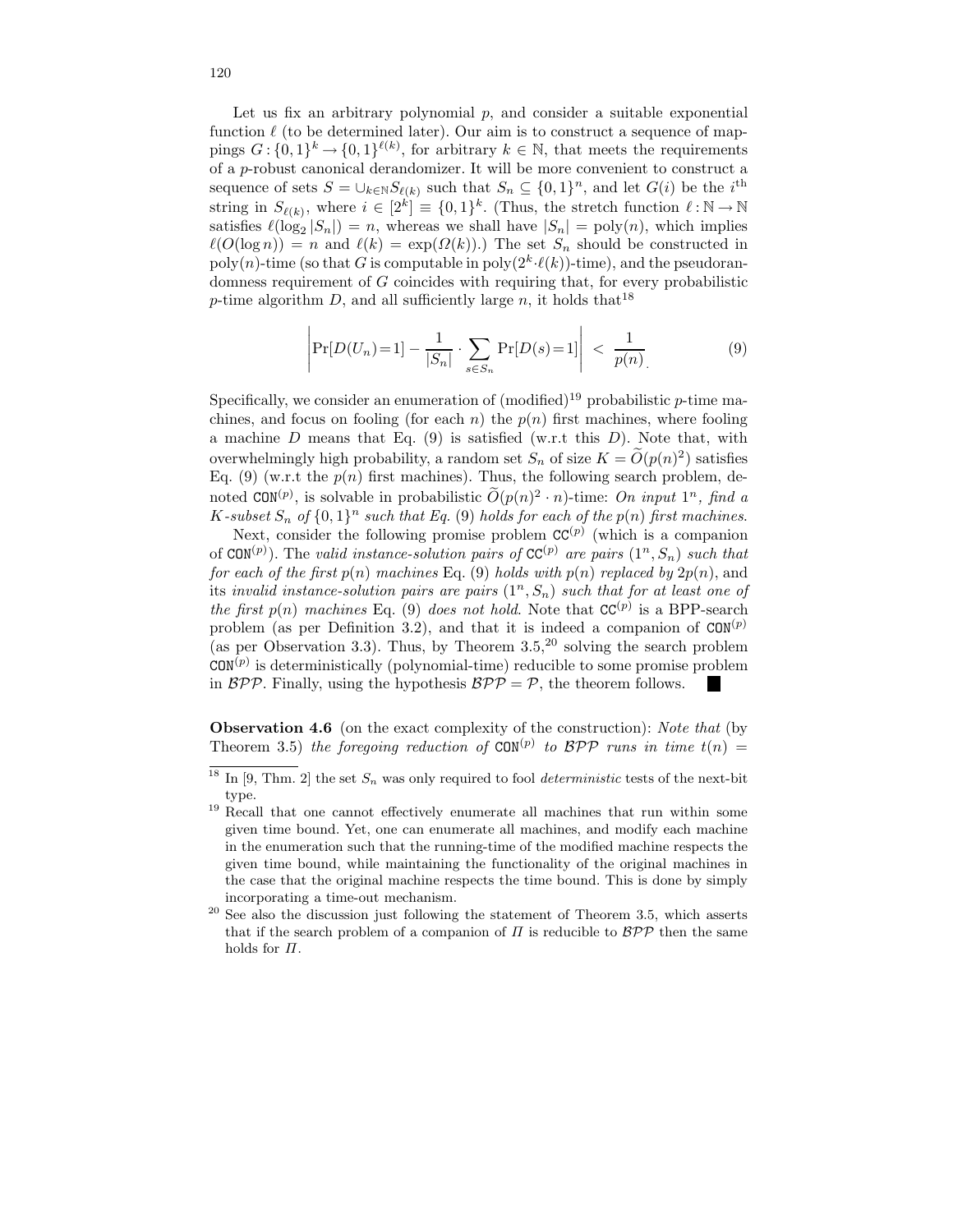$O(p(n)^2 \cdot n)$ , whereas the reduction is to a problem in quartic-time, because the verification problem associated with  $CC^{(p)}$  is in sub-quadratic probabilistic time.<sup>21</sup> Thus, assuming that probabilistic quartic-time is in  $DTIME(p_4)$ , for some polynomial  $p_4$  (see Proposition 3.7), it follows that  $CON^{(p)} \in DTIME(p')$ , where  $p'(n) = p_4(t(n)) = \tilde{O}((p_4 \circ p^2)(n)).$ 

Observation 4.7 (including the seed in the output sequence): The construction of the generator G (or the set  $S_n$ ) can be modified such that for every  $s \in \{0,1\}^k$ the k-bit long prefix of  $G(s)$  equals s (i.e., the i<sup>th</sup> string in  $S_n$  starts with the  $(\log_2 |S_n|)$ -bit long binary expansion of *i*).

A separation between Definition 4.2 and Definition 4.3: The p-robust canonical derandomizer constructed in the foregoing proof (or rather a small variant of it) does not satisfy the notion of a canonical derandomizer stated in Definition 4.2. Indeed, in this case, a (deterministic) polynomial-time finder  $F$ , which runs for more time than the foregoing generator, can find a string  $x$  that allows very fast distinguishing. Details follow.

The variant that we refer to is different from the one used in the proof of Theorem 4.5 only in the details of the underlying randomized construction. Instead of selecting a random set of  $\tilde{O}(p(n)^2)$  strings, we select  $m = O(p(n)^3)$ strings in a pairwise independent manner. (This somewhat bigger set suffices to make the probabilistic argument used in the proof of Theorem 4.5 go through.) Furthermore, we consider a specific way of generating such an  $m$ -long sequence over  $\{0,1\}^n$ : For  $b = \log_2 m$  and  $t = n/b$ , we generate an m-long sequence by selecting uniformly  $(r_1, s_1), ..., (r_t, s_t) \in \{0, 1\}^{2b}$ , and letting the *i*<sup>th</sup> string in the m-long sequence be the concatenation of the t strings  $r_1+i\cdot s_1,\ldots, r_t+i\cdot s_t$  (where the arithmetics is of  $GF(2<sup>b</sup>)$ ). (In the actual determintic construction of  $S_n$  (and G) a sutibale sequence  $((r_1, s_1), ..., (r_t, s_t)) \in \{0, 1\}^{2bt}$  is found and fixed, and the  $G(i)$  equals the concatenation of the t strings  $r_1+i\cdot s_1,\ldots,r_t+i\cdot s_t$ .) Referring to this specific construction, we propose the following attack:

- The finder F determines the set  $S_n$  (just as the generator does). In particular, F determines the elements  $r_1, s_1, r_2, s_2$  used in its construction, finds  $\alpha, \beta \in$  $GF(2^b)$  such that  $\alpha s_1 + \beta s_2 = 0$  and  $(\alpha, \beta) \neq (0, 0)$ , lets  $\gamma = \alpha \cdot r_1 + \beta \cdot r_2$ , and encodes  $(\alpha, \beta, \gamma)$  in the 3b-bit long prefix of x.
- On input x (viewed as starting with the 3b-bit long prefix  $(\alpha, \beta, \gamma) \in \text{GF}(2^b)^3$ ) and a tested n-bit long string that is viewed as a sequence  $(z_1, ..., z_t) \in$  $GF(2^b)^t$ , the distinguisher D output 1 if and only if  $\alpha \cdot z_1 + \beta \cdot z_2 = \gamma$ .

<sup>&</sup>lt;sup>21</sup> On input  $(1^n, S)$  we need to compare the average performance of  $p(n)$  machines on S versus their average performance on  $\{0,1\}^n$ , where each machine makes at most  $p(n)$  steps. Recalling that  $|S| = K = \tilde{O}(p(n)^2)$ , and that it suffices to get an approximation of the performance on  $\{0,1\}^n$  up to an additive term of  $1/2p(n)$ , we conclude that the entire task can be performed in time  $p(n) \cdot \widetilde{O}(p(n)^2) \cdot p(n)$  $(n+|S|n)^2$  (i.e., the number of machines times the number of experiments (which is  $|S| + \widetilde{O}(p(n)^2)$  times the running time of one experiment).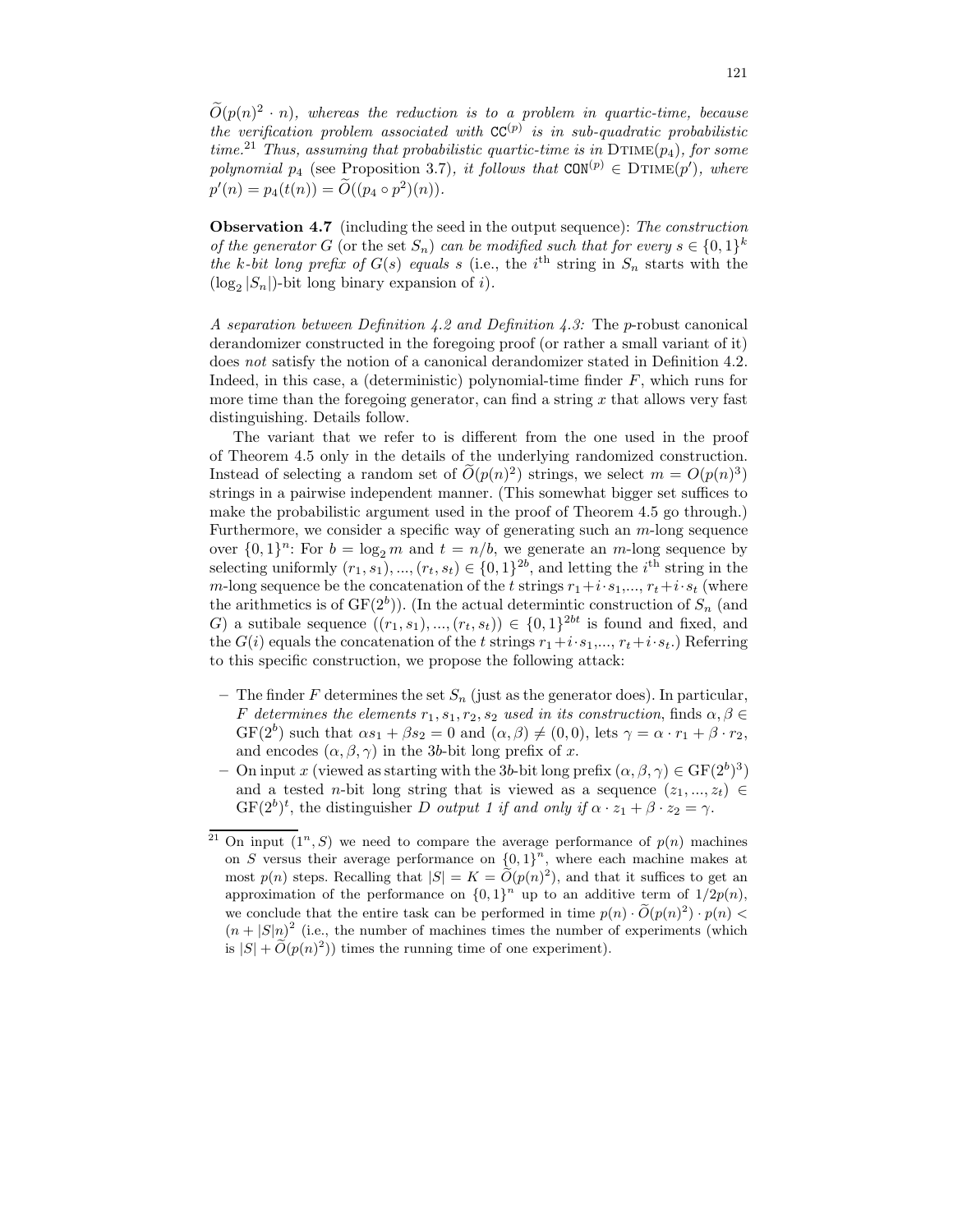Note that  $D(x, G(U_k))$  is identically 1 (because  $\alpha \cdot (r_1 + i \cdot s_1) + \beta \cdot (r_2 + i \cdot s_2)$ ) equals  $\gamma = \alpha \cdot r_1 + \beta \cdot r_2$  for every  $i \in [m]$ , whereas  $Pr[D(x, U_{\ell(k)}) = 1] = 2^{-b}$ (because a fixed non-zero linear combination of two random elements of  $GF(2<sup>b</sup>)$ is uniformly distributed in  $GF(2<sup>b</sup>)$ .

Non-resilience to multiple samples. The foregoing example also demonstrates the non-resilience of Definition 4.3 to multiple samples. Specifically, consider a distinguisher D that obtains three samples, denoted  $(z_1^{(1)},...,z_t^{(1)}), (z_1^{(2)},...,z_t^{(2)}),$ and  $(z_1^{(3)},...,z_t^{(3)})$  (each viewed as a t-long sequence over  $GF(2^b)$ ), and outputs 1 if and only if  $(z_1^{(1)} - z_1^{(2)}) \cdot (z_2^{(2)} - z_2^{(3)}) = (z_2^{(1)} - z_2^{(2)}) \cdot (z_1^{(2)} - z_1^{(3)})$ . Then,  $D(G(i_1), G(i_2), G(i_3)) = 1$  for every  $i_1, i_2, i_3 \in [2^k]$  (because  $G(i_1)_j - G(i_2)_j =$  $(i_1 - i_2) \cdot s_j$  and  $G(i_2)_j - G(i_3)_j = (i_2 - i_3) \cdot s_j$  for every  $j \in [t]$ , which implies that each of the two compared products equals  $(i_1 - i_2)(i_2 - i_3) \cdot s_1 s_2$ , whereas  $D(U^{(1)}_{\ell \ell k}$  $U^{(1)}_{\ell(k)}, U^{(2)}_{\ell(k)}, U^{(3)}_{\ell(k)}$  equals 1 with probability  $2^{-b}$  (because each of the two compared products is uniformly distributed in  $GF(2<sup>b</sup>)$ .

## 4.3 A tedious tightening

Recall that we (kind of) showed that canonical derandomizers of exponential stretch imply that  $BPP$  is "effectively" contained in  $P$  (in the sense detailed in Definition 4.8), whereas  $\mathcal{BPP} = \mathcal{P}$  implies the existence of the former. In this section we tighten this relationship by showing that the existence of canonical derandomizers of exponential stretch also follows from the hypothesis that  $BPP$ is "effectively" (rather than perfectly) contained in  $P$ .

**Definition 4.8** (effective containment): Let  $C_1$  and  $C_2$  be two classes of promise problems, and let  $t : \mathbb{N} \to \mathbb{N}$ . We say that  $C_1$  is t-effectively contained in  $C_2$  if for every  $\Pi \in \mathcal{C}_1$  there exists  $\Pi' \in \mathcal{C}_2$  such that for every probabilistic t-time algorithm F and all sufficiently large n it holds that  $Pr[F(1^n) \in \nabla(\Pi, \Pi') \cap$  ${0,1}<sup>n</sup> < 1/t(n)$ , where  $\nabla(\Pi,\Pi')$  denotes the symmetric difference between  $\Pi = (I_{\text{YES}}, H_{\text{NO}})$  and  $\Pi' = (H'_{\text{YES}}, H'_{\text{NO}})$  (i.e.,  $\nabla (H, H') \stackrel{\text{def}}{=} \nabla (H_{\text{YES}}, H'_{\text{YES}}) \cup$  $\nabla(\Pi_{\text{NO}}, \Pi'_{\text{NO}}), \text{ where } \nabla(S, S') \stackrel{\text{def}}{=} (S \setminus S') \cup (S' \setminus S)).$ 

Theorem 4.9 The following two conditions are equivalent.

- 1. For every polynomial p, it holds that  $BPP$  is p-effectively contained in  $P$ .
- 2. For every polynomial p, there exists a p-robust canonical derandomizer of exponential stretch.

Proof: We first prove that Condition 2 implies Condition 1. (Indeed, this assertion was made several times in the foregoing discussions, and here we merely detail its proof.)

Let  $\Pi = (\Pi_{\text{YES}}, \Pi_{\text{NO}})$  be an arbitrary problem in  $\mathcal{BPP}$ , and consider the corresponding probabilistic linear-time algorithm  $A$  (of negligible error probability) derived for a padded version of  $\Pi$ , denoted  $\Psi = (\Psi_{\text{YES}}, \Psi_{\text{NO}})$ . Specifically, suppose that for some polynomial  $p_0$ , it holds that  $\Psi_{\text{YES}} = \{x0^{p_0(|x|)-|x|} : x \in \Pi_{\text{YES}}\}$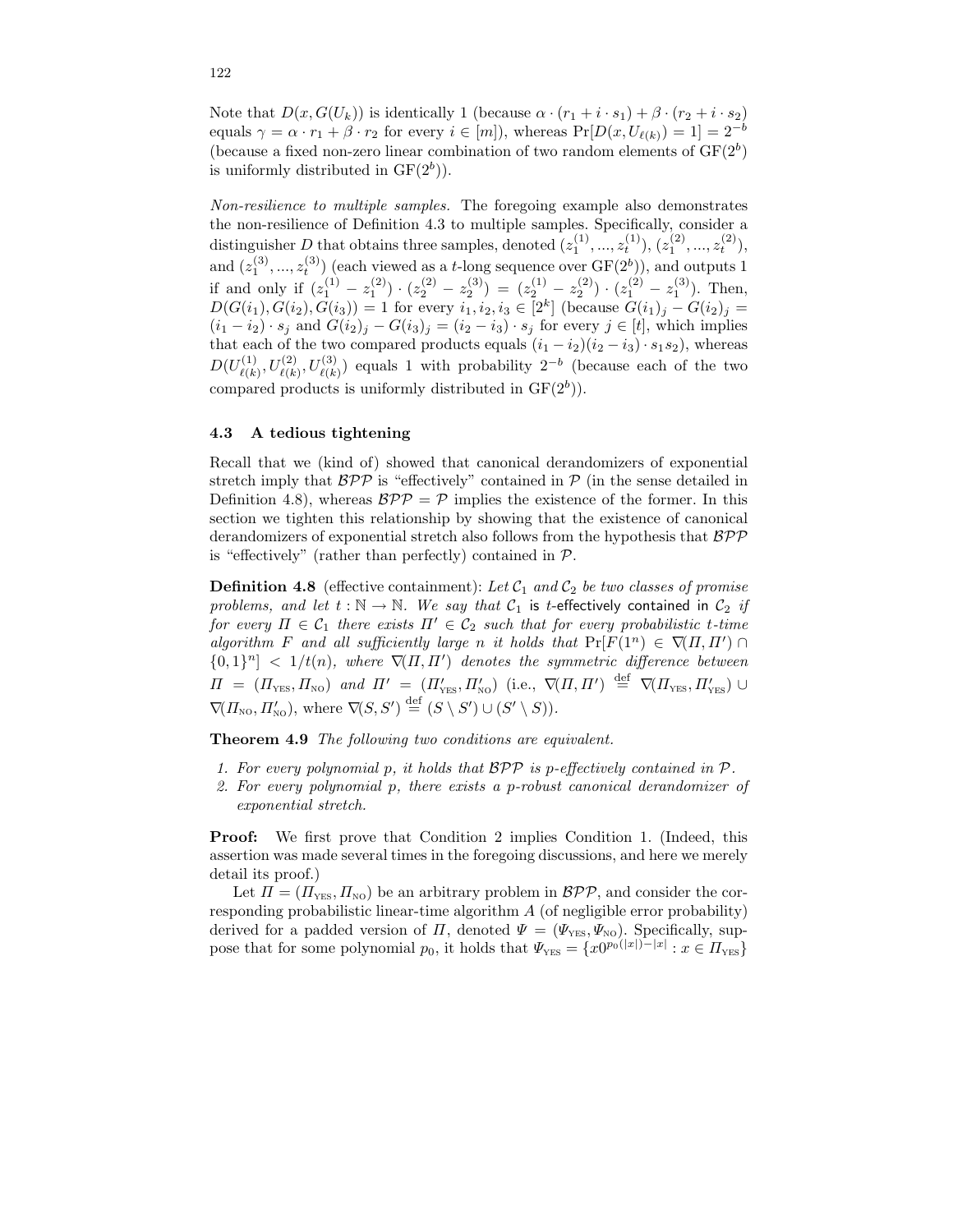and ditto for  $\Psi_{\text{NO}}$ . Now, for any polynomial p, consider the promise problem  $\Psi' = (\Psi'_{\text{YES}}, \Psi'_{\text{NO}})$  such that

$$
\Psi_{\rm YES}' \stackrel{\text{def}}{=} \{ x \in \Psi_{\rm YES} : \Pr[A_G(x) = 1] > 0.6 \}
$$
 (10)

$$
\Psi'_{\text{NO}} \stackrel{\text{def}}{=} \{ x \in \Psi_{\text{NO}} : \Pr[A_G(x) = 1] < 0.4 \},\tag{11}
$$

where  $A_G$  is the algorithm obtained by combining A with a p-robust derandomizer G of exponential stretch  $\ell$  (i.e.,  $A_G(x, s) = A(x, G(s))$ , where  $\ell(|s|) = |x|$ ). Then, Proposition 4.4 implies that for every probabilistic  $p$ -time algorithm  $F$ and all sufficiently large k, it holds that

$$
\Pr[F(1^{\ell(k)}) \in \nabla(\Psi, \Psi') \cap \{0, 1\}^{\ell(k)}] < \frac{40}{p(\ell(k))^{1/3}},\tag{12}
$$

because  $\nabla(\Psi, \Psi') \cap \{0, 1\}^{\ell(k)}$  is contained in  $\nabla_{A,G}(k) \setminus B_A(k)$ , where  $\nabla_{A,G}(k)$  and  $B_A(k)$  are as in Eq. (6) and Eq. (7), respectively. Now, since G has exponential stretch, it follows that the randomness complexity of  $A_G$  is logarithmic (in its input length). Thus, algorithm  $A_G$  runs in polynomial-time, and we can also fully derandomize it in polynomial-time (by invoking  $A_G$  on all possible random pads). Concluding that  $\Psi' \in \mathcal{P}$ , we further infer that the same holds with respect to the "unpadded version" of  $\Psi'$ , denoted  $\Pi' = (\Pi'_{\text{YES}}, \Pi'_{\text{NO}})$ ; that is, we refer to  $\Pi'_{\text{YES}} = \{x : x0^{p_0(|x|)}-|x| \in \Psi'_{\text{YES}}\}$  and ditto for  $\Pi'_{\text{NO}}$ . Finally, since  $\nabla(\Pi, \Pi') \cap$ {0, 1}<sup>n</sup> equals {x : x0<sup>p<sub>0</sub>(|x|)−|x|</sup> ∈  $\nabla(\Psi, \Psi') \cap \{0, 1\}^{p_0(n)}\}$ , it follows that for every probabilistic  $p \circ p_0$ -time algorithm  $\overline{F}$  and all sufficiently large n, it holds that  $Pr[F(1^n) \in \nabla(\Pi, \Pi') \cap \{0, 1\}^n] < 40/p(p_0(n))^{1/3}$ . Noting that the same applies to any  $\Pi \in BPP$  (and any polynomial p), we conclude that  $BPP$  is  $(p^{1/3}/40)$ effectively contained in  $P$ , for every polynomial  $p$ . This completes the proof that Condition 2 implies Condition 1.

We now turn to proving the converse (i.e., that Condition 1 implies Condition 2). The idea is to go through the proof of Theorem 4.5, while noting that a failure of the resulting generator (which is supposed to be  $p$ -robust) yields contradiction to the  $p'$ -effective containment of  $\mathcal{BPP}$  in  $\mathcal{P}$ , where  $p'$  is a polynomial that arises from the said proof. Specifically, note that the hypothesis  $BPP = P$  is used in the proof of Theorem 4.5 to transform a probabilistic construction into a deterministic one. This transformation is actually a (deterministic)  $p^3$ -time<sup>22</sup> reduction (of the construction problem) to a fixed problem  $\Pi$  in BPTIME $(p_{\Pi}) \subseteq BPP$ , where  $p_{\Pi}(m) = m^4$ . We also note that all queries made by the reduction have length  $\Theta(2^k \cdot \ell(k))$  (see the proof of Theorem 3.5, and recall that  $2^k = \tilde{O}(p(\ell(k))^2)$ . Thus, the reduction fails only if at least one of the queries made by it is answered incorrectly by the problem in  $P$  that is used to p'-effective place  $\Pi$  in  $P$ . Randomly guessing the the index of the (wrongly answered) query  $(i \in [p(\ell(k))^3])$ , we may answer the prior  $(i-1)$  queries by using the fixed BPP algorithm for  $\Pi$ , and hit an *n*-bit long instance in the symmetric difference with probability at least  $(1/p(n)) \cdot (1/p(n)^3)$ , where  $n = \ell(k)$ 

<sup>&</sup>lt;sup>22</sup> See Observation 4.6, and use  $\tilde{O}(p(n)^2 \cdot n) \ll p(n)^3$ , which holds for all practical purposes.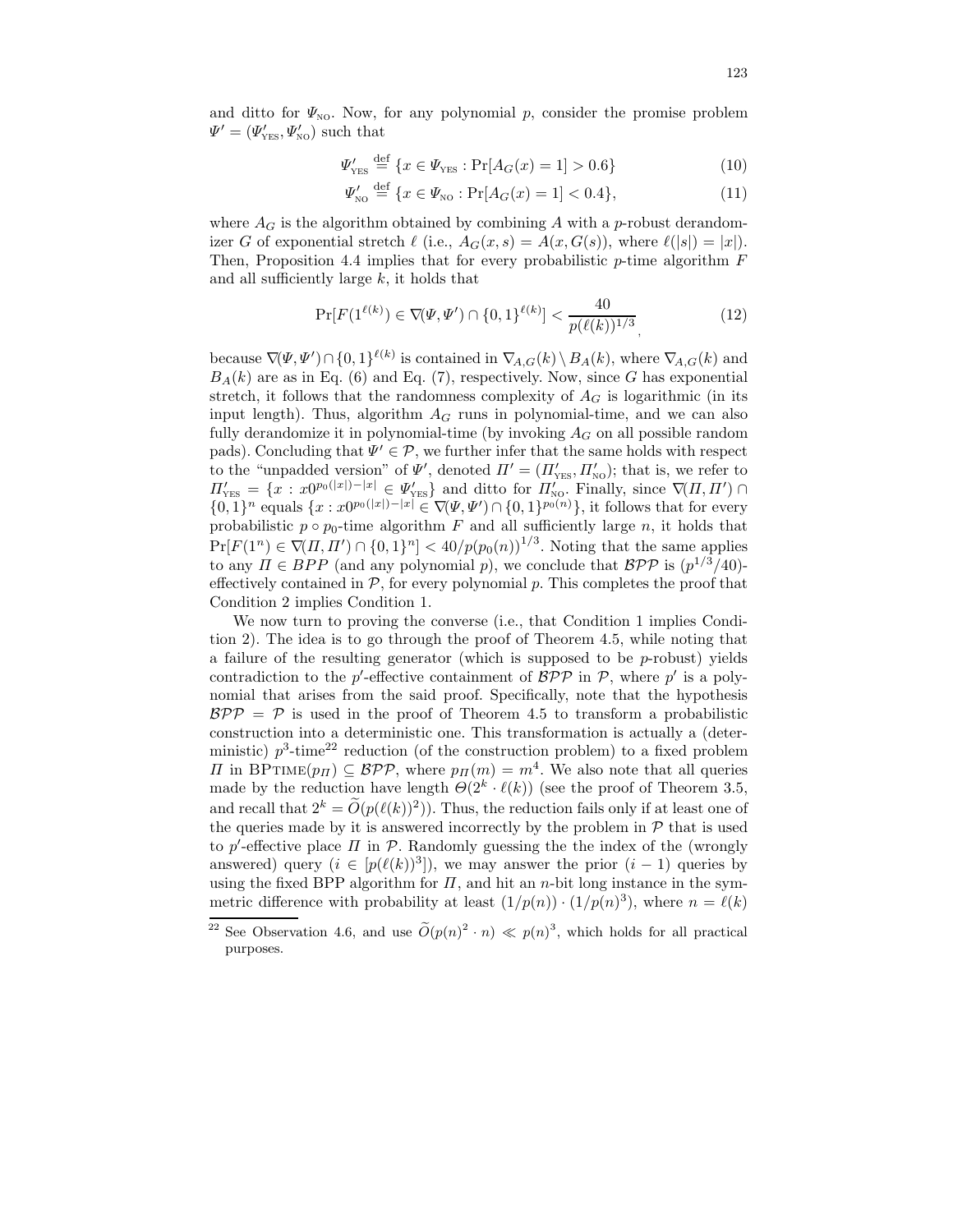(and the probability bound is due to the distinguishing gap of at least  $1/p$ , which arises from a wrongly answered query that is hit by our selection of  $i$  with probability  $1/p(n)^3$ ). For a sufficiently large polynomial  $p'$ , this contradicts the hypothesis that  $BPP$  is p'-effectively contained in P. Specifically, on input  $1^n$ , our probabilistic algorithm runs for time  $p(n)^3 \cdot p_{\Pi}(p(n)^3) = p(n)^{15}$  and hits a bad m-bit long string (on which the derandomization fails) with probability at least  $1/p(n)^4$ , where  $m = \Theta(O(p(n)^2 \cdot n))$ . Thus, setting  $p'(m) = m^8$  suffices. (Formally, the claim follows by considering a modified algorithm that on input  $1<sup>m</sup>$  invokes the foregoing algorithm on input  $1<sup>{m<sup>1/8</sup>}</sup>$ .)

Comment. The second part of the foregoing proof actually establishes that there exists a fixed polynomial  $p'$  such that if  $\mathcal{BPP}$  is  $p'$ -effectively contained in  $\mathcal{P}$ , then, for every every polynomial p, there exists a p-robust canonical derandomizer of exponential stretch. Thus, we obtain that  $BPP$  is p'-effectively contained in  $P$ if and only if for every polynomial  $p$   $\mathcal{BPP}$  is  $p'$ -effectively contained in  $\mathcal{P}$ . We comment that this result can be proved directly by a padding argument.

# 4.4 A different tightening (targeted generators)

The use of uniform-complexity notions of canonical derandomizers does not seem to allow deriving perfect derandomization (of the type  $BPP = P$ ). As we saw, the problem is that exceptional inputs (in the symmetric difference between the original problem and the one solved deterministically) need to be found in order to yield a violation of the pseudorandomness condition. An alternative approach may let the generator depend on the input for which we wish to derandomize the execution of the original probabilistic polynomial-time algorithm. This suggests the following notion of a targeted canonical derandomizer, where both the generator and the distinguisher are presented with the same auxiliary input (or "target").

**Definition 4.10** (targeted canonical derandomizers): Let  $\ell : \mathbb{N} \to \mathbb{N}$  be a function such that  $\ell(n) > n$  for all n. A targeted canonical derandomizer of stretch  $\ell$  is a deterministic algorithm G that satisfies the following two conditions.

(generation time): On input a k-bit long seed and an  $\ell(k)$ -bit long auxiliary input, G makes at most  $\text{poly}(2^k \cdot \ell(k))$  steps and outputs a string of length  $\ell(k)$ .

(pseudorandomness (targeted)): For every (deterministic) linear-time algorithm D, all sufficiently large k and all  $x \in \{0,1\}^{\ell(k)}$ , it holds that

$$
|\Pr[D(x, G(U_k, x)) = 1] - \Pr[D(x, U_{\ell(k)}) = 1]| < \frac{1}{6} \,. \tag{13}
$$

Definition 4.10 is a special case of related definitions that have appeared in [25, Sec. 2.4]. Specifically, Vadhan [25] studied auxiliary-input pseudorandom generators (of the general-purpose type  $[1, 26]$ ), while offering a general treatment in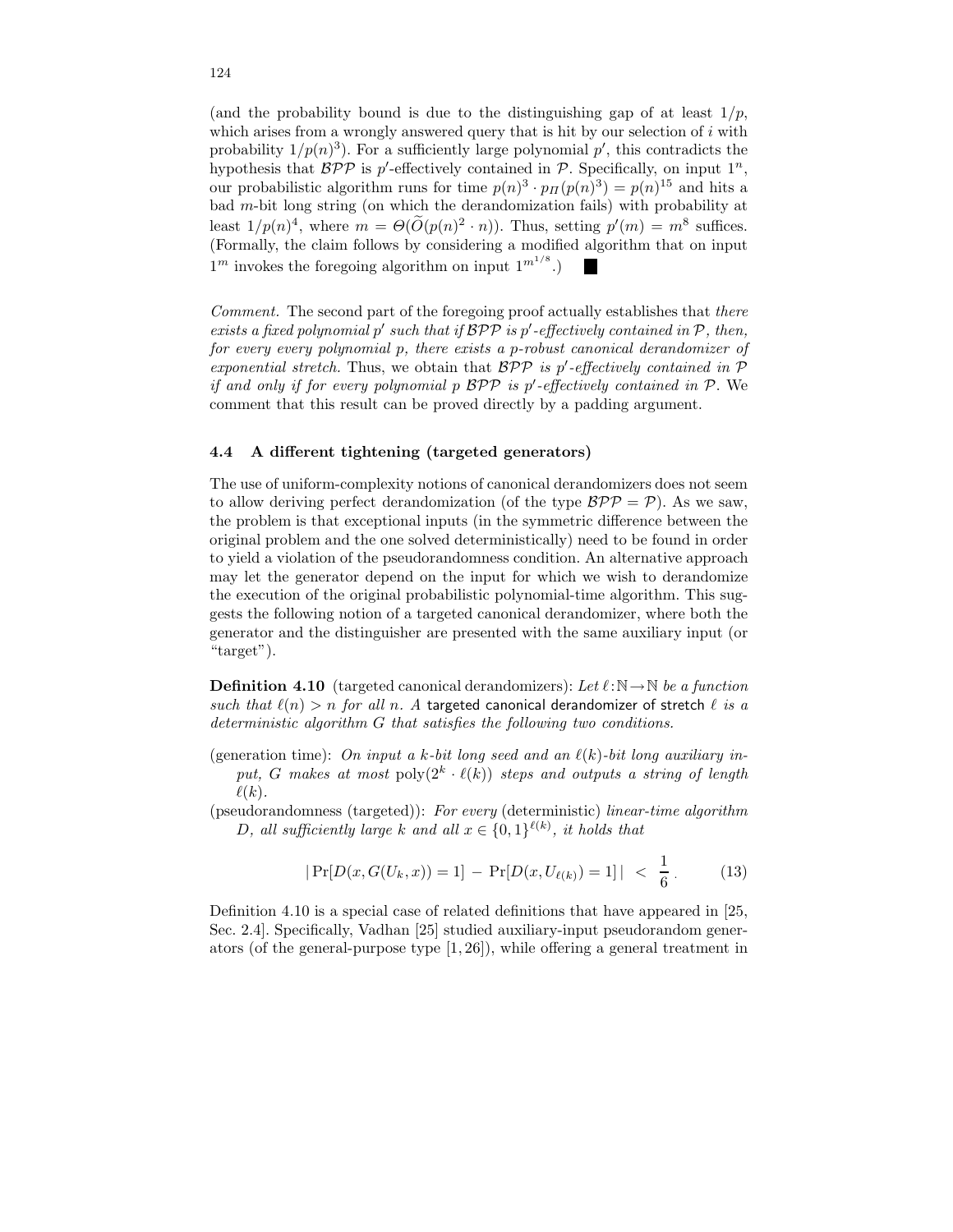which pseudorandomness needs to hold for an arbitrary set of targets (i.e.,  $x \in I$ for some set  $I \subseteq \{0,1\}^*$ ).<sup>23</sup>

The notion of a targeted canonical derandomizer is not as odd as it looks at first glance. Indeed, the generator is far from being general-purpose (i.e., it is tailored to a specific x), but this merely takes to (almost) the limit the insight of Nisan and Wigderson regarding relaxations that are still useful towards derandomization [19]. Indeed, even if we were to fix the distinguisher  $D$ , constructing a generator that just fools  $D(x, \cdot)$  is not straightforward, because we need to find a suitable "fooling set" deterministically (in polynomial-time).

Theorem 4.11 (another equivalence): Targeted canonical derandomizers of exponential stretch exist if and only if  $BPP = P$ .

Proof: Using any targeted canonical derandomizer of exponential stretch we obtain  $BPP = P$ , where the argument merely follows the one used in the context of non-uniformly strong canonical derandomizers (i.e., canonical derandomizers in the sense of Definition 4.1). Turning to the opposite direction, we observe that the construction undertaken in the proof of Theorem 4.5 can be carried out with respect to the given auxiliary-input. In particular, the fixed auxiliary-input is merely passed among the various algorithms, and the argument remains intact. The theorem follows.

Observation 4.12 (super-exponential stretch): In contrast to the situation with respect to the prior notions of canonical derandomizers (of Definitions 4.1–4.3),<sup>24</sup> targeted canonical derandomizer of super-exponential stretch may exist. Indeed, they exists if and only if targeted canonical derandomizer of exponential stretch exist. To see this note that the hypothesis  $BPP = P$  allows to carry out the proof of Theorem 4.5 for any stretch function. Specifically, for any super-exponential function  $\ell$ , when constructing the set  $S_n \subset \{0,1\}^n$  it suffices to fool the first  $g(n)$ (linear-time) machines, where g is any unbounded and non-decreasing function and fooling means keeping the distinguishability gap below 1/6. Using a function g such that  $g(n) \leq \text{poly}(n)$  allows to construct  $S_n$  in  $\text{poly}(n)$ -time, whereas using g such that  $g(n) < 0.5 \cdot \exp(2 \cdot (1/6)^2 \cdot 2^{\ell^{-1}(n)})$  guarantees that  $\log_2 |S_n| \leq \ell^{-1}(n)$ , and the claim follows.

<sup>23</sup> His treatment vastly extends the original notion of auxiliary-input one-way functions put forward in [20].

<sup>&</sup>lt;sup>24</sup> For Definitions 4.1 and 4.2 super-exponential stretch is impossible because we can encode in  $x \in \{0,1\}^{\ell(k)}$  the list of all  $(k+1)$ -bit long strings that do not appear as a prefix of any string in  $\{G(s) : s \in \{0,1\}^k\}$ , which yields a linear-time distinguisher of gap at least  $1/2$ . In case of Definition 4.3, super-exponential stretch is impossible because of a distinguisher that output 1 if and only if the tested string starts with  $0^{k+1}$ , and so has a distinguishing gap of at least  $2^{-(k+1)}$ . Indeed, in both cases we ruled out  $\ell(k) \geq 2^{k+1}$ .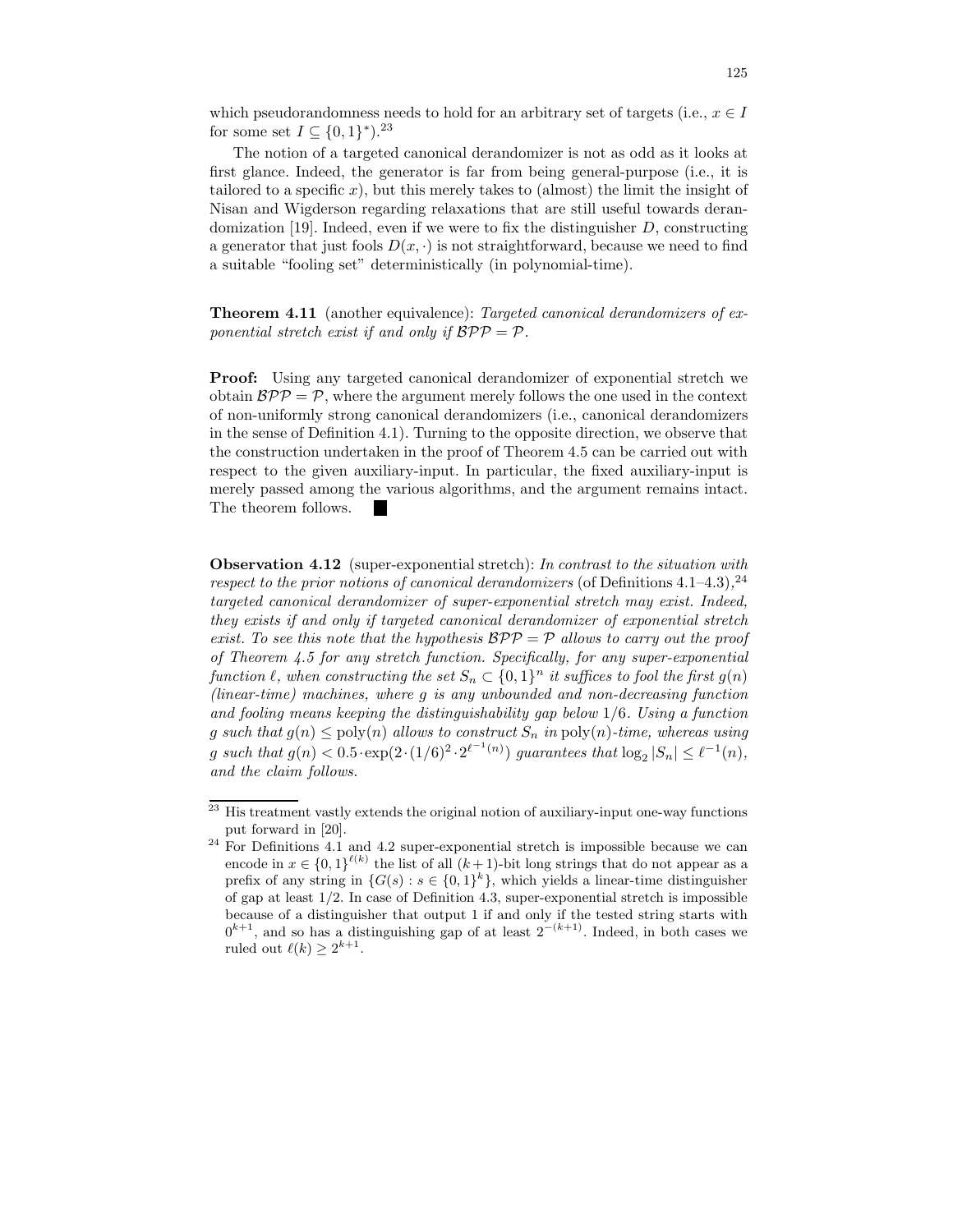It is syntactically clear that any non-uniformly strong canonical derandomizer (as per Definition 4.1) satisfies both Definition 4.2 (the first uniform version of canonical derandomizers) and Definition 4.10 (the targeted version of canonical derandomizers). On the other hand, there are good reasons to believe that such a canonical derandomizer is not necessarily a  $p$ -robust canonical derandomizer (as per Definition 4.3, for some polynomial  $p$ ).<sup>25</sup> However, using Theorems 4.9 and 4.11, we observe that the existence of a generator that satisfies either Definition 4.2 or Definition 4.10 implies, for every polynomial  $p$ , the existence of p-robust canonical derandomizer (as per Definition 4.3).

Corollary 4.13 If there exists a targeted canonical derandomizer of exponential stretch, then for every polynomial p there exists a p-robust canonical derandomizer of exponential stretch. The same holds if the hypothesis refers to Definition 4.2.

The various relations are depicted in Figure 2. A similar result can be proved for other (polynomially closed) families of stretch functions, by using the results of Section 5.



Fig. 2. Relations among various notions of canonical derandomizers (of exponential stretch). Solid arrows indicate syntactic implications (which hold for any generator), whereas dashed arrows indicate existential implications.

Proof: The existence of a targeted canonical derandomizer of exponential stretch implies that  $BPP = P$  (see Theorem 4.11), which in turn implies the

 $\frac{25}{25}$  One such reason was noted in Footnote 15: If  $\mathcal E$  requires exponential size circuits, then such a "separator" exists.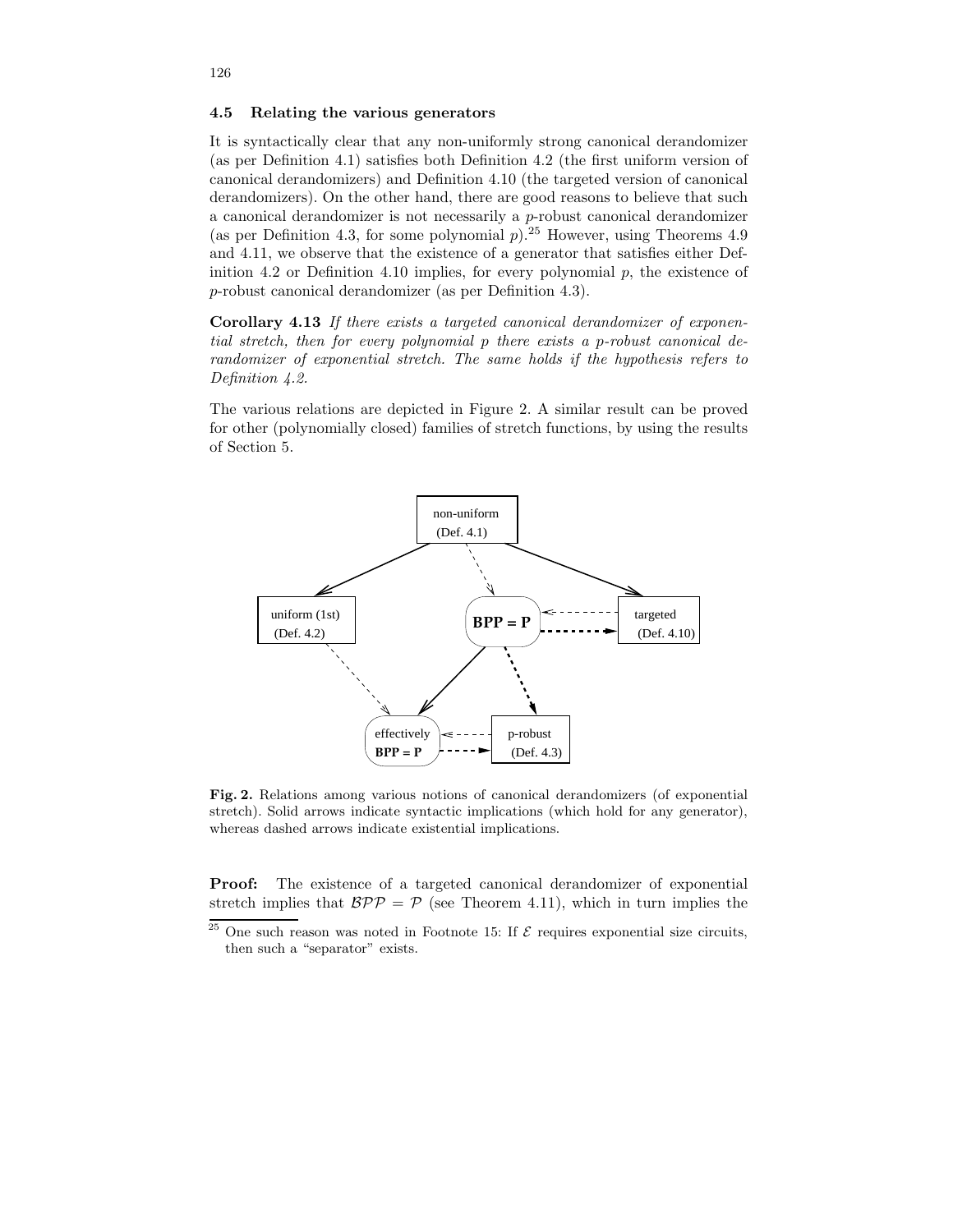existence of a p-robust canonical derandomizer of exponential stretch (see Theorem 4.5 or Theorem 4.9). Starting with a generator that satisfies Definition 4.2, one can easily prove that, for every polynomial  $p'$ , it holds that  $BPP$  is  $p'$ effectively in  $P$ , where the proof is actually more direct than the corresponding direction of Theorem 4.9. We are done by using the other direction of Theorem 4.9 (i.e., the construction of p-robust canonical derandomizer based on  $p'$ -effective containment of  $\mathcal{BPP}$  in  $\mathcal{P}$ ). 

# 5 Extension: the full "stretch vs time" trade-off

In this section we extend the ideas of the previous section to the study to general "stretch vs derandomization time" trade-off (akin to the general "hardness vs randomness" trade-off). That is, here the standard hardness vs randomness trade-off takes the form of a trade-off between the stretch function of the canonical derandomizer and time complexity of the deterministic class containing  $\beta \mathcal{P} \mathcal{P}$ . The robustness (resp., effectiveness) function will also be adapted accordingly.

**Theorem 5.1** (Theorem 4.9, generalized): For every function  $t : \mathbb{N} \to \mathbb{N}$ , the following two conditions are equivalent.

- 1. For every two polynomials  $p_0$  and p, it holds that BPTIME $(p_0)$  is  $(p \circ t)$ effectively contained in DTIME(poly( $p \circ t \circ p_0$ )).
- 2. For every polynomial p, there exists a  $(p \circ t)$ -robust canonical derandomizer of stretch  $\ell_{pot} : \mathbb{N} \to \mathbb{N}$  such that  $\ell_{pot}(k) \stackrel{\text{def}}{=} (p \circ t)^{-1} (2^{\Omega(k)}) = t^{-1} (p^{-1} (2^{\Omega(k)})).$

Furthermore, the hidden constants in the  $\Omega$  and poly notation are independent of the functions  $t, p$  and  $p_0$ .

Indeed, Theorem 4.9 follows as a special case (when setting  $t(n) = n$ ), whereas for  $t(n) \geq 2^n$  both conditions hold trivially. Note that for  $t(n) = 2^{\epsilon n}$  (resp.,  $t(n) = 2^{n^{\epsilon}}$ , we get  $\ell_{pot}(k) = \Omega(k/\epsilon)$  (resp.,  $\ell_{pot}(k) = \Omega(k)^{1/\epsilon}$ ).

**Proof:** We closely follow the proof of Theorem 4.9, while detailing only the necessary modifications. Starting with the proof that Condition 2 implies Condition 1, we let  $\Pi \in \text{BPTIME}(p_0)$ ,  $\Psi$  and A be as in the original proof. Now, for any polynomial p, we consider the promise problem  $\Psi' = (\Psi'_{\text{YES}}, \Psi'_{\text{NO}})$  such that  $\Psi'_{\text{YES}} = \{x \in \Psi_{\text{YES}} : \Pr[A_G(x) = 1] > 0.6\}$  and  $\Psi'_{\text{NO}} = \{x \in \Psi_{\text{NO}} : \Psi_{\text{F}} = 0.6\}$  $Pr[A_G(x) = 1] < 0.4$ , where  $A_G$  is the algorithm obtained by combining A with a ( $p \circ t$ )-robust derandomizer G of stretch  $\ell_{pot}$ . Then, Proposition 4.4 implies that for every probabilistic  $(p \circ t)$ -time algorithm F and all sufficiently large k, it holds that  $Pr[F(1^{\ell(k)}) \in \nabla(\Psi, \Psi') \cap \{0, 1\}^{\ell(k)}] < 40/(p \circ t)^{1/3}(\ell(k)).$ Since G has stretch  $\ell_{pot}$ , it follows that on input an n-bit string algorithm  $A_G$ uses  $\ell_{pot}^{-1}(n) = O(\log(p \circ t)(n))$  many coins, and thus we can also fully derandomize it in time  $\text{poly}((p \circ t)(n))$ . Thus,  $\Psi' \in \text{DTIME}(\text{poly}(p \circ t))$ , and it follows that  $\Pi' \in \text{DTIME}(\text{poly}(p \circ t \circ p_0)),$  where  $\Pi'$  denotes the "unpadded" version" of  $\Psi'$ . Concluding that  $\Pi$  is  $((p \circ t)^{1/3}/40)$ -effectively contained in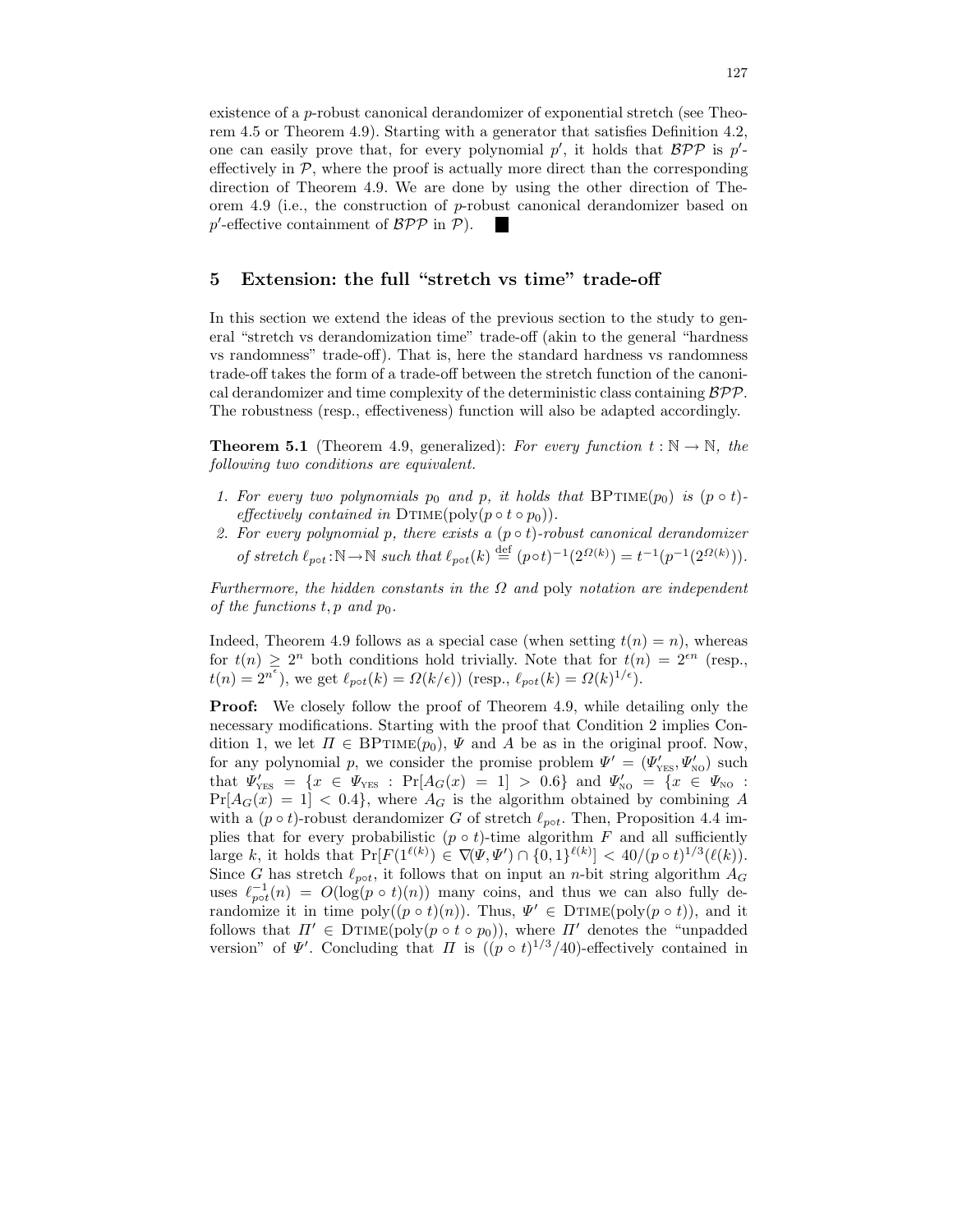DTIME(poly( $p \circ t \circ p_0$ )), and that the same holds for any  $\Pi \in \text{BPTIME}(p_0)$  and every polynomial p, we have established that Condition 2 implies Condition 1.

We now turn to proving the converse (i.e., that Condition 1 implies Condition 2). Again, we merely go through the proof of Theorem 4.5, except that here we construct a set  $S_n$  of size poly $(p \circ t)(n)$ . Specifically, the discrepancies we aim at are linearly related to  $1/(p \circ t)(n)$ , and we can afford spending time  $\text{poly}(p \circ t)(n)$  in the construction. We shall indeed make use of this allowance, since we can only rely on the  $(t'$ -effective) containment of  $BPTIME(p_0)$ in DTIME(poly( $p \circ t \circ p_0$ )), where  $t' = \text{poly}(p \circ t) = \text{poly}(p) \circ t$ . The rest of the argument proceeds analogously to the proof of Theorem 4.9. We note that the aforementioned hypothesis regarding  $BPTIME(p_0)$  is only used when deterministically reducing (in time  $poly(p \circ t)$ ) the construction of  $S_n$  to a fixed problem  $\Pi$ in BPTIME $(p_0)$ , where  $p_0(m) = m^4$  (as in the proof of Theorem 4.9). Thus, the reduction fails only if at least one of the queries made by it is answered incorrectly by the problem in  $\mathcal{D} \stackrel{\text{def}}{=} \text{DTIME}(\text{poly}(p \circ t \circ p_0))$  that is used to t'-effective place  $\Pi$  in  $\mathcal D$ . Randomly guessing the the index of the (wrongly answered) query, we hit an m-bit long instance in the symmetric difference with probability at least  $1/\text{poly}(p(t(n)))$ , where  $m = \Omega(\ell(k))$ , which contradicts the hypothesis that BPTIME( $p_0$ ) is t'-effectively contained in  $\mathcal{D}^{26}$ 

# 6 Open Problems

We start by recalling the famous open problem regarding whether the a full derandomization of standard decision problems implies the same for promise problems. That is, assuming that any decision problem in  $B\mathcal{PP}$  is in  $\mathcal{P}$ , does it follow that  $\mathcal{BPP} = \mathcal{P}$ ? <sup>27</sup>

One problem that arises from the current work refers to the relationship between the two uniform definitions of canonical derandomizers (i.e., Definitions 4.2 and 4.3). Recall (see Section 4.5) that the existence of generators (of exponential stretch) that satisfy Definition 4.2 implies the existence of generators (of exponential stretch) that satisfy Definition 4.3, but the converse is not clear.

Another open problem refers to the deriving of analogous results regarding the derandomization of  $\mathcal{AM}$  (or  $\mathcal{AM} \cap co \mathcal{AM}$ ). Here the canonical derandomizer should be computable in *non-deterministic* poly $(2^k \cdot \ell(k))$ -time, where computation by non-deterministic machines refers to the so called "single-value" model (see, e.g., [22] or [8, Def. 5.13]). The problem in reversing the "pseudorandomness to derandomization" connection refers to a tension between the distinguishers used to argue about the derandomization versus our need to handle them in

<sup>&</sup>lt;sup>26</sup> Here, too,  $m = \Theta(\widetilde{O}(p(t(n))^{2} \cdot n))$  actually holds, and so it actually suffices to set  $t'(m) = \text{poly}(m).$ 

 $27$  Formally, let  $D$  denote the set of all promise problems having a trivial promise; that is, a promise problem  $(\Pi_{\text{YES}}, \Pi_{\text{NO}})$  is in  $\mathcal{D}$  if  $\Pi_{\text{YES}} \cup \Pi_{\text{NO}} = \{0, 1\}^*$ . Then, the question is whether  $\mathcal{BPP} \cap \mathcal{D} = \mathcal{P} \cap \mathcal{D}$  implies  $\mathcal{BPP} = \mathcal{P}$ .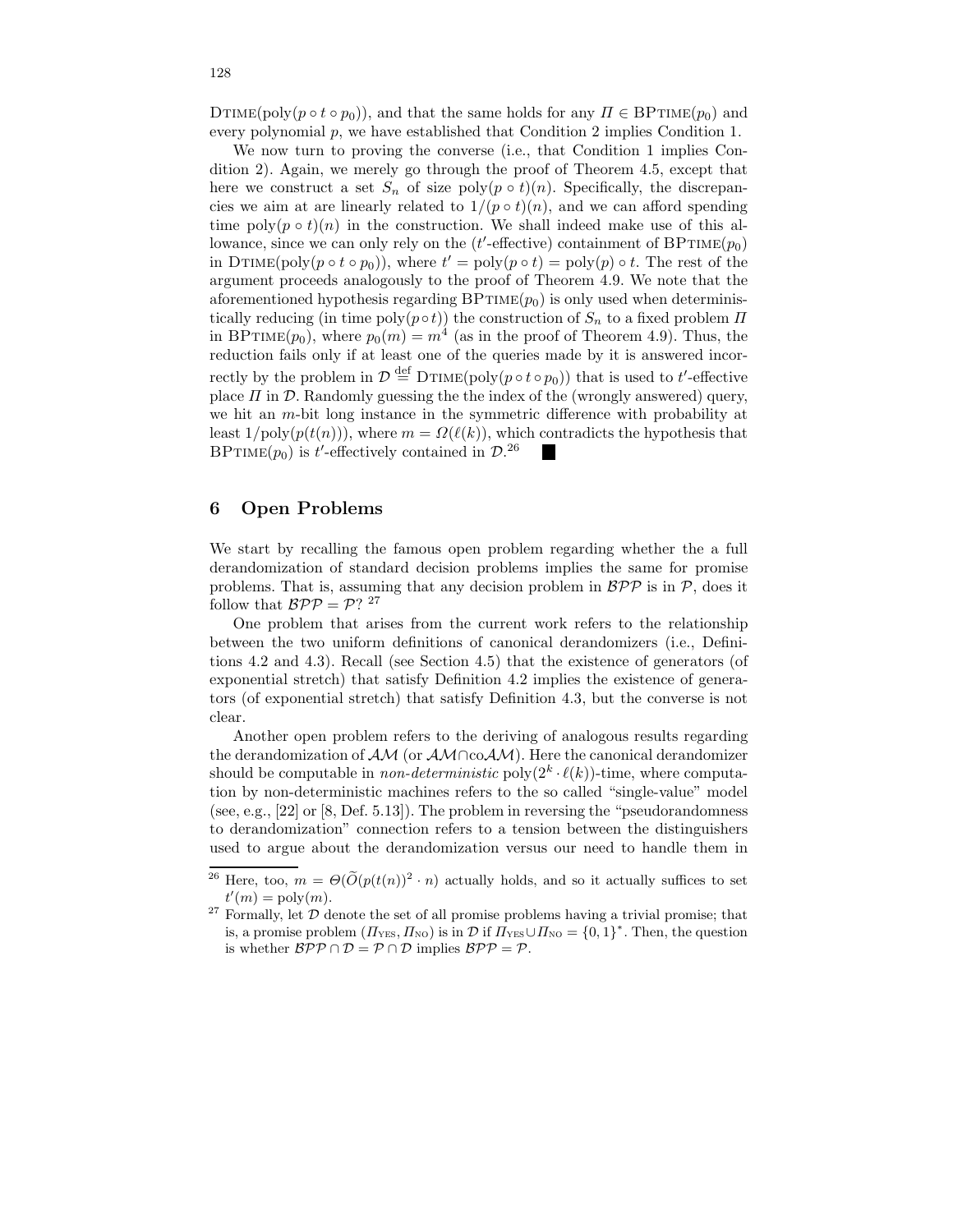the construction of the canonical derandomizer. We would welcome any result, even for a targeted version and even for derandomizing some subclass such as  $AM \cap coAM$  or  $SZK$ .

Finally, we return to the question raised in passing in Section 1.4. Specifically, we ask which search problems can be solved by deterministic polynomial-time reductions to  $BPP$ . Denoting the class of such search problems by  $C$ , we note that Theorem 3.5 implies that  $\mathcal C$  contains all search problems that have a companion that is a BPP-search problem. The converse holds in the special case that the target of the reduction is a standard decision problem (and the reduced search problem has a trivial promise at the instance level (see below)). Let us consider the general case and see what happens. Suppose that the search problem  $(R_{\text{YES}}, R_{\text{NO}})$  that is reducible in deterministic polynomial-time to  $\Pi \in \mathcal{BPP}$ . Denoting the oracle machine effecting the reduction by  $M$ , we consider the search problem  $(R'_{\text{YES}}, R'_{\text{NO}})$  such that  $(x, y) \in R'_{\text{YES}}$  if  $M^f(x) = y$  for some f that is consistent with  $\Pi$  and  $(x, y) \in R'_{\text{NO}}$  otherwise.<sup>28</sup> The correctness of the reduction implies that  $S_{R'_{\text{YES}}} \supseteq S_{R_{\text{YES}}}$  whereas  $R'_{\text{NO}} \supseteq R_{\text{NO}}$ , which means that if  $S_{R_{\text{YES}}} \cup S_{R_{\text{NO}}} = \{0,1\}^*$ , then  $(R'_{\text{YES}}, R'_{\text{NO}})$  is a companion of  $(R_{\text{YES}}, R_{\text{NO}})$ . Now if  $\Pi$  is a standard decision problem, then f is unique; hence,  $R'_{\text{YES}}(x)$  is a singleton if  $x \in S_{R'_{\text{YES}}}$  and is empty otherwise (since  $S_{R'_{\text{NO}}} = \{0,1\}^* \setminus S_{R'_{\text{YES}}}\$ ). In this case membership of  $(x, y)$  in  $R'_{YFS}$  can be easily tested by checking whether  $M^{II}(x) = y$ . The same holds if the reduction is "smart" (i.e., avoids making queries that violate the promise, cf.  $[11]$ ,<sup>29</sup> but in general it is not clear what happens.

# Acknowledgments

We are grateful to Noga Alon, Or Meir, Madhu Sudan, and Avi Wigderson for useful discussions on related issues. We also thank Or Meir, Dieter van Melkebeek, and Salil Vadhan for their comments on early drafts of this work.

# References

- 1. M. Blum and S. Micali. How to Generate Cryptographically Strong Sequences of Pseudo-Random Bits. SICOMP, Vol. 13, pages 850–864, 1984. Preliminary version in 23rd FOCS, pages 80–91, 1982.
- 2. B. Chor and O. Goldreich. On the Power of Two–Point Based Sampling. Jour. of Complexity, Vol 5, 1989, pages 96–106.
- 3. S. Even, A.L. Selman, and Y. Yacobi. The Complexity of Promise Problems with Applications to Public-Key Cryptography. Inform. and Control, Vol. 61, pages 159–173, 1984.
- <sup>28</sup> Saying that f is consistent with  $\Pi = (H_{\text{YES}}, H_{\text{NO}})$  means that  $f(x) = 1$  for every  $x \in S_{\Pi_{\text{YES}}}$ , whereas  $f(x) = 0$  for every  $x \in S_{\Pi_{\text{NO}}}$ . Indeed, the value of f on inputs that violate the promise (i.e.,  $x \notin S_{\Pi_{\text{YES}}} \cup S_{\Pi_{\text{NO}}}$ ) is arbitrary.
- $29$  We note, however, that the reduction used in the proof of Theorem 3.5 is not smart. Furthermore, we doudt that a smart reduction can be found.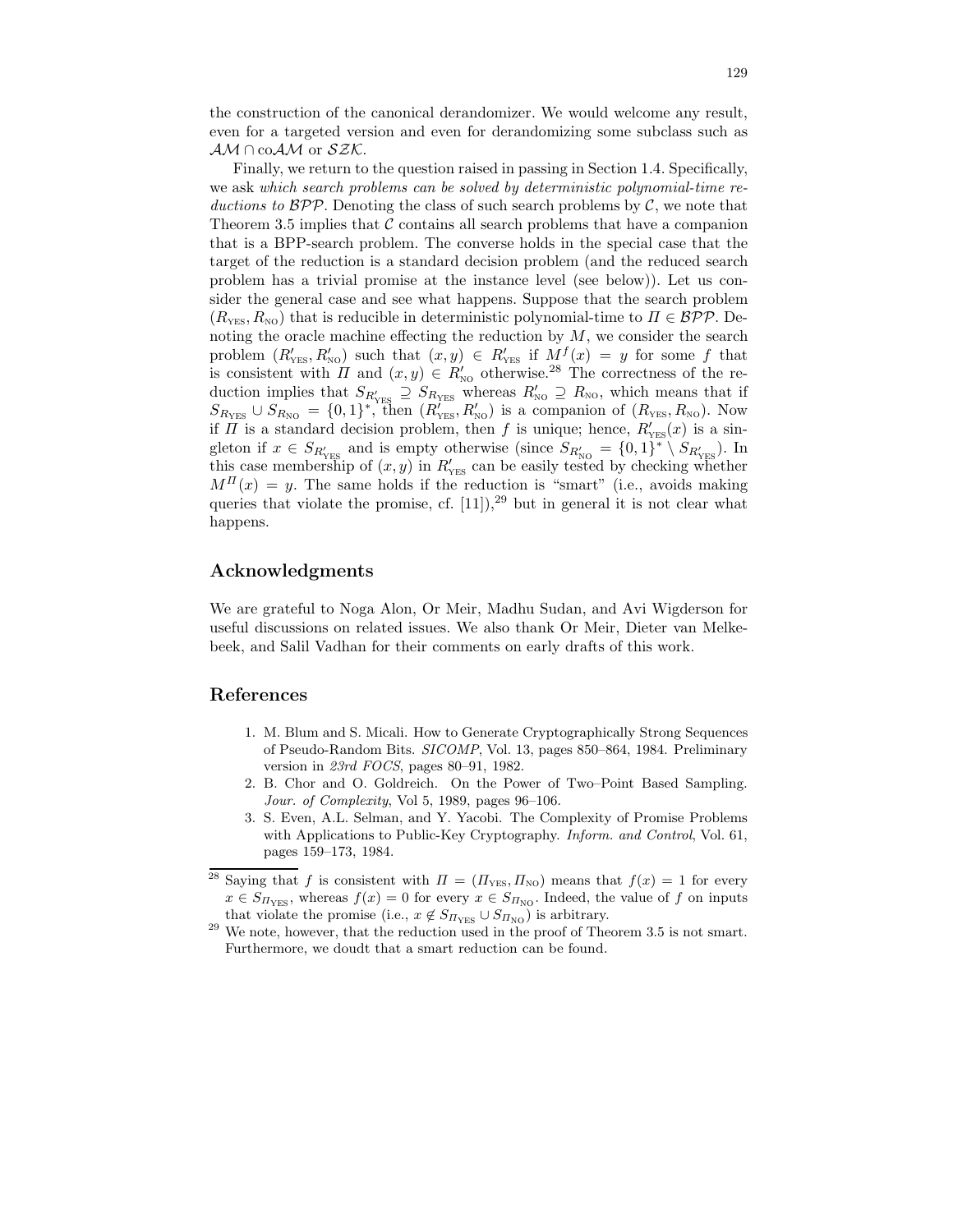- 4. L. Fortnow. Comparing Notions of Full Derandomization. In 16th CCC, pages 28–34, 2001.
- 5. J. Friedman. A Proof of Alon's Second Eigenvalue Conjecture. In 35th STOC, pages 720–724, 2003.
- 6. C.F. Gauss. Untersuchungen Über Höhere Arithmetik. Chelsea publishing company, second edition, reprinted, New York, 1981.
- 7. O. Goldreich. Foundation of Cryptography: Basic Tools. Cambridge University Press, 2001.
- 8. O. Goldreich. Computational Complexity: A Conceptual Perspective. Cambridge University Press, 2008.
- 9. O. Goldreich and A. Wigderson, On Pseudorandomness with respect to Deterministic Observers. In RANDOM'00, proceedings of the satellite workshops of the 27th ICALP. Carleton Scientific (Proc. in Inform. 8), pages 77–84, 2000. See also ECCC, TR00-056.
- 10. S. Goldwasser and S. Micali. Probabilistic Encryption. JCSS, Vol. 28, No. 2, pages 270–299, 1984. Preliminary version in 14th STOC, 1982.
- 11. J. Grollmann and A.L. Selman. Complexity Measures for Public-Key Cryptosystems. SICOMP, Vol. 17 (2), pages 309–335, 1988.
- 12. D. Hochbaum (ed.). Approximation Algorithms for NP-Hard Problems. PWS, 1996.
- 13. M.N. Huxley. On the Difference Between Consecutive Primes. Invent. Math., Vol. 15, pages 164–170, 1972.
- 14. R. Impagliazzo, V. Kabanets, and A. Wigderson. In Search of an Easy Witness: Exponential Time vs Probabilistic Polynomial Time. JCSS, Vol. 65 (4), pages 672–694, 2002. Preliminary version in 16th CCC, 2001.
- 15. R. Impagliazzo and A. Wigderson. P=BPP if E requires exponential circuits: Derandomizing the XOR Lemma. In 29th STOC, pages 220–229, 1997.
- 16. R. Impagliazzo and A. Wigderson. Randomness vs. Time: De-randomization under a uniform assumption. JCSS, Vol. 63 (4), pages 672–688, 2001. Preliminary version in 39th FOCS, 1998.
- 17. M. Jerrum, L. Valiant, and V.V. Vazirani. Random Generation of Combinatorial Structures from a Uniform Distribution. TCS, Vol. 43, pages 169–188, 1986.
- 18. V. Kabanets and R. Impagliazzo. Derandomizing Polynomial Identity Tests Means Proving Circuit Lower Bounds. Computational Complexity, Vol. 13, pages 1-46, 2004. Preliminary version in 35th STOC, 2003.
- 19. N. Nisan and A. Wigderson. Hardness vs Randomness. JCSS, Vol. 49, No. 2, pages 149–167, 1994. Preliminary version in 29th FOCS, 1988.
- 20. R. Ostrovsky and A. Wigderson. One-Way Functions are Essential for Non-Trivial Zero-Knowledge. In 2nd Israel Symp. on Theory of Computing and Systems, IEEE Comp. Soc. Press, pages 3–17, 1993.
- 21. O. Reingold, L. Trevisan, and S. Vadhan. Pseudorandom walks on regular digraphs and the RL vs. L problem. In  $38th$  STOC, pages 457-466, 2006. See details in ECCC, TR05-022.
- 22. R. Shaltiel and C. Umans. Low-end Uniform Hardness vs Randomness Tradeoffs for AM. SICOMP, Vol. 39, No. 3, pages 1006–1037, 2009. Preliminary version in 39th STOC, 2007.
- 23. L. Trevisan and S. Vadhan. Pseudorandomness and Average-Case Complexity Via Uniform Reductions. Computational Complexity, Vol. 16 (4), pages 331– 364, 2007. Preliminary version in 17th CCC, 2002.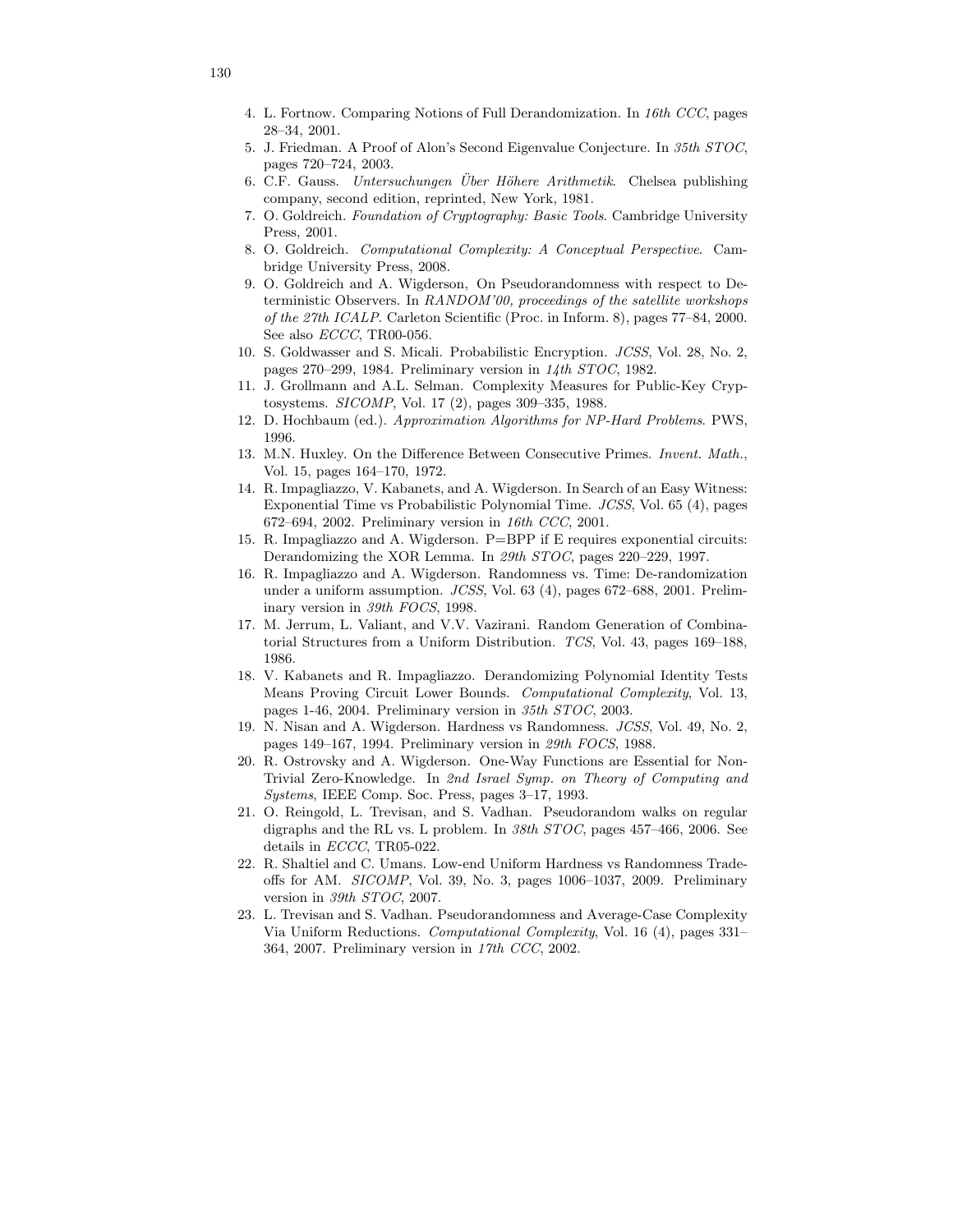- 24. C. Umans. Pseudo-random Generators for all Hardness. JCSS, Vol. 67 (2), pages 419–440, 2003. Preliminary version in 34th STOC, 2002.
- 25. S. Vadhan. An Unconditional Study of Computational Zero Knowledge. SICOMP, Vol. 36 (4), pages 1160-1214, 2006. Preliminary version in  $45th$ FOCS, 2004.
- 26. A.C. Yao. Theory and Application of Trapdoor Functions. In 23rd FOCS, pages 80–91, 1982.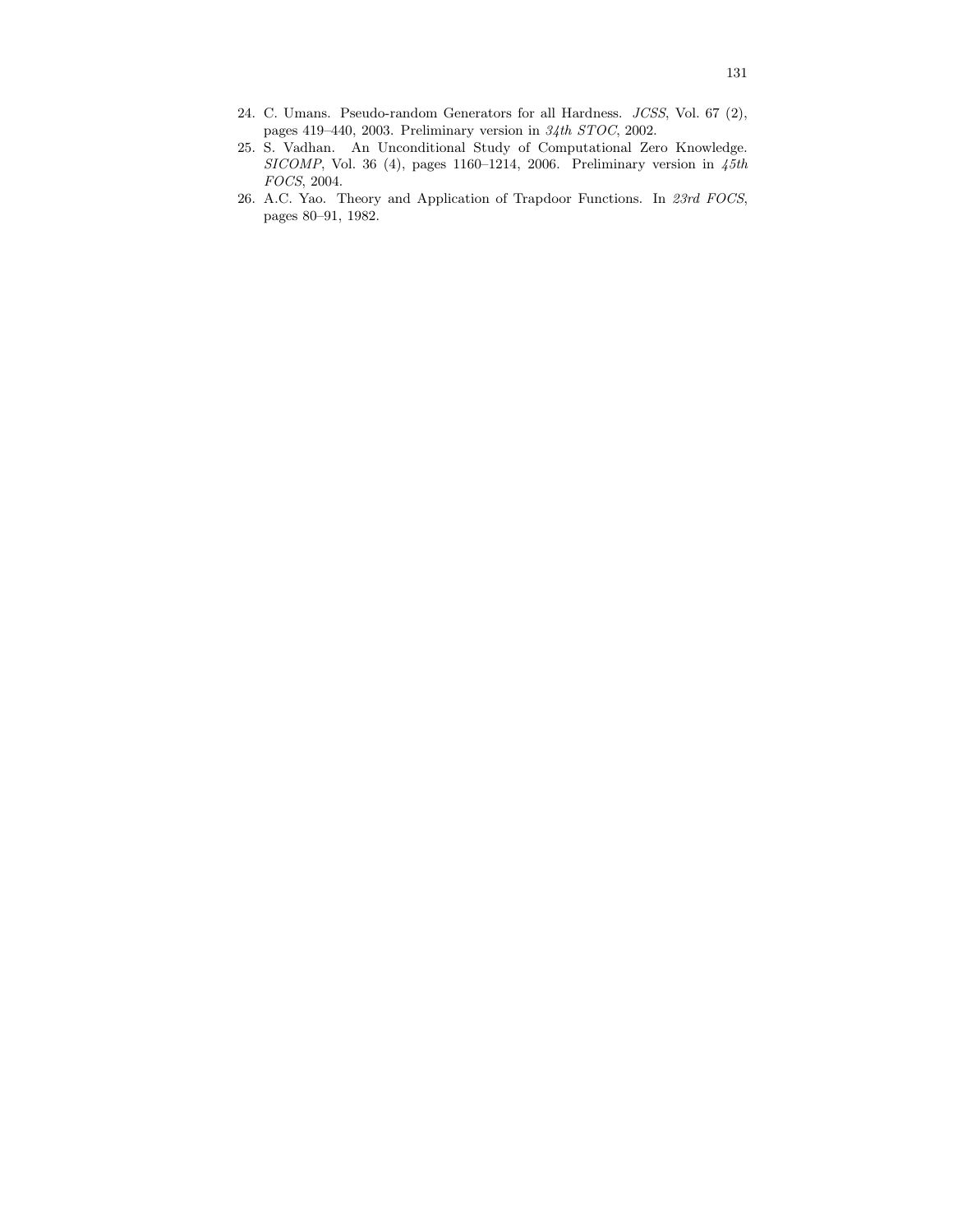# Appendices: prior proofs of the main result (Theorem 4.5)

The current proof of Theorem 4.5 is the second simplification we found: It is a third incarnation of the same underlying principles, but it hides the original inspiration to our ideas, which are rooted in [9]. Since we do have written records of these prior proofs, and since they may be of some interest, we decided to include them in the current appendix.

Our starting point was the work of Goldreich and Wigderson [9], which studied pseudorandomness with respect to (uniform) deterministic observers. In particular, they show how to construct, for every polynomial  $p$ , a generator of exponential stretch that works in time polynomial in its output and fools all deterministic  $p$ -time tests of the next-bit type (a la [1]). They observe that an analogous construction with respect to general (deterministic  $p$ -time) tests (or distinguishers) would yield some non-trivial derandomization results (e.g., any unary set in  $BPP$  would be placed in  $P$ ). Thus, they conclude that Yao's result<sup>30</sup> asserting that fooling all efficient next-bit tests implies fooling all efficient distinguishers relies on the fact that the class of test includes probabilistic p-time algorithms and not only deterministic ones.

Our key observation is that the gap between probabilistic next-bit tests and deterministic ones essentially disappears if  $BPP = P$ . Actually, the gap disappears if we generalize the notion of next-bit tests so to allow the (deterministic) tester to output a guess of the probability that the next bit equals 1 (rather than a guess for the actual value of the next bit), and consider the correlation between the corresponding random variables. Indeed, assuming that  $BPP = P$ , allows to deterministically emulate a probabilistic p-time next bit test by a (generalized) deterministic  $p'$ -time next bit test, where  $p'$  is a polynomial that depends only on p. Plugging this into the construction of [9], which can be shown to fool also (generalized) deterministic p ′ -time next bit test, we obtain the desired generator (which produces  $\ell$ -bit outputs in time poly $(p'(\ell))$ ). A crucial point in the foregoing argument is that the next-bit test does not need to invoke the generator, which is not feasible because the generator runs for more time than the potential tests.

The foregoing argument led to the first proof, which is presented in Appendix A.2. Subsequently we found a more direct approach, which is presented in Appendix A.1. This approach is more transparent and amenable to variations than the first one (but less so in comparison to the proof presented in Section 4.2). Specifically, rather than working with (generalized) next-bit tests, we directly work with (probabilistic p-time) distinguishers, and adapt the argument of  $[9]$  to apply in this context. It turns out that in order for this to work, we only need to approximate the probability that a fixed probabilistic  $p$ -time distinguishers outputs 1 when presented with random  $(\ell - i)$ -bit long extensions of some fixed *i*-bit long strings, for  $i = 1, ..., \ell$ . Assuming that  $BPP = P$ , allows to deterministically approximate these probabilities (again, in  $p'$ -time, where  $p' = \text{poly}(p)$ ),

 $30$  Attributed to oral presentations of [26].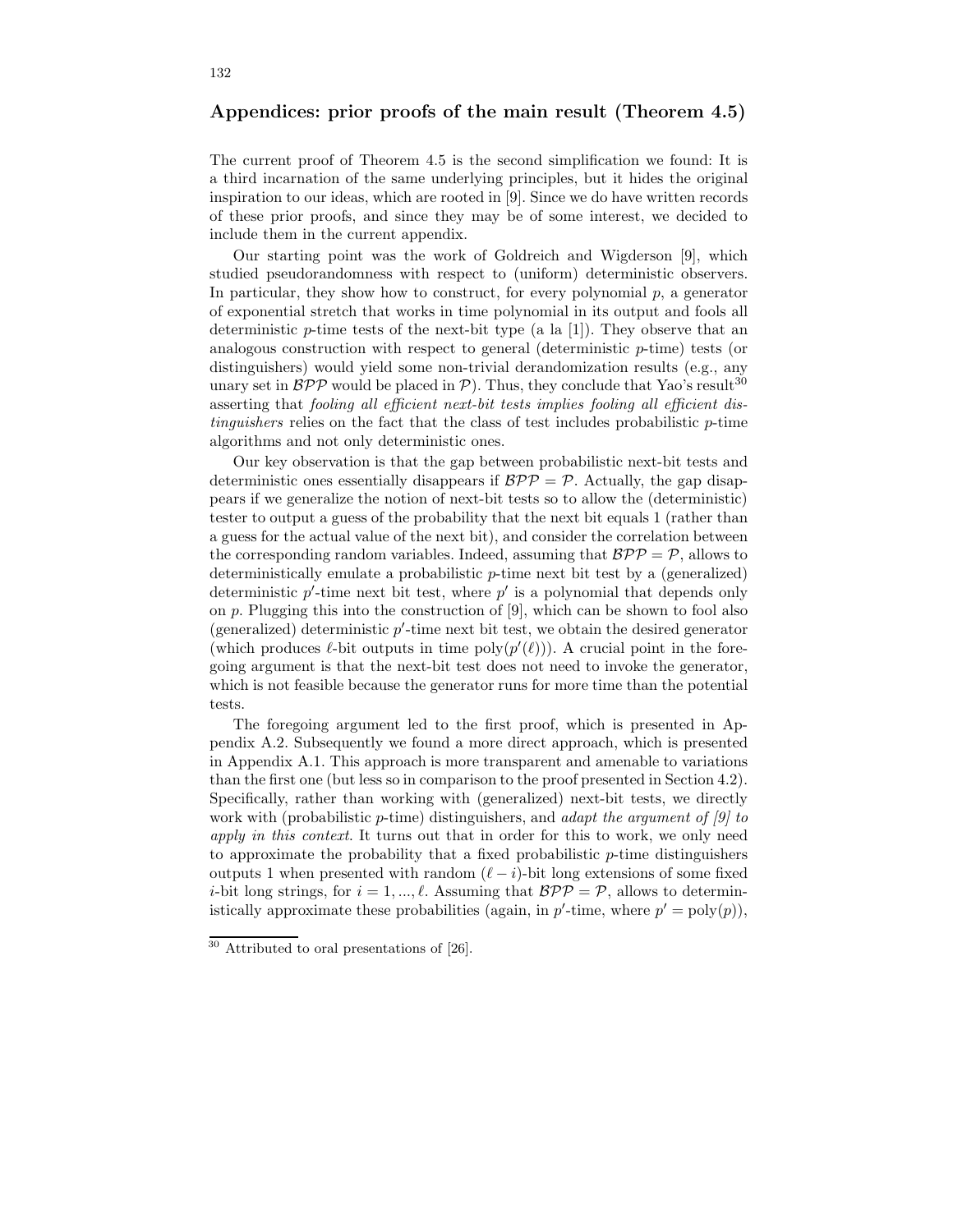and so we are done. Needless to say, the fact that such approximations suffices is specific to (our adaptation of) the construction of [9].

# A.1 An alternative proof of Theorem 4.5 (via derandomizing a FPTAS)

The alternative proof of Theorem 4.5 proceeds by generalizing the main idea that underlies the work of Goldreich and Wigderson [9], while using the hypothesis (i.e.,  $BPP = P$ ) to extend its scope to probabilistic (rather than deterministic) observers. Specifically, for every polynomial  $p$ , they presented a polynomialtime construction of a sample space that fools any  $p$ -time *deterministic next-bit* test. The construction is iterative, where in each iteration the next bit of each string in the sample space is determined such that the resulting space fools all relevant next-bit tests. Here we consider any  $(p$ -time) probabilistic distinguisher, and seek to determine the next bit so that the probability that this distinguisher output 1 (on a random extension of the current sample space) is approximately maintained. Towards this end, we need to approximate the probability that a fixed p-time probabilistic algorithm outputs 1 on a random extension of the current prefix. Our key observation is that, due to the hypothesis that  $BPP = P$ . this quantity can be approximated in deterministic polynomial-time. The use of this hypothesis is far from being surprising, since (as noted before) the conclusion of Theorem 4.5 implies that, in some "effective" sense,  $\mathcal{BPP}$  does equal  $\mathcal{P}$ .

**Proof:** We follow the general outline of the proof of [9, Thm. 2], while commenting (mostly in footnotes) about the points of deviation. Let us fix an arbitrary polynomial  $p$ , and consider a suitable exponential function  $\ell$  (to be determined later). Our aim is to construct a sequence of mappings  $G: \{0,1\}^k \to \{0,1\}^{\ell(k)}$ , for arbitrary  $k \in \mathbb{N}$ , that meets the requirements of a p-robust canonical derandomizer. However, it will be more convenient to construct a sequence of sets  $S = \bigcup_{k \in \mathbb{N}} S_{\ell(k)}$  such that  $S_n \subseteq \{0,1\}^n$ , and let  $G(i)$  be the i<sup>th</sup> string in  $S_{\ell(k)}$ , where  $i \in [2^k] \equiv \{0,1\}^k$ . (Thus, the function  $\ell : \mathbb{N} \to \mathbb{N}$  satisfies  $\ell(\log_2 |S_n|) = n$ , whereas we shall have  $|S_n| = \text{poly}(n)$ . The set  $S_n$  should be constructed in poly(n)-time (so that G is computable in  $\text{poly}(2^k \cdot \ell(k))$ -time), and the pseudorandomness requirement of G coincides with requiring that, for every probabilistic p-time algorithm D, and all sufficiently large n, it holds that  $31$ 

$$
\left| \Pr[D(U_n) = 1] - \frac{1}{|S_n|} \cdot \sum_{s \in S_n} \Pr[D(s) = 1] \right| < \frac{1}{p(n)} \tag{14}
$$

Specifically, we consider an enumeration of  $(modified)^{32}$  probabilistic machines running within time  $p(n)$  on input of length n, and focus on fooling the  $m =$ 

<sup>&</sup>lt;sup>31</sup> In [9, Thm. 2] the set  $S_n$  was only required to fool *deterministic* tests of the next-bit type.

<sup>&</sup>lt;sup>32</sup> Recall that one cannot effectively enumerate all machines that run within some given time bound. Yet, one can enumerate all machines, and modify each machine in the enumeration such that the running-time of the modified machine respects the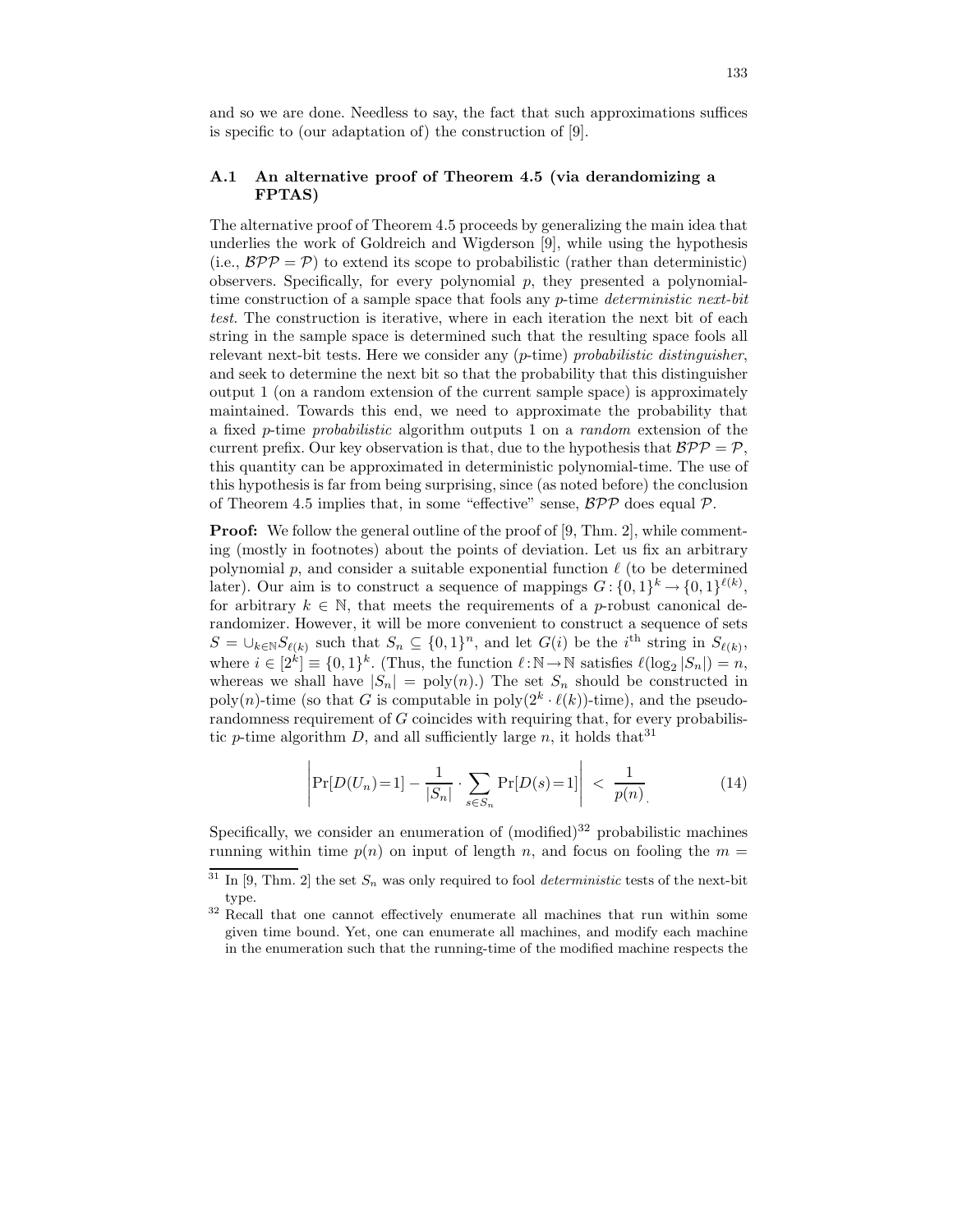$m(n) < p(n)$  first machines in the sense of Eq. (14). Let  $\epsilon = 1/p(n)$ , and M be a generic machines that we wish to fool.

We construct  $S_n$  in (roughly) *n* iterations, such that in iteration *i* we construct  $S_{n,i} \subseteq \{0,1\}^i$ . We start with  $S_{n,k} = \{0,1\}^k$ , where  $k = 2\log_2(2nm/\epsilon)$ , and let  $K = 2<sup>k</sup>$ . In the  $i + 1<sup>st</sup>$  iteration, we consider the function  $f_M : [K] \to [0, 1]$ representing the probability that M outputs 1 on a random extension of each of the K strings in  $S_{n,i}$ ; that is,  $f_M(j) = Pr[M(x^{(j)}U_{n-i})=1]$ , where  $x^{(j)}$  is the j<sup>th</sup> string in  $S_{n,i} \subseteq \{0,1\}^i$ . (The function  $f_M$  represents  $M$ 's average output on all possible  $(n - i)$ -bit long extensions of all strings in  $S_{n,i}$ .)<sup>33</sup> Our aim is to find a vector  $u \in \{0,1\}^K$  such that, for each machine M (among the first m machines), it holds that the average value of  $Pr[M(x^{(j)}u[j]U_{n-i-1})=1]$  is  $\epsilon/n$ -close to the average value of  $f_M(j)$ ; that is,

$$
\left| \frac{1}{K} \sum_{j \in [K]} \Pr[M(x^{(j)} u[j] U_{n-i-1}) = 1] - \frac{1}{K} \cdot \sum_{j \in [K]} f_M(j) \right| < \frac{\epsilon}{n} \tag{15}
$$

Once such a vector u is found, we extend  $S_{n,i}$  into  $S_{n,i+1}$  in the natural manner; that is,

$$
S_{n,i+1} \stackrel{\text{def}}{=} \{x^{(j)}u[j]: \text{ where } x^{(j)} \text{ is the } j^{\text{th}} \text{ string in } S_{n,i}\} \subset \{0,1\}^{i+1}.\tag{16}
$$

It follows that  $S_n \stackrel{\text{def}}{=} S_{n,n}$  satisfies Eq. (14), because, for each of the aforementioned M's and for each  $i \in [n-k, n-1]$ , it holds that

$$
\left| \frac{1}{|S_{n,i}|} \cdot \sum_{s \in S_{n,i}} \Pr[M(s) = 1] - \frac{1}{|S_{n,i+1}|} \cdot \sum_{s \in S_{n,i+1}} \Pr[M(s) = 1] \right| < \frac{\epsilon}{n} \tag{17}
$$

since the terms in the l.h.s are represented by the function  $f_M$  defined at the  $i^{\text{th}}$ iteration, whereas the terms in the r.h.s correspond to the function  $f_M$  defined in the next iteration.

It remains to specify how a suitable vector  $u \in \{0,1\}^K$  is found, in each iteration. This is done by using a pairwise independent sample space for strings of length K, while recalling that such spaces can be constructed in  $poly(K)$ -time  $(cf., e.g., [2])$ . Two issues arise:

1. Showing that such a sample space must always contain a suitable vector  $u \in \{0,1\}^K$ ; that is, a vector  $u \in \{0,1\}^K$  satisfies Eq. (15). This is

given time bound, while maintaining the functionality of the original machines in the case that the original machine respects the time bound. This is done by simply incorporating a time-out mechanism.

<sup>&</sup>lt;sup>33</sup> In contrast, in [9], the function  $f_M$  (which is denoted  $v_M$  there) represented M's attempt to guess the  $i+1^{st}$  bit of a string in  $S_n$ , based on the *i*-bit long prefix of that string. Furthermore, since in [9] the machine  $M$  is deterministic, the function  $f_M$  (there) can be constructed by invoking M on K different *i*-bit strings.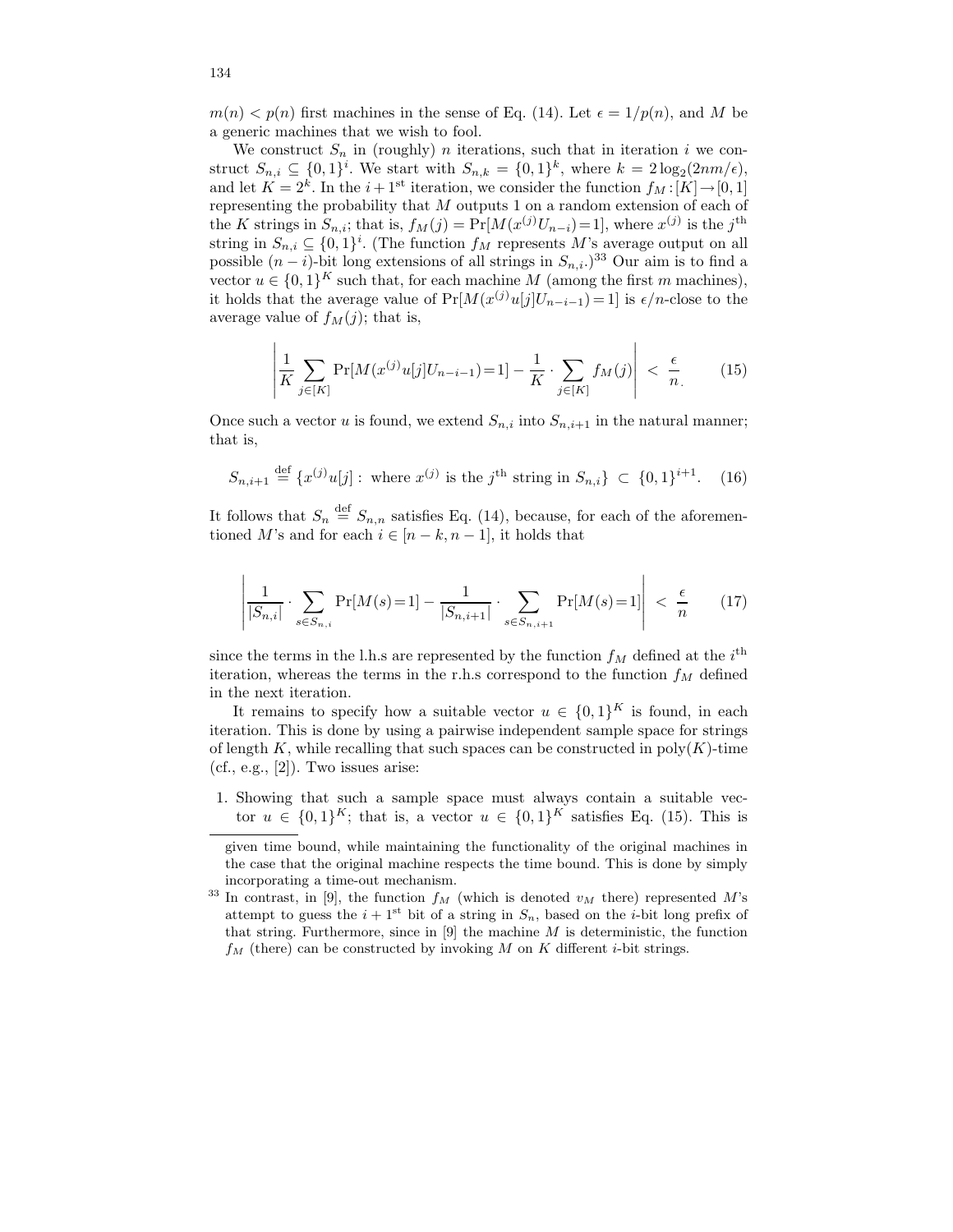quite an immediate consequence of the fact that, when defining  $q_{M,j}(\sigma) \stackrel{\text{def}}{=}$  $Pr[M(x^{(j)}\sigma U_{n-i-1})=1],$  we can write Eq. (15) as

$$
\left| \frac{1}{K} \sum_{j \in [K]} q_{M,j}(u[j]) - \frac{1}{K} \cdot \sum_{j \in [K]} \sum_{\sigma \in \{0,1\}} \frac{q_{M,j}(\sigma)}{2} \right| < \frac{\epsilon}{n} \tag{18}
$$

Indeed, when  $u$  is selected from a pairwise-independent sample space of  $\{0,1\}^K$ , Eq. (18) holds with probability at least  $1 - (1/((\epsilon/n)^2 K))$ , and the claim follows whenever  $(\epsilon/n)^2 K > m$ .

Actually, we shall use the fact that, with probability at least  $1-(1/((\epsilon/2n)^2K))$ , a modified version of Eq. (18) holds, where in the modification the upper bound  $\epsilon/n$  is replaced by the (tighter) upper bound  $\epsilon/2n$ .

2. Showing that we can distinguish in deterministic polynomial-time whether a given vector  $u \in \{0,1\}^K$  satisfies the aforementioned tighter form of Eq. (18) or violates Eq. (15).

This issue hardly arose in [9], since there  $f_M(j)$  referred to the output of a deterministic machine on fixed string (i.e., the  $j<sup>th</sup>$  string in  $S_{n,i}$ ). But here  $f_M(j)$  refers to the expected output of a probabilistic machine on a random extension of a fixed string. Nevertheless,  $f_M(j)$  can be approximated to within an additive term of  $\epsilon/4n$  by a simple probabilistic algorithm that merely invokes M sufficiently many (i.e.,  $O(n/\epsilon)^2$ ) times on such random extensions, and ditto for  $q_{M,i}(\cdot)$ . Now, using the hypothesis  $\mathcal{BPP} = \mathcal{P}$  and applying Corollary 3.6,<sup>34</sup> we conclude that  $q_{M,j}(\cdot)$  can be approximated wellenough (i.e., up to an additive term of  $\epsilon/4n$ ) by a deterministic polynomialtime algorithm. Formally, the approximation problem is defined for inputs of the form  $(M, 1^n, x)$ , where M and n are as above and x is a string of length at most *n* (i.e., in our application,  $x = x^{(j)}\sigma \in \{0,1\}^{i+1}$ , where  $x^{(j)}$  is the  $j^{\text{th}}$  string in  $S_{n,i}$ ).

Thus, in each iteration we can find a vector  $u$  as desired, an consequently we construct the desired set  $S_n$  in time that is polynomial in n. The theorem follows. **I** 

Comment: The generator constructed in the foregoing proof does not satisfy the notion of a canonical derandomizer stated in Definition 4.2. Indeed, in this case, a (deterministic) polynomial-time finder  $F$ , which runs for more time than the foregoing generator, can find a string  $x$  that allows very fast distinguishing. Details follow.

Referring to the foregoing construction of a pseudorandom generator  $G$ , we show how to find in polynomial-time a string  $x \in \{0,1\}^{\ell(k)}$  such that  $(x, G(U_k))$ and  $(x, U_{\ell(k)})$  are easy to tell apart. Actually, we refer to a specific implementation of the construction; that is, to a specific implementation of the pairwise

<sup>&</sup>lt;sup>34</sup> Formally, there is a problem here since we do not have a FPTAS for the quantities  $q_{M,j}(\cdot) \in [0,1]$ , but we do have a FPTAS for the quantities  $1 + q_{M,j}(\cdot) \in [1,2]$  and this suffices here.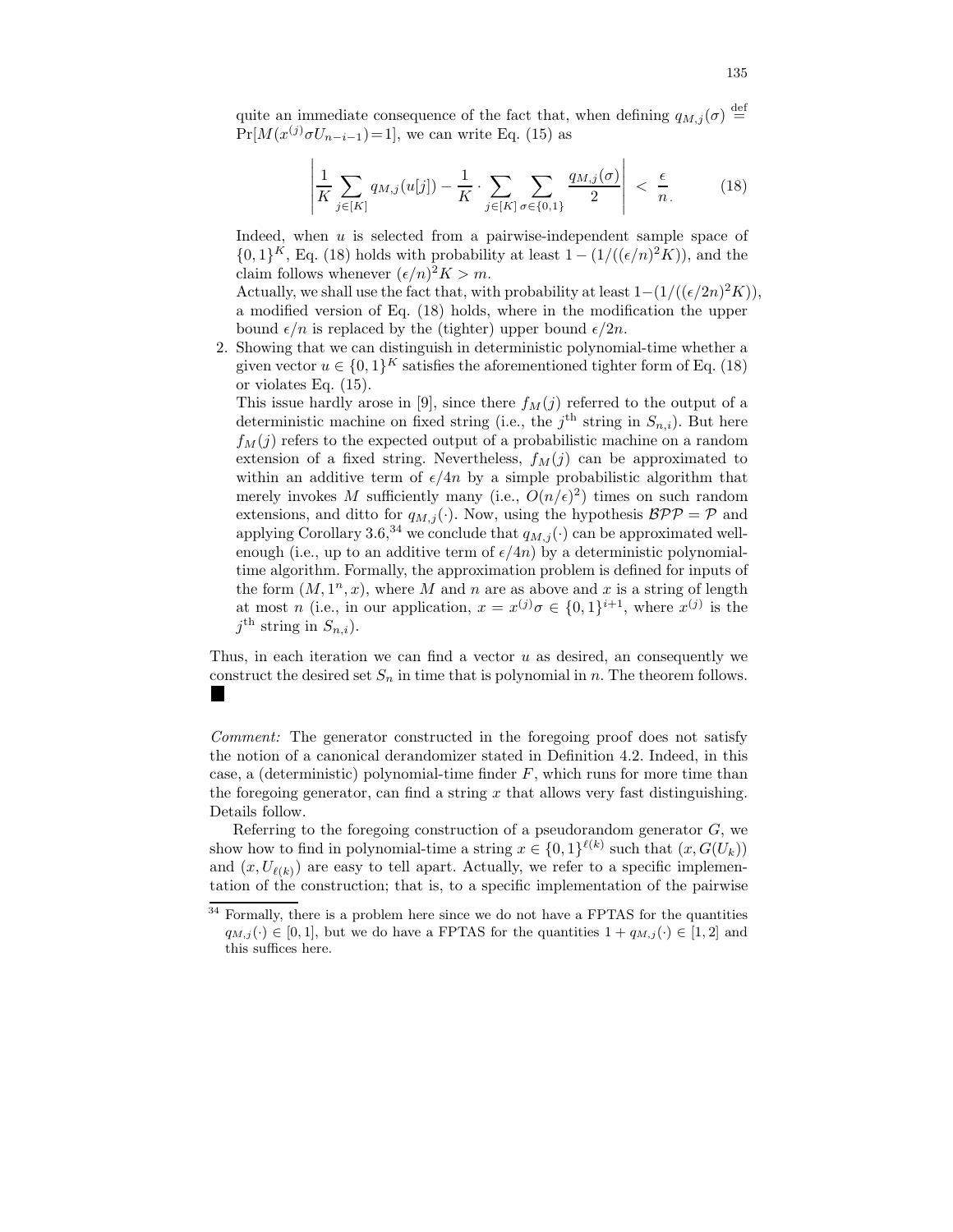independence sample space, where the aspect we rely on is that this sample space is a vector space of low dimension.

Recall that the set  $S_n$ , which is the support of  $G(U_k)$  (for  $n = \ell(k)$ ), is constructed by concatenating *n* vectors, where each vector is an  $2<sup>k</sup>$ -bit long sequence taken from a pairwise independence sample space. Specifically, consider the sample space generated by strings of length  $k+1$  such that the  $j<sup>th</sup>$  coordinate of the vector generated by  $r_1 \cdots r_{k+1} \in \{0, 1\}^{k+1}$  equals  $\sum_{h=1}^{k+1} j_h r_h$ , where  $j_h$  is the  $h^{\text{th}}$  bit in the  $(k+1)$ -bit long binary expansion of  $j \in [2^k]$ . Thus, each of the vectors used in the construction of  $S_n$  reside in the very same  $(k+1)$ -dimensional vector space.

Then, the finder F can just construct  $S_n$  (as done by G), and record the sequence  $u_{k+1},...,u_n$  of vectors taken in each of the  $n-k$  iterations (or rather their succinct representation). In fact, it suffices to record the indices of a subsequence, of length  $d \leq k+2$ , that sums-up to the all zero vector; that is, record  $(i_1, ..., i_d)$  such that the sum of the vectors taken in iterations  $i_1, ..., i_d$  equals the all-zero vector (i.e.,  $\sum_{h=1}^{d} u_{i_h} = 0$ ). Now, F just records such a sequence in a prefix of  $x$ , and the distinguisher  $D$  just outputs the XOR value of the bits that appear in these positions. Clearly,  $D(x, z) = 0$  for every  $z \in S_n$ , whereas  $Pr[D(x, U_{\ell}) = 0] = 1/2.$ 

## A.2 Another alternative proof of Theorem 4.5 (via next-bit tests)

The alternative proof of Theorem 4.5 follows by combining two results: The first is an unconditional result that asserts a generator that passes the next-bit test with respect to deterministic observers, and the second is a conditional deterministic analogue of the fact that next-bit unpredictability implies pseudorandomness. The first result is a technical generalization of [9, Thm. 2] (see Theorem A.2 below), whereas the second result uses the hypothesis that  $BPP = P$ . The use of this hypothesis should not come at a surprise, since as noted before the conclusion of Theorem 4.5 implies that in some "effective" sense  $BPP$  does equal  $\mathcal P$ . (Thus, as observed in [9], an unconditional implication of the foregoing type, would yield an unconditional derandomization of BPP.)

Next-bit unpredictability, generalized. Let us first present a natural generalization of the notion of next-bit unpredictability, which is pivotal to our argument. Recall that the standard notion refers to the probability of guessing the next bit in a sequence, when given its prefix. That is, in the standard formulation, the predictor outputs a bit, and the question is whether this bit matches the actual next bit. Now, consider a generalization in which the predictor output its estimate of the probability that the next bit is 1, and normalizing the "payoff" accordingly. That is, the generalized predictor outputs a probability  $p \in [0, 1]$ , and gets payoff  $2p - 1$  if the outcome (of the next bit) is 1 and payoff  $1 - 2p$  if the outcome is 0. (In general, the payoff is  $(1-2p) \cdot (-1)^{\sigma}$ , where  $\sigma$  denotes the outcome of the next bit.) Note that such a generalization allows the capture the intuitive case that the predictor wishes to pass on the guess, collect no potential gain but also suffer from no potential loss.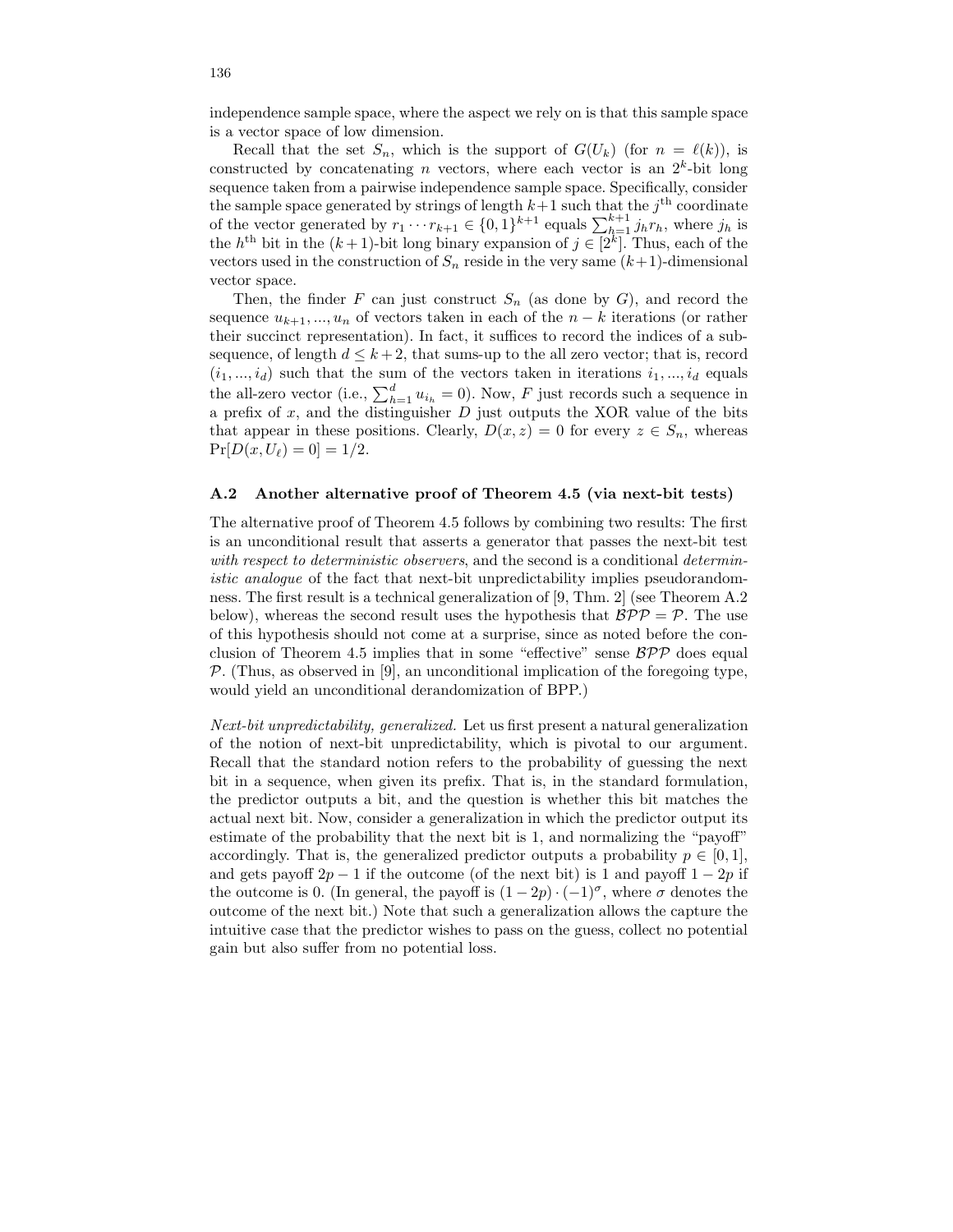In the context of probabilistic algorithms, nothing is gained by this generalization, because a a probabilistic predictor may maintain the expected payoff by replacing the output  $p \in [0, 1]$  with a biased coin toss (i.e., a random Boolean value that is biased with probability p towards 1).<sup>35</sup> But this generalization seems more powerful in the context of deterministic predictors, and we shall thus refer to it.

It will be more convenient to replace prediction probabilities with correlation, as we have already done implicitly above. Thus, the predictors will output a value in  $v \in [-1, +1]$  (rather than in [0, 1]) and collect the payoff  $v \cdot (-1)^{\sigma}$ , where  $\sigma$ denotes the outcome of the next bit. Thus, v corresponds to  $1-2p$  in the forgoing discussion, and  $v \cdot (-1)^\sigma$  corresponds to the correlation of v with  $(-1)^\sigma$ .

**Definition A.1** (next bit unpredictability, generalized): For  $\ell : \mathbb{N} \to \mathbb{N}$ , let G: {0, 1}<sup>\*</sup> → {0, 1}<sup>\*</sup> *be such that for every s* ∈ {0, 1}<sup>\*</sup> *it holds that*  $|G(s)| = \ell(|s|)$ *.* 

 $-$  For ε :  $\mathbb{N}$  → [0, 1], we say that  $A : \mathbb{N} \times \{0, 1\}^*$  → [-1, +1] has correlation at most  $\epsilon$  with the next bit of G if for all sufficiently large k and all  $i < \ell(k)$ , it holds that

$$
\mathcal{E}[A(1^{\ell(k)}, x_1, ..., x_i) \cdot (-1)^{x_{i+1}}] \le \epsilon(\ell(k)),\tag{19}
$$

where  $(x_1, ..., x_{\ell(k)}) \leftarrow G(s)$  for a uniformly selected  $s \in \{0, 1\}^k$ . We will often omit  $1^{\ell(k)}$  from the list of inputs to A.

– We say that G is next-bit unpredictable by a class of algorithms  $A$  with respect to an advantage  $\epsilon$  if every algorithm in A has correlation at most  $\epsilon$  with the next bit of G.

We say that G is next-bit t-unpredictable if G is next-bit unpredictable with respect to advantage  $1/t$  by the class of deterministic t-time algorithms that have output in  $[-1, +1]$ .

By a straightforward extension of the ideas of [9], we obtain the following unconditional result.

**Theorem A.2** ([9, Thm. 2], generalized): For every polynomial p, there exist an exponential function  $\ell$  and a deterministic algorithm G that satisfies the first condition of Definition 4.3 such that  $G$  is next-bit p-unpredictable.

The original result was stated in terms of predicting probabilities, and corresponds to the special case in which the algorithm's output is always in  $\{-1, +1\}$ (where, in this case,  $E[A(x_1, ..., x_i) \cdot (-1)^{x_{i+1}}]$  equals  $2 \cdot \Pr[A(x_1, ..., x_i) = (-1)^{x_{i+1}}]$ – 1). The original proof extends in a straightforward manner; see Appendix A.3.

The following result presents a conditional transformation from next-bit unpredictability (by deterministic algorithms) to pseudorandomness (which holds with respect to probabilistic algorithms). This transformation relies on the fact that the hypothesis  $BPP = P$  allows for derandomizing potential probabilistic next-bit predictors, which are obtained (in the usual way) from potential distinguishers.

<sup>&</sup>lt;sup>35</sup> That is, the expected payoff with respect to a random variable  $\zeta \in \{0,1\}$  is maintained, because the original payoff is  $E[(1 - 2p) \cdot (-1)^{\zeta}]$ , whereas the payoff of the resulting Boolean predictor is  $p \cdot \mathbf{E}[(-1)^{\zeta+1}] + (1-p) \cdot \mathbf{E}[(-1)^{\zeta}].$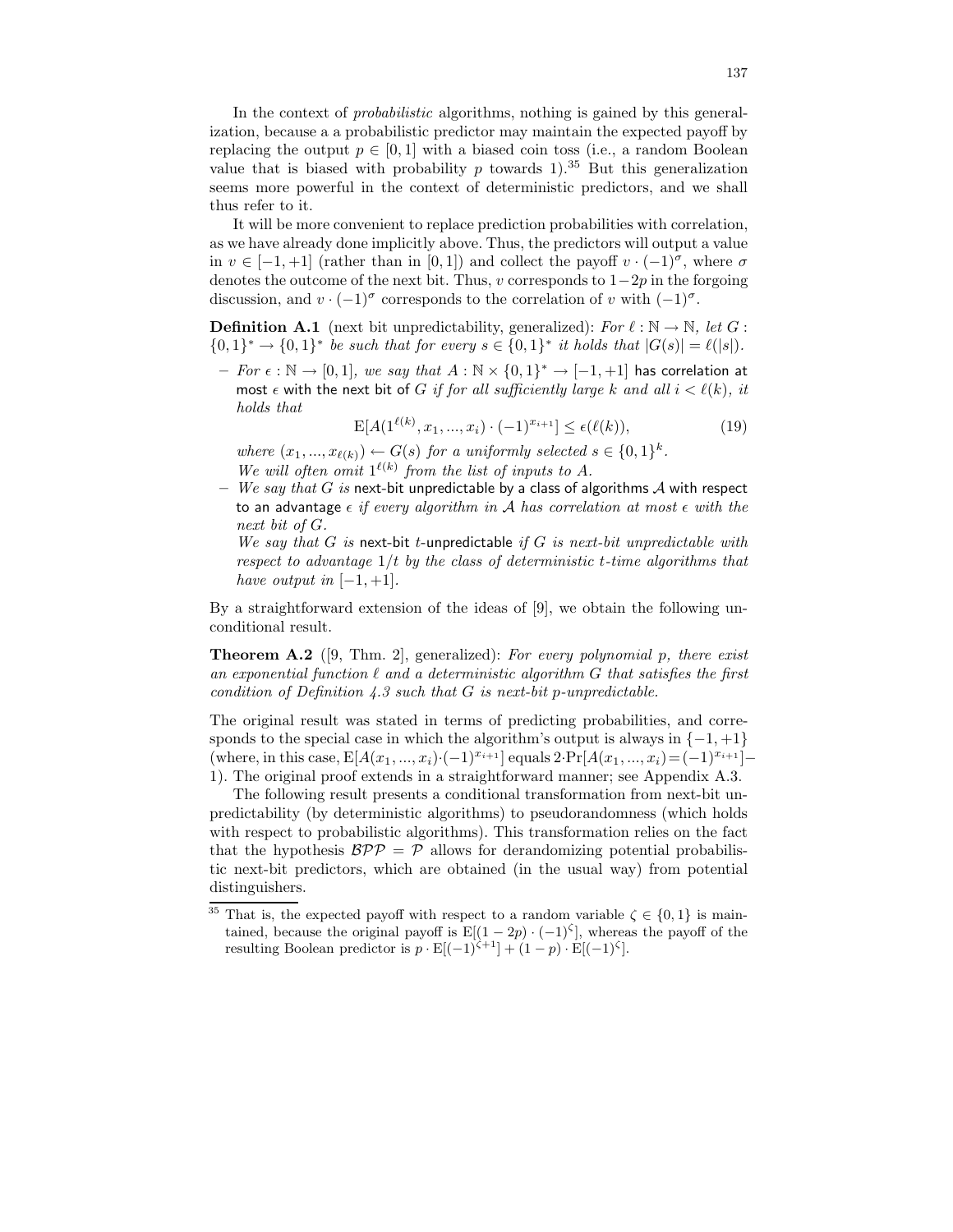**Theorem A.3** (next-bit unpredictability implies pseudorandomness): If  $BPP =$  $P$ , then, for every polynomial  $p$ , there exists a polynomial  $p'$  such that the following holds: If G satisfies the first condition of Definition 4.3 and is next-bit p'-unpredictable, then G is a p-robust canonical derandomizer.

Indeed, an unconditioned (but weaker) version of Theorem A.3 (i.e., one that does not assume  $BPP = P$  (but considers only quadratic-time deterministic distinguishers)) was discussed in [9], and was observed to imply some derandomization (albeit weaker than the one stated in Proposition 4.4, since [9] could not allow probabilistic distinguishers in Definition 4.3). Goldreich and Wigderson saw this implication as evidence to the unlikeliness of proving such a version [9]. Our point, however, is that the assumption  $BPP = P$  does allow to prove that next-bit unpredictability implies pseudorandomness (in an adequate sense (i.e., as in Definition 4.3)).

**Proof:** Suppose towards the contradiction that G is not pseudorandom in the sense of Definition 4.3. That is, there exists a probabilistic  $p$ -time distinguisher with a distinguishing gap of  $\delta(k)$  that for infinitely many k is larger than  $1/p(\ell(k))$ . Applying the standard transformation from distinguishing to predicting (cf., e.g., [7, Sec. 3.3.5]), we obtain a probabilistic  $p$ -time predictor A that outputs a binary value (say in  $\{-1,1\}$ ) and has a correlation of at least  $\epsilon(k) \stackrel{\text{def}}{=} \delta(k)/\ell(k)$  in guessing the next bit of G (wrt a prefix of some length).<sup>36</sup> More precisely, for infinitely many k, there exists  $i \leq \ell(k)$ , such that

$$
E[A(1^{\ell(k)}, x_1, ..., x_i) \cdot (-1)^{x_{i+1}}] \ge \epsilon(k),\tag{20}
$$

where  $(x_1, ..., x_{\ell(k)}) \leftarrow G(s)$  for a uniformly selected  $s \in \{0, 1\}^k$ .

Next, we consider a probabilistic FPTAS for approximating the quantity q such that  $q(1^{\ell(k)}, x) \stackrel{\text{def}}{=} E[A(1^{\ell(k)}, x)]$ . Note that  $q: \{0, 1\}^i \to [-1, 1]$  has the same correlation that A has with the  $i+1$ <sup>st</sup> bit of G, because for every x and every random variable  $\zeta \in \{0,1\}$  it holds that  $\mathbb{E}[q(x) \cdot (-1)^{\zeta}] = \mathbb{E}[A(x) \cdot (-1)^{\zeta}]$ . Thus, our aim is to obtain a deterministic FPTAS for  $q$ , which we do by noting that the existence a probabilistic FPTAS is straightforward, and invoking Corollary 3.6. Details follow.

A probabilistic FPTAS for q is obtained by invoking A for  $O(\ell/\epsilon^2)$  times and outputting the average value.  $37$  This yields an algorithm  $A'$  with output in [-1,+1] such that for every x it holds that  $Pr[A'(x) = q(x) \pm \epsilon/4] > 2/3$ . At this point we invoke Corollary 3.6 (or rather its furthermore part), and obtain a deterministic algorithm  $A''$  that satisfies  $A'(x) = q(x) \pm \epsilon/2$  for every x. Furthermore,  $A''$  has polynomial running time, where the polynomial  $p'$  only depends on the polynomial  $p$  (since  $p$  determines the running time of  $A$  as well

<sup>36</sup> As stressed in [9], the resulting predictor is probabilistic even if we start with a deterministic distinguisher.

<sup>&</sup>lt;sup>37</sup> Actually, this does not yield a FPTAS, but rather an approximation up to an additive term of  $\epsilon/2$ , We can present this as a FPTAS for the value of  $q + 2 \in [1, 3]$ , and so proceed via the FPTAS formalism.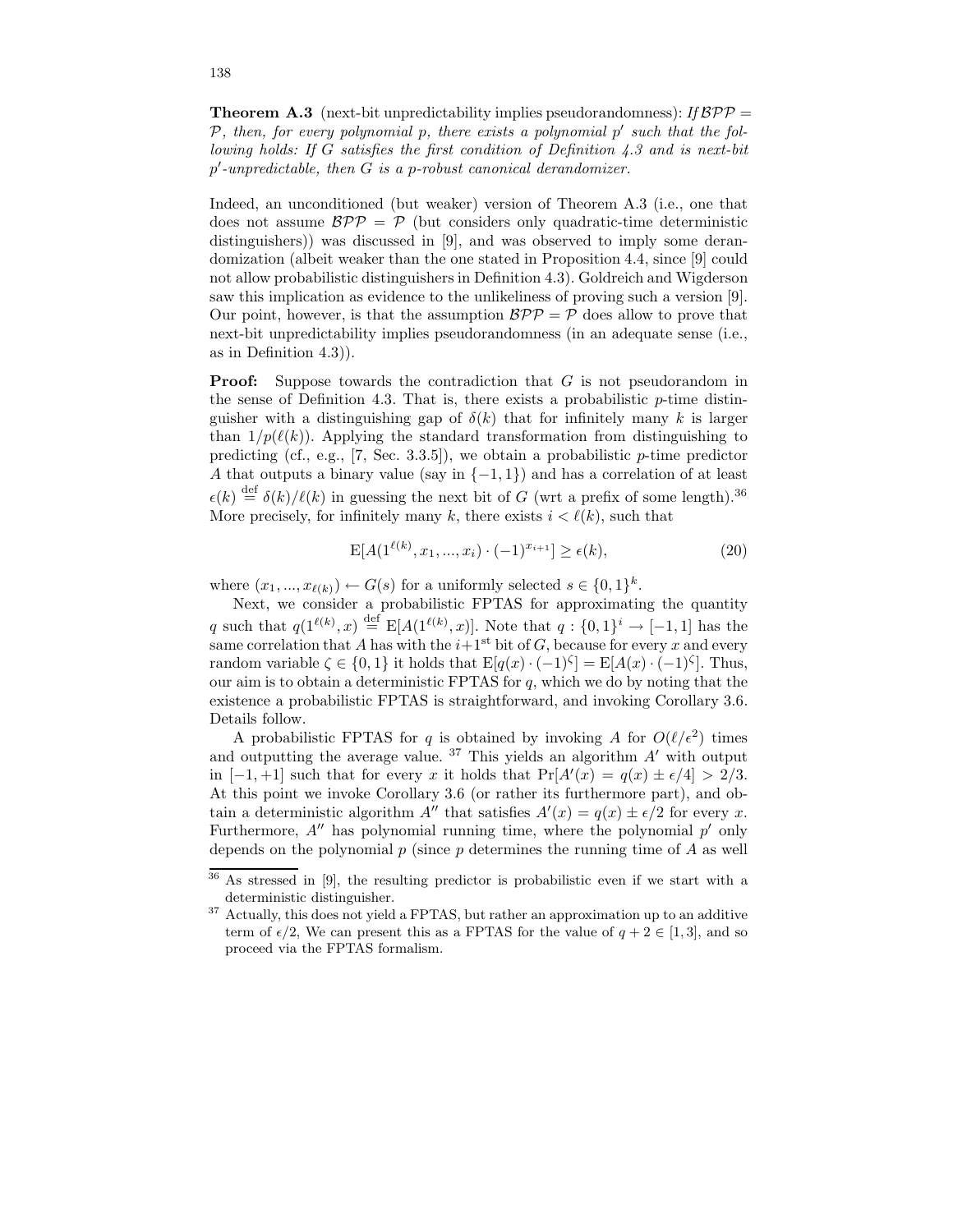as  $\epsilon$ ). Note that for every x and every random variable  $\zeta \in \{0,1\}$  it holds that  $E[A''(x) \cdot (-1)^{\zeta}] > E[q(x) \cdot (-1)^{\zeta}] - \epsilon/2$ , which implies that A'' has correlation at least  $\epsilon(k)/2$  with the next-bit of  $G(U_k)$  for infinitely many k. Since the entire argument can be applied to any  $p$ -time distinguisher, yielding a  $p'$ -time predictor of correlation greater than  $1/p'$  (for the same  $p'$ , which only depends on  $p$ ), we derive a contradiction to the  $p'$ -unpredictability hypothesis. The theorem follows.

Comment: The generator constructed in the foregoing proof does not satisfy the notion of a canonical derandomizer stated in Definition 4.2. Indeed, in this case, a probabilistic polynomial-time finder  $F$ , which runs for more time than the foregoing generator, can find a string  $x$  that allows very fast distinguishing. The details are as at the end of Appendix A.2.

## A.3 Proof of Theorem A.2

It will be more convenient to restate Theorem A.2 it terms of  $\{-1, 1\}$ . Thus, the generator outputs sequences over  $\{-1, 1\}$  rather than sequences over  $\{0, 1\}$ . Also, it will be convenient to consider constructing the support of the generator, and assuming that it just outputs a strong that is uniformly distributed in its support. Since we are interested in generators of exponential stretch, these (support) sets have size that is polynomial in the length of the strings in them, since the seed length is logarithmic in these set sizes. Specifically, we refer to sets of the form  $S = \bigcup_{n \in \mathbb{N}} S_n$ , where  $S_n \subset \{-1,1\}^n$ , and say that such a set is polynomial-time constructible if there exists a polynomial-time algorithm that on input  $1^n$  outputs the list of all sequences in  $S_n$ .

**Theorem A.4** (Theorem A.2, restated): For every polynomial p, there exists a polynomial-time constructible set  $S = \bigcup_{n \in \mathbb{N}} S_n$  such that, for every deterministic algorithm A of running-time p and output in  $[-1, +1]$ , and for all sufficiently large n and all  $i < n$ , it holds that  $E[A(x_1,...,x_i) \cdot x_{i+1}] \leq 1/p(n)$ , where  $x =$  $(x_1, ..., x_n)$  is uniformly selected in  $S_n$ .

The following text was essentially reproduced from [9], while introducing the necessary adaptations (which are quite minor).

Proof: Consider an enumeration of (modified)<sup>38</sup> deterministic machines running within time  $p(n)$  on input of length n, and suppose that we wish to fool the  $m = m(n) < p(n)$  first machines in the sense that we wish to upper bound

 $\overline{38}$  Recall that one cannot effectively enumerate all machines that run within some given time bound. Yet, one can enumerate all machines, and modify each machine in the enumeration such that the running-time of the modified machine respects the given time bound, while maintaining the functionality of the original machines in the case that the original machine respects the time bound. This is done by simply incorporating a time-out mechanism.